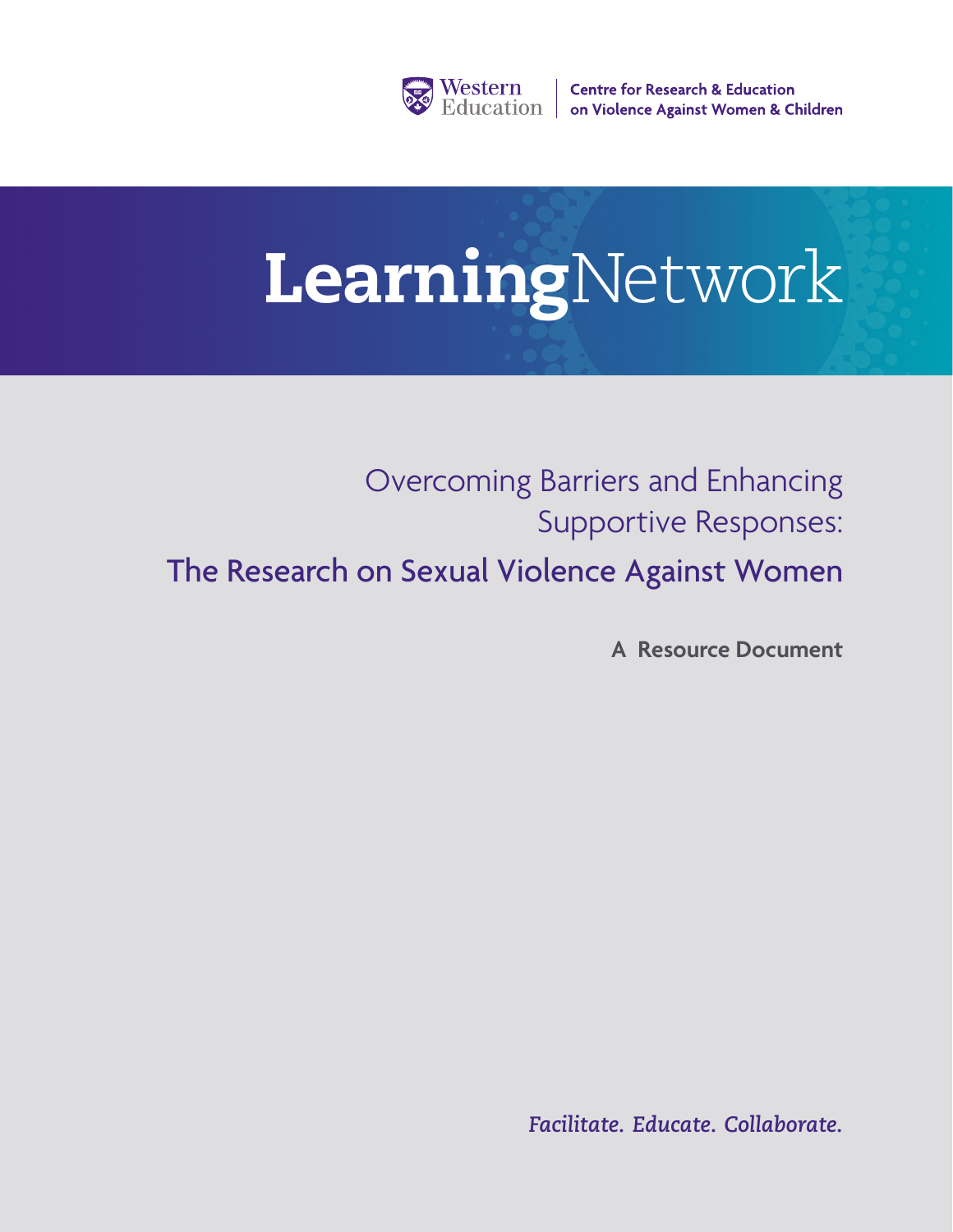The opinions expressed here are those of the authors and do not necessarily reflect the views of the Government of Ontario.

Authors: Linda L. Baker, Ph.D. Marcie Campbell, M.Ed. Anna-Lee Straatman, M.L.I.S.

We are grateful for the valuable contributions from reviewers of this document, including:

Mandy Bonisteel, Coordinator, The Assaulted Women's and Children's Counsellor/Advocate Program, George Brown College, www.awcca.ca

Linda Fischer, Social Worker, Regional Sexual Assault and Domestic Violence Treatment Centre, St. Joseph's Hospital, www.sjhc.london.on.ca/sexualassault

Nicole Pietsch, Coordinator, Ontario Coalition of Rape Crisis Centres, www.ocrcc.ca

Marsha Sfeir, Executive Director, Springtide Resources, www.springtideresources.org

Judi Tapp, Program Nurse, Regional Sexual Assault and Domestic Violence Treatment Centre, St. Joseph's Hospital, www.sjhc.london.on.ca/sexualassault

Funded by:



May 2012

Violence against Women Learning Network, Centre for Research & Education on Violence Against Women and Children, Western University. Download copies at no cost from: www.learningtoendabuse.ca

© 2012 Centre for Research & Education on Violence Against Women & Children, Western University.

### **Contents**

| <b>Executive Summary</b>                                    | 3  |
|-------------------------------------------------------------|----|
| Section I: Understanding Sexual Violence                    | 3  |
| Section II: Rape Myths                                      | 4  |
| Section III: Consequences Experienced by Survivors          | 4  |
| Section IV: Barriers to Disclosure and Resources            | 5  |
| Section V: Safe and Supportive Responses to Disclosures     | 6  |
| Introduction                                                | 7  |
| I. Understanding Sexual Violence                            | 8  |
| What is Sexual Violence?                                    | 8  |
| The Roots of Sexual Violence                                | 8  |
| Consent                                                     | 10 |
| Methods of Coercion                                         | 10 |
| Statistics Related to Sexual Violence in Canada             | 11 |
| II. Rape Myths                                              | 12 |
| Key Findings                                                | 13 |
| Frequently Studied Myths                                    | 15 |
| III. Consequences Experienced by Survivors                  | 18 |
| Psychological Health Effects                                | 18 |
| Physical Health Effects                                     | 18 |
| Loss of resources                                           | 19 |
| Factors Influencing Consequences                            | 19 |
| IV. Barriers to Disclosure and Resources                    | 20 |
| Rape Myths and Stereotypes                                  | 20 |
| Concerns about Confidentiality and Privacy                  | 22 |
| Re-victimization by the System                              | 22 |
| Distrust of Formal Supports                                 | 22 |
| Fear of Retaliation or Reprisal                             | 23 |
| Lack of Awareness about Sexual Violence and Social Supports | 24 |
| Lack of Resources/Access and Culturally Competent Services  | 24 |
| Shame, Embarrassment, Guilt and Self-blame                  | 24 |
| V. Safe and Supportive Responses to Disclosures             | 25 |
| Social Reactions Questionnaire                              | 25 |
| Potential Moderators                                        | 26 |
| Responses Victims/Survivors Found Helpful                   | 26 |
| Additional Suggestions for Supportive Responses             | 28 |
| Endnotes                                                    | 29 |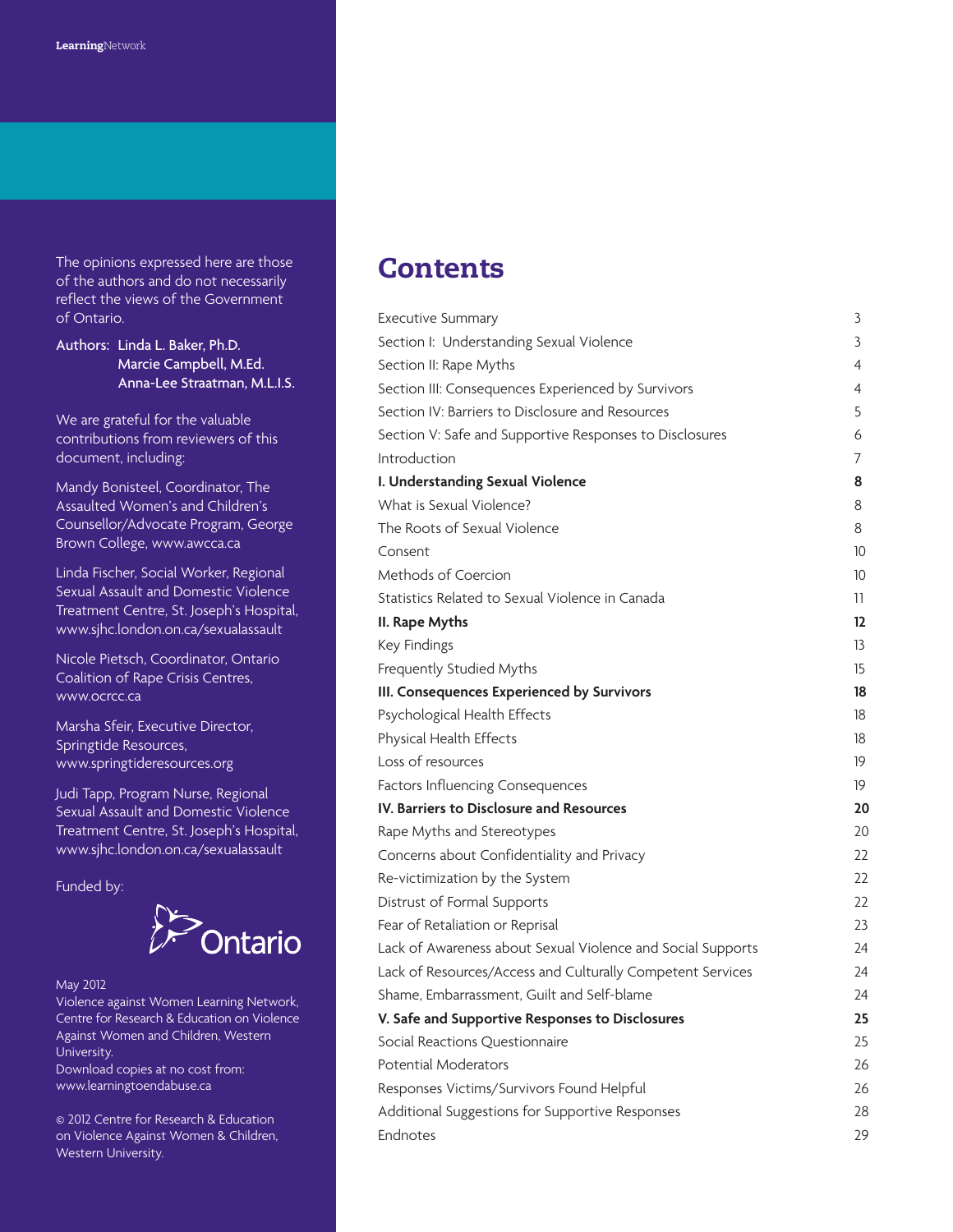This project flows from the Ontario government's *Sexual Violence Action Plan: Changing Attitudes, Changing Lives.* The goal was to create a resource document to support the development of introductory training on sexual violence, including supportive responses to victims/survivors who disclose experiences of sexual violence.

To prepare this resource, we primarily focused on peer reviewed published articles in the social science literature and publications from government agencies (e.g., Statistics Canada). Only publications in English were accessed. The review was thorough but not exhaustive.

Additional research would be required to provide in depth information on the specific and unique needs of diverse communities of women (e.g., Francophone women, Aboriginal women, women with disabilities). However, we have included examples relevant to some specific groups within the document.

Caveats to consider when reading this document include the limitations of the review and of the existing research. The evidence presented in this resource helps inform promising practices.

# **Section I:** Understanding Sexual Violence

"Sexual violence is a broad term that describes any violence, physical or psychological, carried out through sexual means or by targeting sexuality. This violence takes different forms including sexual abuse, sexual assault, rape, incest, childhood sexual abuse and rape during armed conflict. It also includes sexual harassment, stalking, indecent or sexualized exposure, degrading sexual imagery, voyeurism, cyber harassment, trafficking and sexual exploitation."<sup>1, p.6</sup>

#### **Sexual Violence…**

- is gender-based violence
- $\blacksquare$  the vast majority of perpetrators are men
- $\blacksquare$  the vast majority of victims/survivors are women
- $\Box$  uses power and control over a victim/survivor
- is not about love, lust, or unsatisfied sexual desire
- is rooted in gender inequalities and other systems of oppression
- is best understood within a human rights framework

#### **Consent**

While it is generally understood that individuals must obtain consent to sexual activity, widespread misconceptions confuse people's understanding of consent and sexual violence. Perpetrators may exploit confusion about consent or deliberately distort the meaning of consent in order to justify their behavior and to coerce victims/survivors. The *[Criminal Code of Canada](http://laws-lois.justice.gc.ca/eng/acts/C-46/)* defines consent as it relates to sexual assault as the voluntary agreement to engage in sexual activity with another person.15 See the [Department of](www.justice.gc.ca/eng/dept-min/clp/faq.html)  Justice for details regarding the age of consent to sexual activity. Consent can never be obtained through [threats or](www.justice.gc.ca/eng/dept-min/clp/faq.html) coercion.

#### **Methods of Coercion**

Methods of coercion used by perpetrators of sexual violence to exert power and aggression over victims/ survivors include: intimidation and threats; assaultive behaviour or physical force; the use of alcohol or other substances; the use of power imbalances created by social status, position or role, physical size/strength/ ability; persistent pressure to wear down the victim/survivor; and the exploitation of vulnerabilities.<sup>16</sup>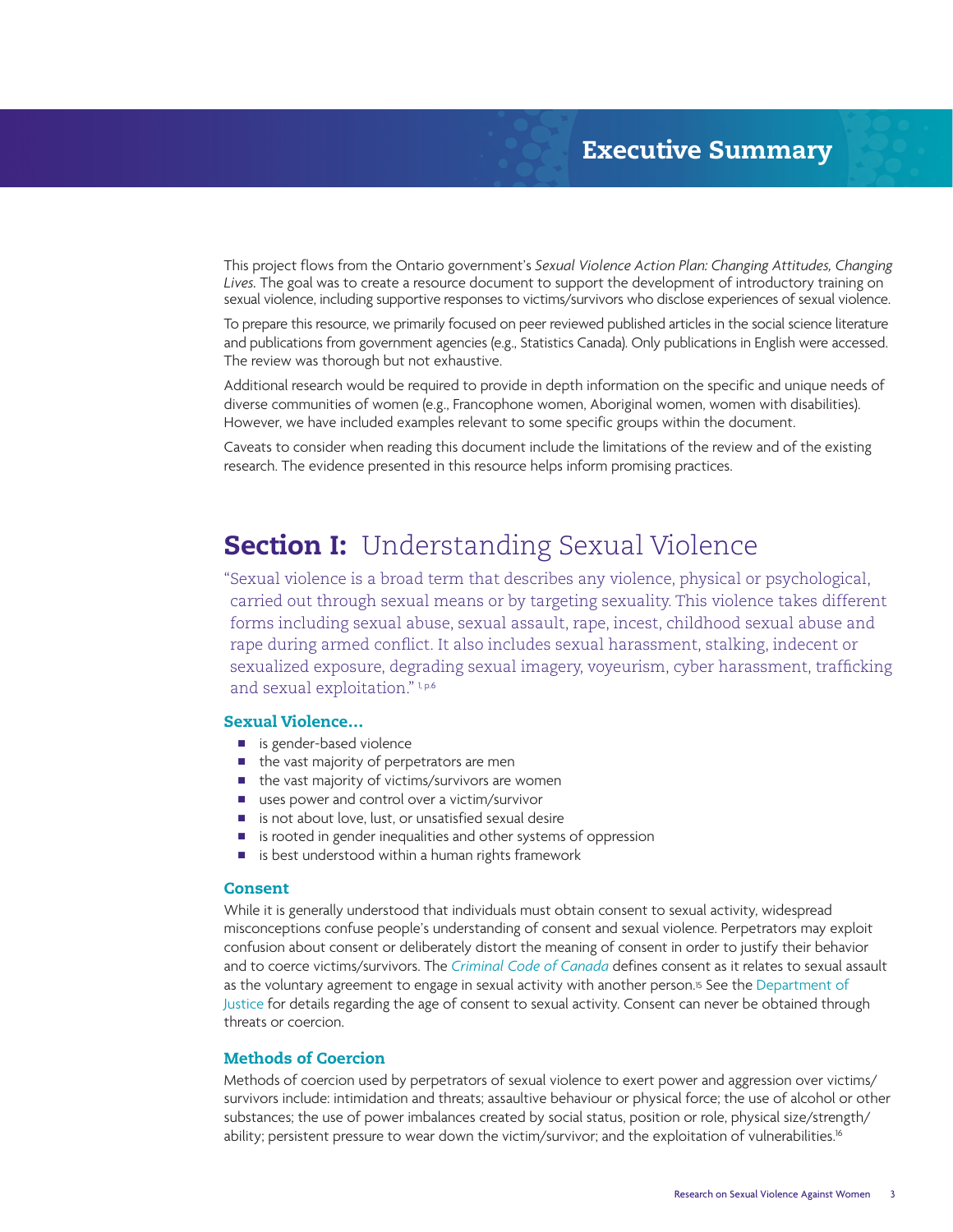## **Section II:** Rape Myths

Rape myths are stereotypical or false beliefs about sexual violence.<sup>5</sup> These persistent and common misconceptions shape and influence how sexual violence is understood by those who have experienced it, by those who perpetrate it, by the families and friends of both victims/survivors and perpetrators, by those who respond to survivors and perpetrators in professional capacities, and by the public.

Widespread misunderstandings about sexual violence are rooted in, and contribute to, a social context in which all forms of sexual violence are perpetuated. Within this context, the seriousness of sexual violence is minimized, the meaning of consent is distorted, and victims/survivors are reluctant to report, blame themselves for what happened and worry that they will not be believed.

#### **Rape Myths…**

- <sup>n</sup> exist despite advances through advocacy for victim/survivor rights, legal reform, public education, and a body of empirical evidence debunking myths about sexual violence<sup>34</sup>
- are related to stereotypical gender constructs and systems of oppression<sup>34, 39</sup>
- narrowly restrict perceptions of sexual violence and cause people to question or minimize the experiences of victims/survivors that fall outside of these misperceptions<sup>42,43</sup>
- **n** exist at individual and institutional/societal levels<sup>5</sup>
- serve to blame the victim/survivor and contribute to the barriers they experience<sup>36</sup>
- serve to excuse the perpetrator and contribute to the perpetuation of sexual violence<sup>48, 49</sup>
- are often endorsed and reinforced through the media<sup>50, 52</sup>

#### **Frequently Studied Myths**

| <b>MYTHS:</b>                                                | <b>FACTS:</b>                                                                                                                                     |
|--------------------------------------------------------------|---------------------------------------------------------------------------------------------------------------------------------------------------|
| Women provoke sexual violence.                               | No behaviour or attire justifies sexual violence.                                                                                                 |
| Sexual violence is perpetrated by strangers.                 | Victims/survivors of sexual violence most often know<br>the perpetrator.                                                                          |
| Sexual violence "cannot" occur in intimate<br>relationships. | Sexual violence is perpetrated by intimate partners.<br>Sexual assault of an intimate partner is an offense<br>under the Criminal Code of Canada. |
| Women lie about being the victim of sexual<br>violence.      | Few allegations of this severely under-reported crime<br>have a high probability of being false.                                                  |

# **Section III:** Consequences Experienced by Survivors

Sexual violence of all forms has consequences. The consequences experienced vary in nature, intensity and duration and can be affected by the victim/survivor's experiences after the assault.

#### **Psychological Health Effects**

Research shows that survivors may experience significant psychological distress and concerns for their safety and well-being following sexual violence.<sup>2, 57, 67, 68, 69, 70, 71</sup> These effects can include shame, fear, anxiety, anger, depression, traumatic stress reactions, and suicidal behaviours.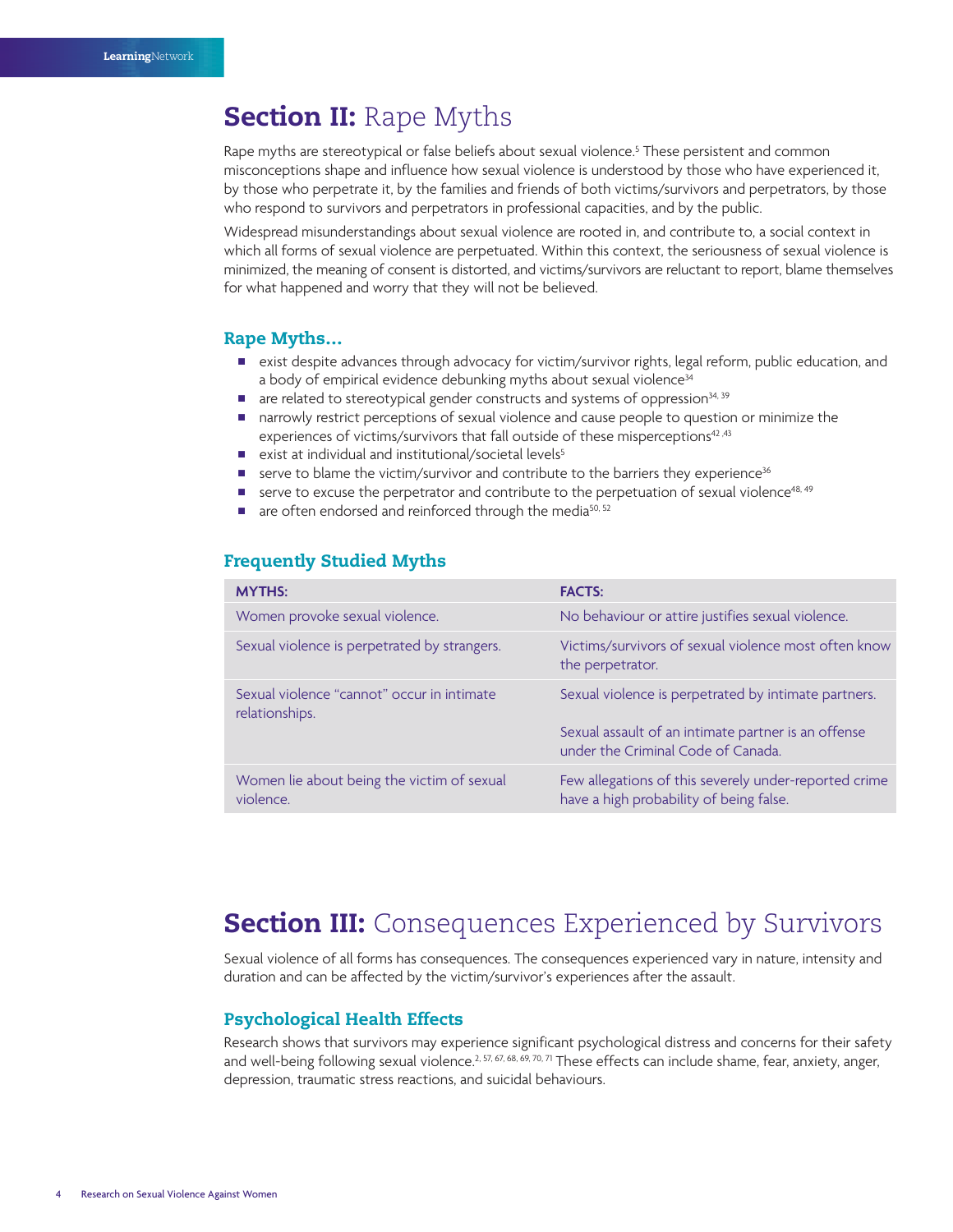#### **Physical Health Effects**

Survivors of sexual assault may experience physical injuries (e.g., broken bones, genital-anal lacerations and bruises), reproductive health effects (e.g., sexually transmitted infections, unwanted pregnancy), and chronic health conditions related to stress and/or injury.57,76,78

Research also shows that victims/survivors may not have any injuries (e.g., bruises, lacerations) or reproductive health effects as a result of sexual assault, and that similar physical effects can result from both consensual sexual intercourse and sexual assault.<sup>81</sup> Thus, a lack of physical injuries or reproductive health effects is not evidence that a sexual assault did not occur.

#### **Loss of Resources**

Some losses experienced by victims/survivors include: losses to their mental and physical health as described above; loss of personal agency and control; loss of relations and community;<sup>84</sup> loss of work; and loss of economic resources. 83,84

#### **Factors Influencing Consequences**

Research has identified a range of factors that influence the meaning of sexual violence and its consequences for victims/survivors. Examples include: the characteristics of the sexual violence experienced (e.g., nature, intensity, frequency, duration); $86, 87$  a history of childhood sexual abuse or a significant traumatic experience; $89$ and the responses of others following disclosure/reporting of the sexual violence (e.g., positive or negative).<sup>92</sup> Within the context of a victim/survivor's social location, the above factors have implications for understanding the consequences experienced by the victim/survivor and for providing her support.

# **Section IV:** Barriers to Disclosure and Resources

There are many reasons for, and potential benefits from, disclosing experiences of sexual violence (e.g., seeking assistance or emotional support, wanting to protect self and others from violence in the future, seeking justice by holding the perpetrator accountable).<sup>83, 93, 94</sup>

Yet, very few victims/survivors disclose to formal supports such as the police, health care providers, and crisis workers.95, 96 For instance, Canadian victimization surveys show that less than 10% of victims/survivors who are sexually assaulted report the assault to the police.<sup>2</sup> Other forms of sexual violence are thought to be significantly under-reported or under-documented as well.

Research has identified numerous barriers that impede or prevent victims/survivors from reporting/ disclosing and from accessing supports. All survivors are likely to experience one or more of these barriers. Survivors with disabilities and/or of differing race, class, and religious backgrounds, as well as LGBTT2SIQQ<sup>1</sup> survivors, have been shown to experience unique obstacles to disclosing and accessing services.

*Barriers include:* 

- Shame, embarrassment, guilt and self-blame experienced by victims/survivors<sup>116</sup>
- $\blacksquare$  The effects of rape myths and stereotyped beliefs<sup>9, 105</sup>
- <sup>n</sup> Fear of retaliation by the perpetrator or reprisals (e.g., in trouble for drinking underage when assault occurred)114
- Lack of awareness about sexual violence and available supports<sup>123, 130</sup>
- n Lack of resources or access to services, especially to culturally competent services<sup>123, 131</sup>
- $\blacksquare$  Distrust of formal supports<sup>121</sup>
- $\blacksquare$  Concerns about confidentiality and privacy<sup>114, 121</sup>
- Concerns about re-victimization by the system (e.g., criminal justice system) $^{117, 118}$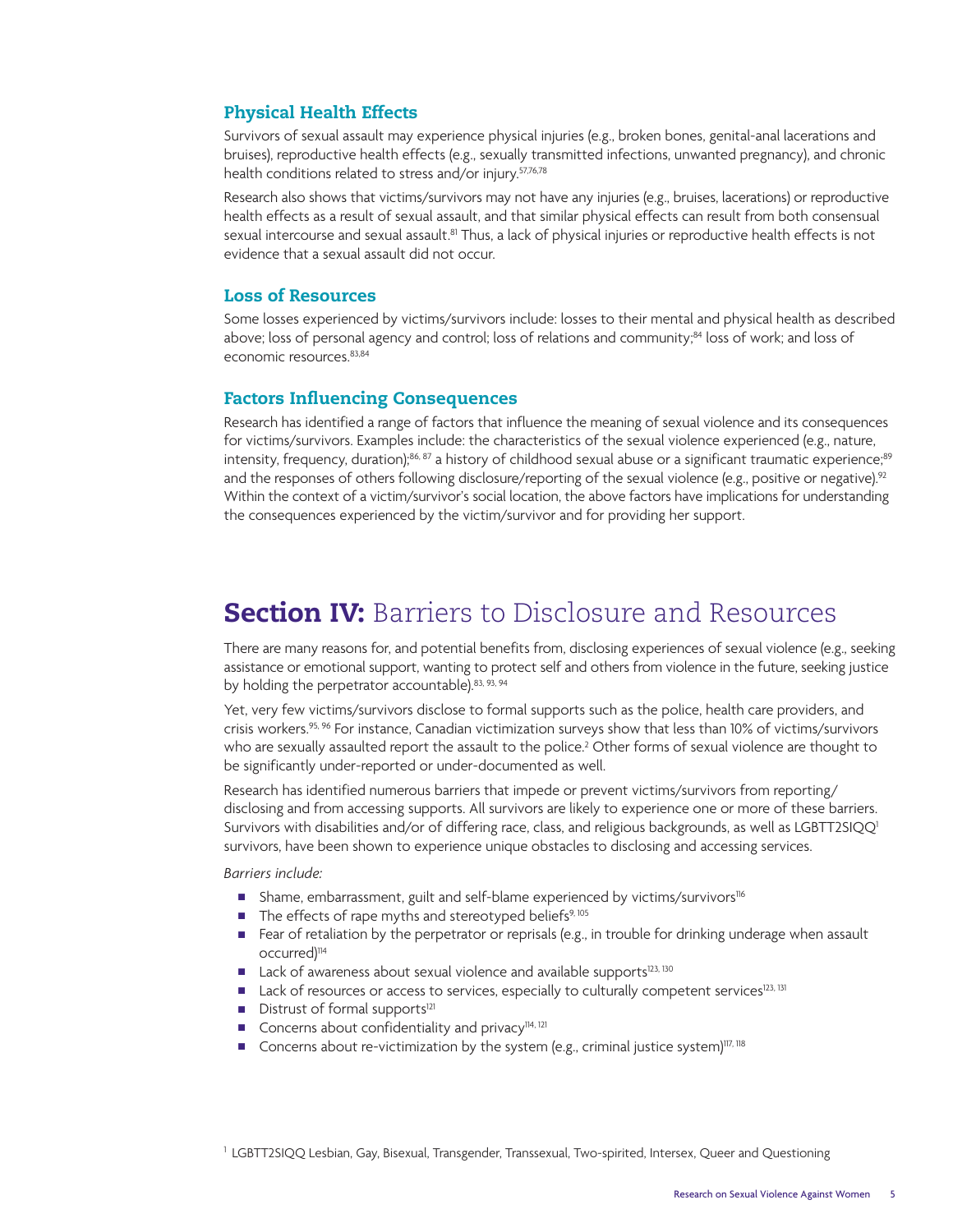# **Section V:** Safe and Supportive Responses to Disclosures

Some research has focused on creating a safe environment for disclosures and, in particular, the reactions that victims/survivors have found helpful in a variety of settings (e.g., mental health agencies, criminal justice settings, hospital emergency rooms, sexual assault hotlines, colleges/universities, and workplaces).<sup>83, 135, 139, 140, 142</sup> A review of this literature suggests the following responses are likely to be experienced as supportive and safe by the victim/survivor:

- Treat the victim/survivor with dignity and respect
- **Engage in active listening**
- <sup>n</sup> Provide emotional support to the victim/survivor such as reassurance, belief, compassion and normalizing her experience
- n Allow the victim/survivor to have control over her disclosure (e.g., what to disclose; how much to disclose)
- Be knowledgeable on what sexual violence is, its consequences for survivors, and what constitutes a supportive response
- Provide victims/survivors with information and links to resources
- $\blacksquare$  Discuss confidentiality and any limitations
- Be culturally sensitive and aware of potential barriers to disclosure associated with difference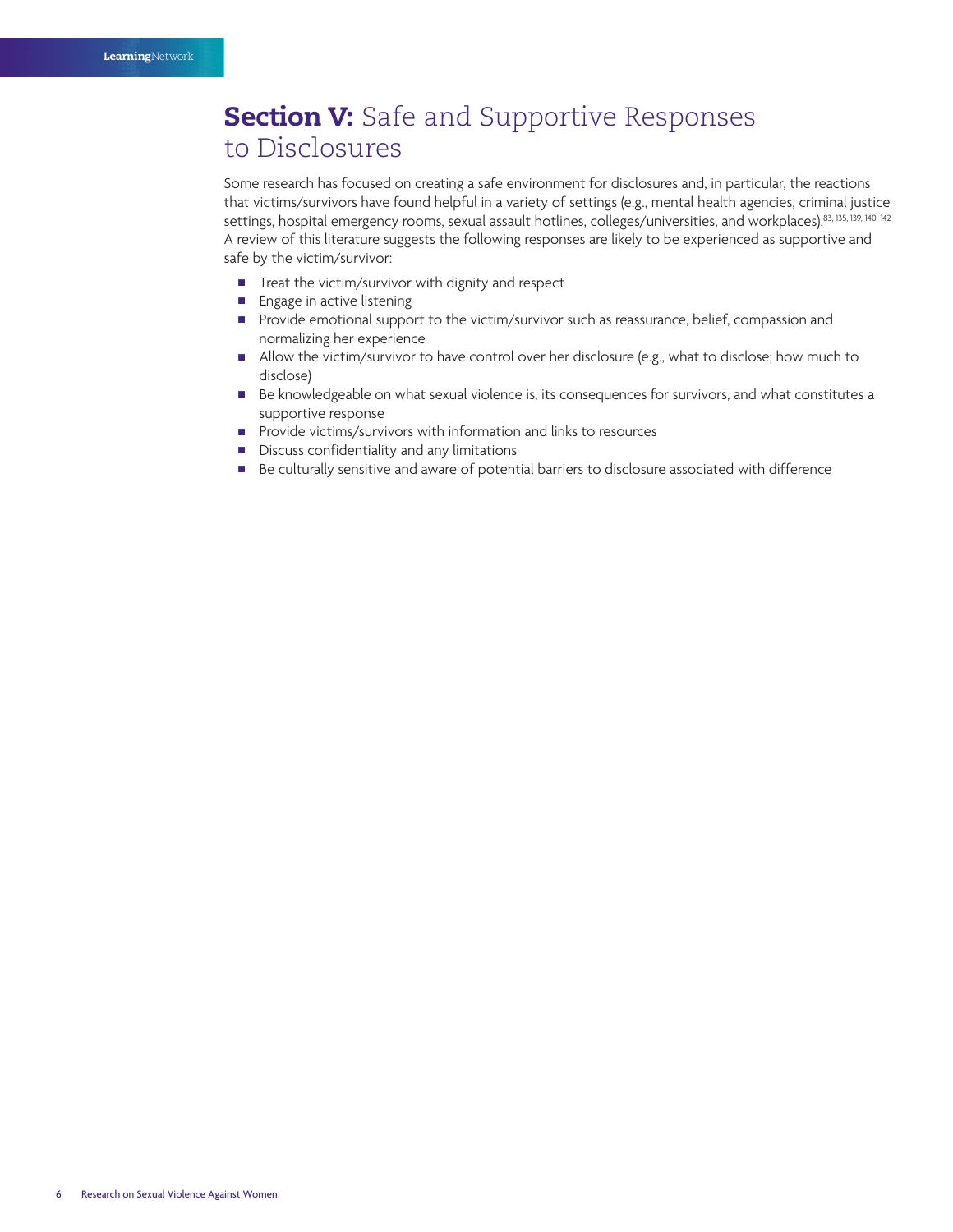# **Introduction**

Sexual violence is a serious, pervasive problem that can have devastating consequences in the lives of women and girls. There are many things we know about the impacts of this gender-based crime, including that it is almost exclusively perpetrated by men, and that specific populations such as young women, women with disabilities and Aboriginal women are particularly vulnerable.

In 2011, the Ontario government released its four-year *Sexual Violence Action Plan* (SVAP): Changing Attitudes, Changing Lives. The *[Plan](http://news.ontario.ca/owd/en/2011/03/ontarios-sexual-violence-action-plan.html)* focuses on raising public awareness to prevent sexual violence, improving services for victims and strengthening the criminal justice response.

Its vision is that, "Ontario is a place where all women live in safety, and are free from the threat, fear or experience of sexual violence." Its principles state that:

- sexual violence is a gendered crime
- **n** sexual violence is about power and control and is rooted in inequality between men and women
- all survivors deserve to be treated with dignity and respect
- n an effective response requires collaboration between survivors, service providers and government
- **n** programs, policies and services must be responsive to the needs of Ontario's diverse communities
- $\blacksquare$  perpetrators must be held accountable for their crimes
- <sup>n</sup> everyone in Ontario shares the responsibility to stop sexual violence by promoting equality and respect

This document summarizes the research on sexual violence, primarily from the social science literature. The goal was to create a resource to support the development of introductory training on sexual violence, including supportive responses to victims/ survivors who disclose experiences of sexual violence.

Additional research would be required to provide in depth information on the specific and unique needs of diverse communities of women such as Francophone women, Aboriginal women, women with disabilities, older women, and women from specific ethno-cultural communities.

However, we have included examples relevant to some specific groups within the document. It does not address childhood sexual abuse, forced marriages (i.e., as part of family cultural issues), or the sexual assault of men (some research is included on myths pertaining to male victims/survivors).

To prepare this resource, we focused primarily on peer reviewed published articles, publications from government agencies (e.g., Statistics Canada), as well as non-reviewed materials such as book chapters and conference presentations. Our review largely focused on the social science literature from 2000 to 2011, and wherever possible, on publications relevant to the Canadian context. Only publications in English were accessed. The review was thorough but not exhaustive.

The findings from our review are organized in the following five sections: Understanding Sexual Violence; Rape Myths; Consequences Experienced by Survivors; Barriers to Disclosure and Resources; Safe and Supportive Responses to Disclosures.

We suggest that the following caveats be considered when reading this document. No research is perfect. The level of scientific quality varies, as does its practical value. We have attempted to include the best of the current literature in this resource. The current research on sexual violence is largely explorative and qualitative in nature. Information on victimization and the existence or acceptance of myths is often derived from surveys (e.g., specific population samples or representative population samples). The topic of sexual violence does not lend itself to experimental designs (e.g., randomized assignment, control group) that allow us to generalize findings and to create evidence-based, best practices. The research in this review is best thought of as helping to inform promising practices.

A limitation of much of the quantitative research cited in this document is that it reports significant group differences, and these findings cannot be used to predict the response of an individual victim/ survivor or the unique circumstances they face before, during and after an assault.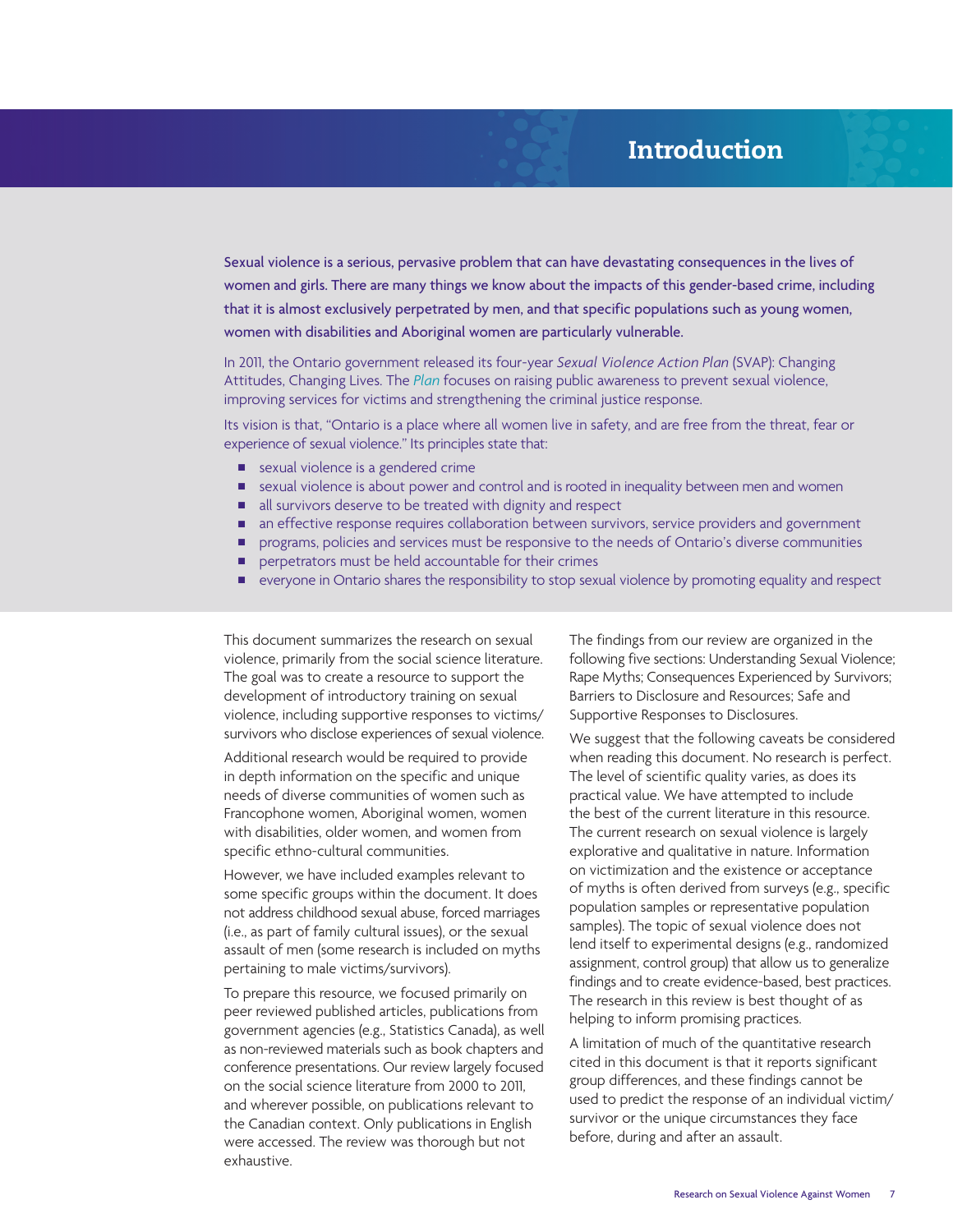Also, relatively little recognition has been given to the role played by social support and societal and cultural factors in most of the studies reviewed. For instance, with respect to the consequences experienced by victims/survivors, the research has been more focused on victim/survivor's health symptoms, especially PTSD. The focus and nature of research is determined by many factors, including the backgrounds of the researchers (e.g., medicine, psychology), the complexity of designs required using an intersectional framework to study contextual factors, the constraints on research driven by graduate school research requirements, and a general failure to have diverse communities of women with lived experience of violence inform research initiatives. Regardless of the drivers of past research, future research is needed to further our understanding of how differences in

social location impact the experiences of victims/ survivors of sexual violence.

Despite its limitations, we believe the research furthers our overall understanding of common experiences and challenges that many victims/survivors experience; contributes to our understanding of safe and supportive responses to disclosures; and assists us in the planning of future studies.

Scientific credibility is one standard by which we evaluate information. However, scientific credibility is not "truth." It is our hope that this document will be a meaningful resource for the advocates, practitioners, and educators who ensure the truths – the lived, diverse experiences of victims/survivors – are given voice.

# **I. Understanding Sexual Violence**

#### **What is Sexual Violence?**

"Sexual violence is a broad term that describes any violence, physical or psychological, carried out through sexual means or by targeting sexuality. This violence takes different forms including sexual abuse, sexual assault, rape, incest, childhood sexual abuse, and rape during armed conflict. It also includes sexual harassment, stalking, indecent or sexualized exposure, degrading sexual imagery, voyeurism, cyber harassment, trafficking, and sexual exploitation."<sup>1, p.6</sup>

This form of violence is about power and control, not sexual desire, and involves exerting dominance and aggression over someone else. It is gender-based violence. The vast majority of perpetrators are men, and while both men and women experience sexual violence, the vast majority of victims/survivors are women.<sup>2</sup>

#### **The Roots of Sexual Violence**

Sexual violence is gender-specific and gender-based. The striking stability of gender patterns of violence demands a gender-centered explanatory framework. For example, the majority of sexual violence and severe intimate violence is perpetrated by males against females; the majority of nonsexual and severe, nondomestic violence is perpetrated by males against males.<sup>3, p7&11</sup>

Sexual violence is rooted in gender hierarchies, dominance, and power arrangements. These social arrangements privilege males and create gender inequality. Gender inequality exists at the macro level (bureaucracies, government, law, market religion), as well as the micro level (interactions, families, organizations, patterned behavior between intimates).4, p.557

Patriarchal beliefs and systems vary across time, place and social contexts. For example, in the modern history of the Western world, women were not viewed as persons in the eyes of the law and were viewed as the property of men and a commodity for economic trade.<sup>5</sup> Rape by a marriage partner, as recorded in eighteen century common law and unchallenged for over 200 years, stated: "the husband cannot be guilty of rape committed by himself upon his lawful wife, for by their mutual matrimonial consent and contract the wife hath given up herself in this kind unto her husband, which she cannot retract." 6, p.331 Moreover, rape by a non-intimate partner was viewed as a crime against another man's property rather than a crime against a woman's body and integrity.7

Important advances have been achieved through advocacy for women's rights, legal reform, and education (e.g., women are citizens, can vote, can own property, can access education, have legal protection against rape within marriage). Yet, beliefs and systems favouring patriarchy persist and contribute to a social context that diminishes the desired impact of advances in gender equality and reinforces continued inequities. Within this context, systemic gains tend to benefit women at some social locations but not others, just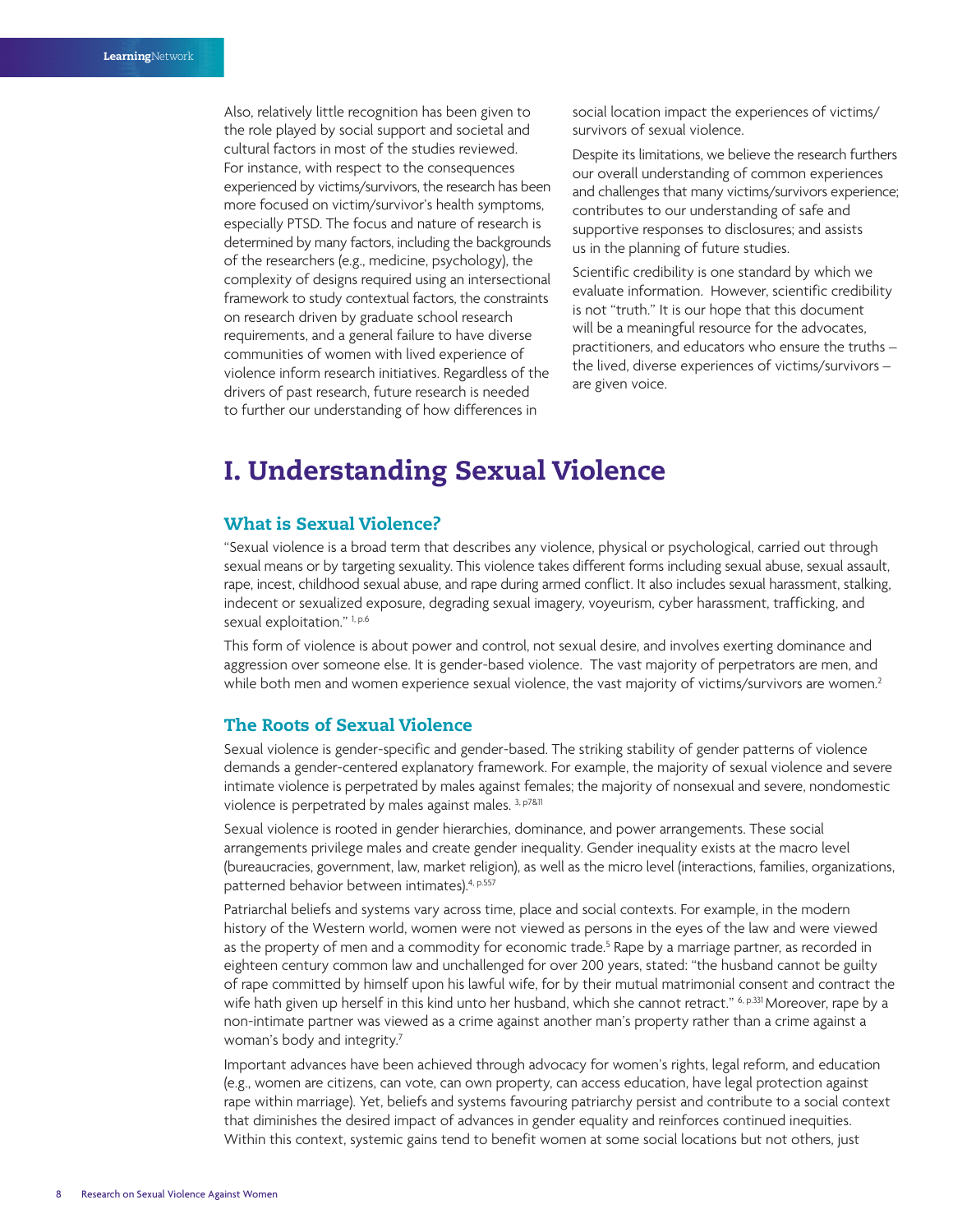as patriarchal beliefs carve out havens of protection/dependency for some women but not for others (e.g., White women were given more protection from rape than were Black women).

To understand violence against women, we need to attend to all systems of oppression. The beliefs and systems contributing to gender inequality are sustained and reinforced by co-existing systems of oppression. Hunnicutt describes these systems as "interlocking structures of domination." 4, p.568 From this perspective, the roots of sexual violence are best described as gendered and racialized (colonialism, slavery) and are best understood within a human rights framework.

An intersectional analysis furthers our understanding and complements a human rights framework. Its major contribution is to reveal, recognize, and respond to multiple identities, multiple oppressions, and difference.<sup>8,9</sup> Intersectionality is premised on the assumption that individuals have multiple layered identities (e.g., Black, lesbian, upper class) and that these social identities combine creating distinct and unique experiences. It takes account of how gender intersects with other social identities and how these intersections contribute to unique experiences of oppression and privilege.<sup>10, p.2</sup> Integral to this analysis is the consideration of historical, social, and political contexts and the recognition of the distinct individual experience resulting from the combining of different types of identity.<sup>9, p.2</sup>

Intersectionalities shape "the meaning and nature" of violence, "how it is experienced by self and responded to by others, how personal and social consequences are represented, and how and whether safety can be obtained."11, p.276 They further our understanding of how interrelating systems of discrimination (e.g., racism, social class inequality, sexism, heterosexism) structure the relative positions or social locations of women and affect the causes and the consequences of sexual violence.

#### **A helpful example is provided by the Association for Women's Rights in Development:**

"…many female domestic workers experience sexual assault and abuse at the hands of their employers. It is the intersection of the worker's identities (e.g., female, poor, foreign citizen) that put her in the position of vulnerability. It is the intersection of the policies, programs and laws (e.g. employment policies, citizenship laws, shelters for abused women) that support and maintain the vulnerability. Because the policies do not respond to the specific identities of domestic workers, they do not allow the women to enjoy their right to be free from violence." 10, p.2

Consider another example. Recently, a number of female police officers have publicly described their experiences of sexual harassment in the workplace and the failure of their employer to address their concerns.12 The officers' vulnerability and experiences were shaped by the intersection of their gender, their position in the organizational hierarchy relative to their alleged harassers, and the largely male-dominated culture of their workforce. Officers with identities that locate them outside of the dominant (or mainstream) society will both define and experience harassment differently than their counterparts who fit the dominant norms. For example, an officer may have been a single parent, a survivor of childhood sexual abuse, a Lesbian, or Aboriginal. In fact, a single officer may have embodied more than one of these identities. Each officer's gender identity would intersect with her other identities to influence her vulnerability, the meaning of sexual harassment to her, the barriers she experienced in reporting, and the consequences she experienced. As Carr and her colleagues stated, "intersectional analyses are needed to understand women's harassment experiences and their ability to complain and seek legal resource."13

While a useful tool for better understanding violence against women, we must remember that the purpose of an intersectional analysis is not to quantitatively assess the relative burden of victimization or privilege at specific social locations (i.e., intersections). We use intersectional analysis to "reveal meaningful distinctions and similarities in order to overcome discriminations and put the conditions in place for all people to fully enjoy their human rights." 10, p.2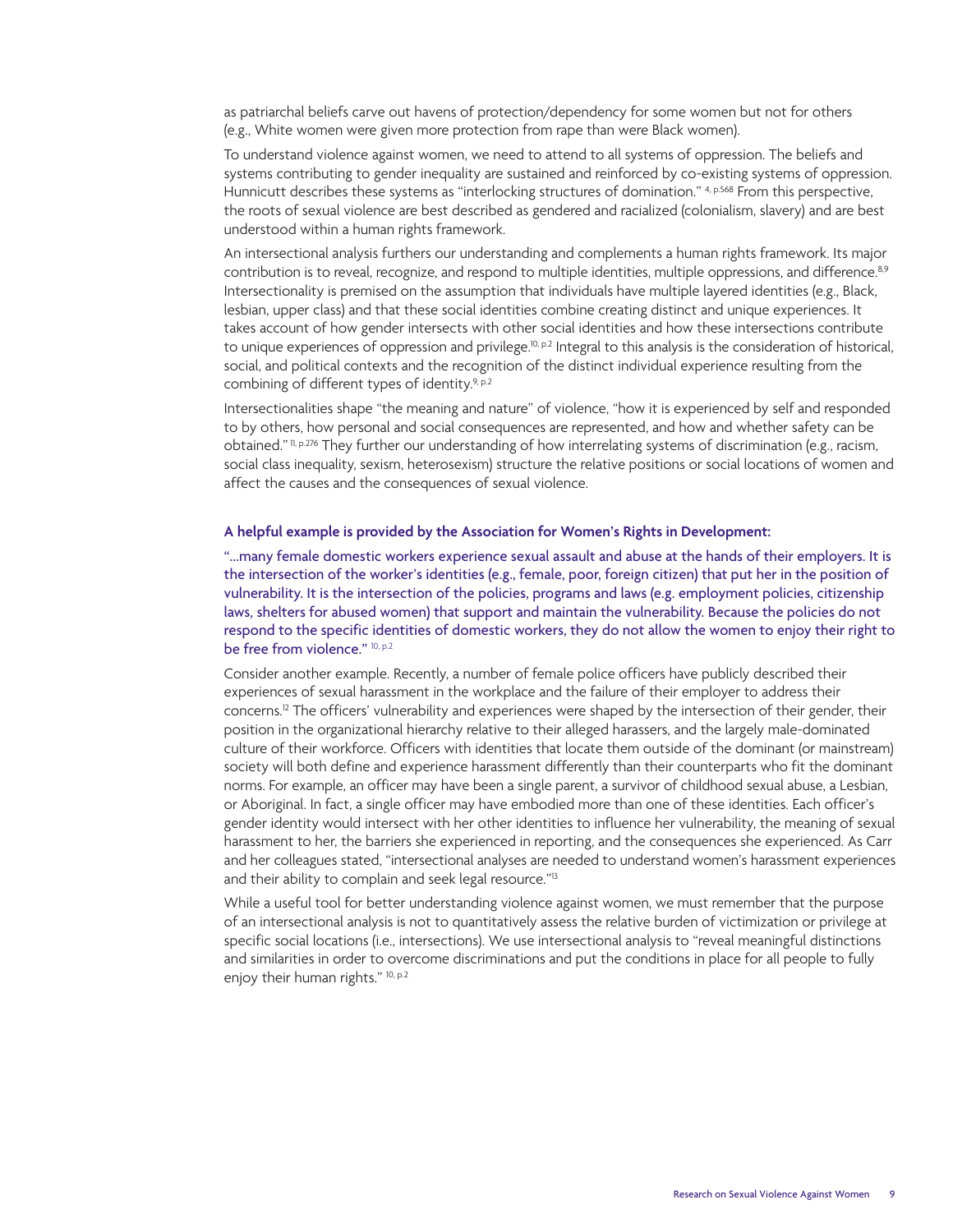**In an interview with CBC News, Marge Hudson, the first Aboriginal female RCMP officer in Manitoba, discussed her experiences with fellow officers:**

"The RCMP's commanding officer in Manitoba … said he has only ever heard good things about Hudson, "The communities, quite frankly, loved her. They loved her approach, they liked the way she handled herself," he said.

But it was what Hudson heard that tainted her early experience in the RCMP. "I could hear the male members talking about me, you know, like saying, 'I would do her.' 'Why don't you go ahead and do her?'" she said, tearing up while recalling it…

"Am I brown, is that the reason? Am I female, is that the reason? I had two shots against me right there – being Aboriginal, being female."14

#### **Consent**

While it is generally understood that individuals must consent to sexual activity, widespread misconceptions confuse people's understanding of consent and sexual violence. Perpetrators may exploit confusion about consent or deliberately distort the meaning of consent in order to coerce victims/survivors and to justify sexual violence. The *[Criminal Code of Canada](http://laws-lois.justice.gc.ca/eng/acts/C-46/)* defines consent as it relates to sexual assault as the voluntary agreement to engage in sexual activity with another person.<sup>15</sup> See t[he Department of Justice](www.justice.gc.ca/eng/dept-min/clp/faq.html) for details regarding the age of consent to sexual activity. Specifically, consent…

- $\blacksquare$  can only be given by the individual;
- $\blacksquare$  is active and ongoing;
- is a "yes" clearly obtained;
- is never assumed or implied;
- $\blacksquare$  is not silence or the absence of "no";
- ceases to be present if someone changes his/her mind;
- cannot be given if an individual is impaired by alcohol or drugs, or unconscious;
- can never be obtained through threats or coercion;
- $\blacksquare$  cannot be obtained by abusing a position of trust, power or authority;
- n cannot be generalized from one sexual activity or instance to other sexual activities or instances.

#### **Methods of Coercion**

Knowing the methods of coercion used to perpetrate sexual violence is critical to understanding this form of violence. Perpetrators of sexual violence exert pressure and force over victims/survivors. This can include intimidation and threats; assaultive behaviour or physical force; the use of alcohol or other substances; the use of power imbalances created by social status, position or role, physical size or strength or ability; persistent pressure to wear down the victim/survivor; and, the exploitation of vulnerabilities.

Coercion often occurs within an already established intimate relationship. Perpetrators purposefully select and use coercive tactics to commit sexual violence and to avoid negative consequences for their behaviour. Researchers have identified a number of coercive methods:

- <sup>n</sup> *negative verbal persuasion* (e.g., threats to end the relationship; expressing dissatisfaction with the woman; swearing; withdrawing);
- *positive verbal persuasion* (e.g., compliments; making promises);<br>■ *neutral tactics of persuasion* (e.g., continually requesting naggin
- **neutral tactics of persuasion** (e.g., continually requesting, nagging or leading for sex);
- *physical persuasion tactics* (e.g., kissing, sexual touching);<br>■ *gaining access strategies* (e.g., isolating the woman; using f
- gaining access strategies (e.g., isolating the woman; using false pretenses to be alone with the woman).<sup>16</sup>

A common myth is that a woman's history of sexual relations with the perpetrator, or another, obligates her to have sex on subsequent occasions. Perpetrators may capitalize on the acceptance of this myth, using the victim's prior intimacy to coerce her into having sex in the present. Research has indicated that perpetrators typically use more negative verbal persuasion when there is a sexual history between the man and women (e.g., threaten the victim, make the victim feel guilty).16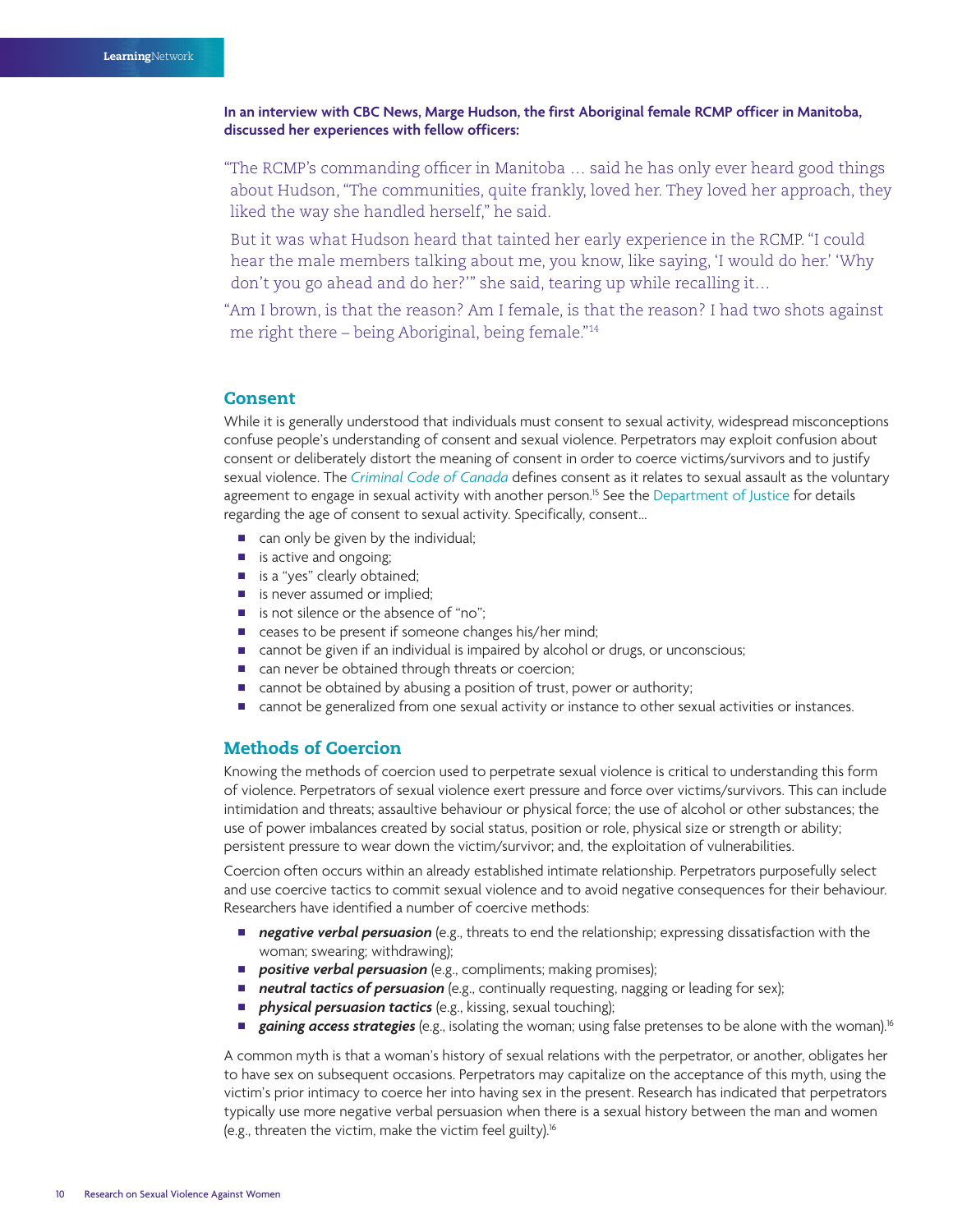Some perpetrators use alcohol and/or other substances (prescription or nonprescription drugs) to intentionally incapacitate or sedate another person for the purpose of sexual assault. In the literature this tactic is referred to as "drug-facilitated" or "incapacitated" sexual assault or rape. Drug-facilitated rape has been shown to occur just as often as other forms of rape and is an especially common method of coercion by perpetrators in college/university settings.18 Misconceptions about sexual violence and the use of alcohol and/or substances tend to shift our blame to the victim/survivor and minimize perpetrator accountability.<sup>19</sup> Perpetrators that use alcohol or other substances to exert control, overpower, or subdue a victim/survivor are also likely to use other coercion tactics simultaneously.20

Perpetrators trafficking in persons also use coercion to move and sexually exploit victims/survivors. For instance, traffickers will find women that are experiencing violence and/or economic hardships and offer them escape through legitimate paying jobs in another country or in the case of domestic trafficking, another province or city.<sup>21</sup> Victims/survivors may acquire debts from the traffickers for transportation to a destination. However, once the victim/survivor arrives, they soon realize that there are no legitimate jobs available and they are enslaved and sexually exploited.<sup>22</sup>

Intra-national trafficking is often not addressed in research and statistics on trafficking in persons. According to the RCMP, "recent convictions (of) trafficking have mostly involved victims who are citizens and/or residents of Canada trafficked for the purpose of sexual exploitation."23 Similar coercion methods are used in international and intra-national trafficking of persons:

"Canadians facing economic deprivation and lack of opportunity for education or employment in their home communities are also pushed into exploitative industries, particularly the sex trade. Women from across Canada – many from poorer communities, a majority of them Aboriginal women and girls – leave their homes to enter the sex trade in urban areas. They may have been 'lured' by a person offering them a job, education, or other opportunities; they may have left of their own volition and been picked up at a bus depot by individuals seeking out such vulnerable new arrivals. Other scenarios involve moving to the city with a 'boyfriend' who convinces his partner to support them both through prostitution. No matter what the circumstances, it is clear that trafficking of Canadians within Canada exists, and that it is of particular significance to Aboriginal women and girls who move to urban areas to become involved in the sex trade."<sup>21</sup>

Under Canada's Criminal Code a trafficking offence includes any situation where a person is "moved or concealed and is forced to provide or offer to provide labour, a service, or an organ/tissue." This movement can include interprovincial, inter-city, and even intra-city movement.

Bill C-49: Canada 2005 (see Appendix 2 in explanation of Section 279.04)

#### **Statistics Related to Sexual Violence in Canada**

The General Social Survey on Victimization (GSS), a national population-based survey, provides information on sexual victimization in Canada. While victimization surveys are a major and important source of information, it "cannot be assumed that all women will divulge such intimate and potentially stigmatizing experiences to a stranger in the context of an anonymous interview."<sup>24, p.13</sup> Further limitations, also should be kept in mind when considering the findings of the Canadian General Social Surveys presented below. For instance, the GSS only addresses the prevalence of sexual assault during the year prior to the survey and omits other forms of violence such as trafficking in persons, forced prostitution, and sexual harassment. Further, it excludes large numbers of immigrant individuals not proficient in either English or French, as well as individuals living with homelessness, in shelters or institutions, and without telephones or mobile phones only.<sup>25</sup> The reliability of the GSS results will be affected to the extent that those excluded from prevalence surveys differ from those who are not. The omission of forms of sexual victimization and the exclusion of those particularly vulnerable to violence, e.g., women who are incarcerated or living with homelessness, may underestimate the prevalence of sexual violence.

Another major source of information about sexual violence is police reported crime data. This data is derived from the aggregate Uniform Crime Reporting Survey (UCR) and the incident-based Uniform Crime Reporting Survey (UCR2). These surveys provide a means for monitoring the prevalence and nature of sexual assault in Canada. However, quantifying sexual assault continues to be challenging since the large majority of sexual violence is not reported to the police.2 Other limitations to consider include: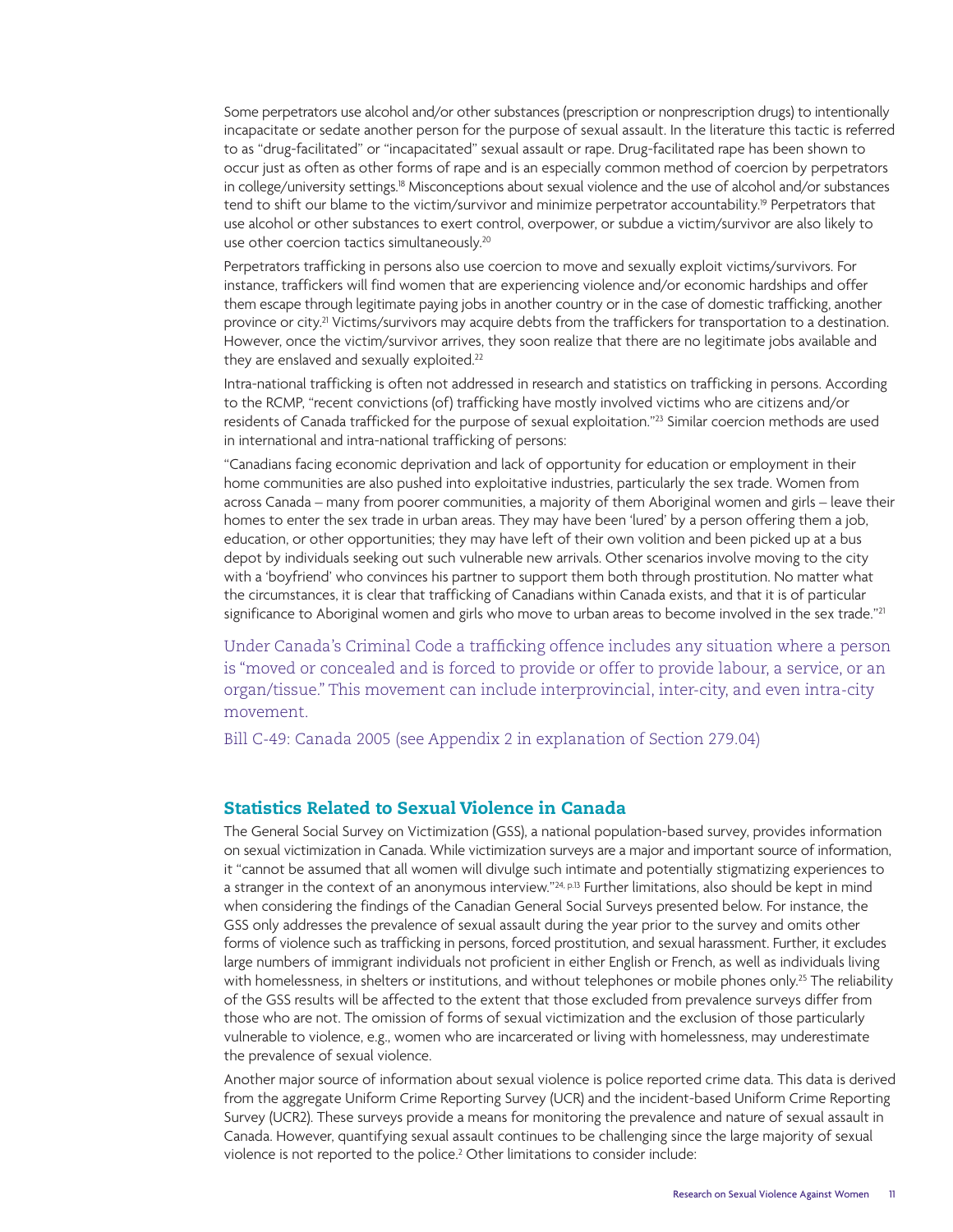"Police may not record all incidents that are reported to them (even "founded" cases), and they may record a sexual assault as some other type of crime. Some cases reported to the police as sexual assault may result in a suspect being charged but with a different offence. The number of charges laid does not equate to the number of persons charged as more than one person can be charged in one incident and one person can be charged with many incidents."24, p.13

#### **Key Findings**

- More than one third of Canadian women report having had a least one experience of sexual assault since the age of 16.<sup>26, p.24</sup>
- **Example 10%** of sexual assaults are reported to the police. Male and female victims showed no significant difference in their likelihood of reporting sexual assaults.<sup>2, p.8 & 19</sup>
- About 85% of sexual assault cases reported to the police are recorded as a crime. Estimates suggest less than half of these crimes result in a suspect being charged, and about 25% of those initially charged with sexual assault are convicted of sexual assault.<sup>23,p14</sup>
- 94% of police-reported adult sexual assault victims were female in 2008. 42% of these victims were women aged 18 through 24.27, p.24 & 16
- The victim knew the accused in 82% of the police-reported sexual assaults in 2007.<sup>2, p.13</sup>
- 97% of those accused in police-reported assaults were male in 2007.<sup>2, p.13</sup>
- <sup>n</sup> Charges are less likely to be laid and conviction rates are lower, for sexual offences than for other types of violent crime.<sup>2, p.10</sup>
- About 20% of women experiencing spousal violence reported at least one incident of sexual assault.<sup>28, p.1</sup>
- **n** Aboriginal women experienced more than 3 times the rate of spousal violence reported by non-Aboriginal women, and significantly more severe and life-threatening violence, including sexual assault.<sup>29, p.5</sup>
- <sup>n</sup> About 600 women and children are trafficked into Canada each year for the purposes of sexual exploitation.<sup>30, p.2</sup> Trafficking of Canadians within national borders is an often neglected issue when dealing with studies and statistics on trafficking in persons – particularly trafficking in the context of the sex trade.<sup>21, p.5</sup>
- Women living with disabilities<sup>31</sup> who experience intimate partner violence are more than twice as likely as other abused women to experience sexual violence in their relationships.<sup>32</sup>
- <sup>n</sup> In a 1993 national survey, 23% of Canadian women reported that they had encountered work-related sexual harassment in their lifetime.<sup>33, p.1</sup>
- Victims turn to people they know for support -- friends (72%), family (41%), or co-workers (33%).<sup>2, p.14</sup>

## **II. Rape Myths**

Rape myths are stereotypical or false beliefs about sexual violence.<sup>5</sup>

These persistent and common misconceptions shape and influence how sexual violence is understood by those who experience it, those who perpetrate it, the families and friends of both victims/survivors and perpetrators, those who respond in professional capacities, and the broader public.

Myths about sexual violence are rooted in and contribute to a social context in which all forms of sexual violence are perpetuated. Within this context, the seriousness of sexual violence is minimized, the meaning of consent is distorted, and victims/survivors are reluctant to report, blame themselves for what happened and worry that they will not be believed.

Empirical studies on rape myths have focused largely on female victims/survivors and the acceptance of rape myths in college students.<sup>5, 34</sup> An important minority of studies used other specific samples (e.g., police, clergy) or general population samples.36, 37

This section will present the key findings on rape myths, the empirical evidence related to the existence of the myths most frequently studied, and the evidence dispelling them.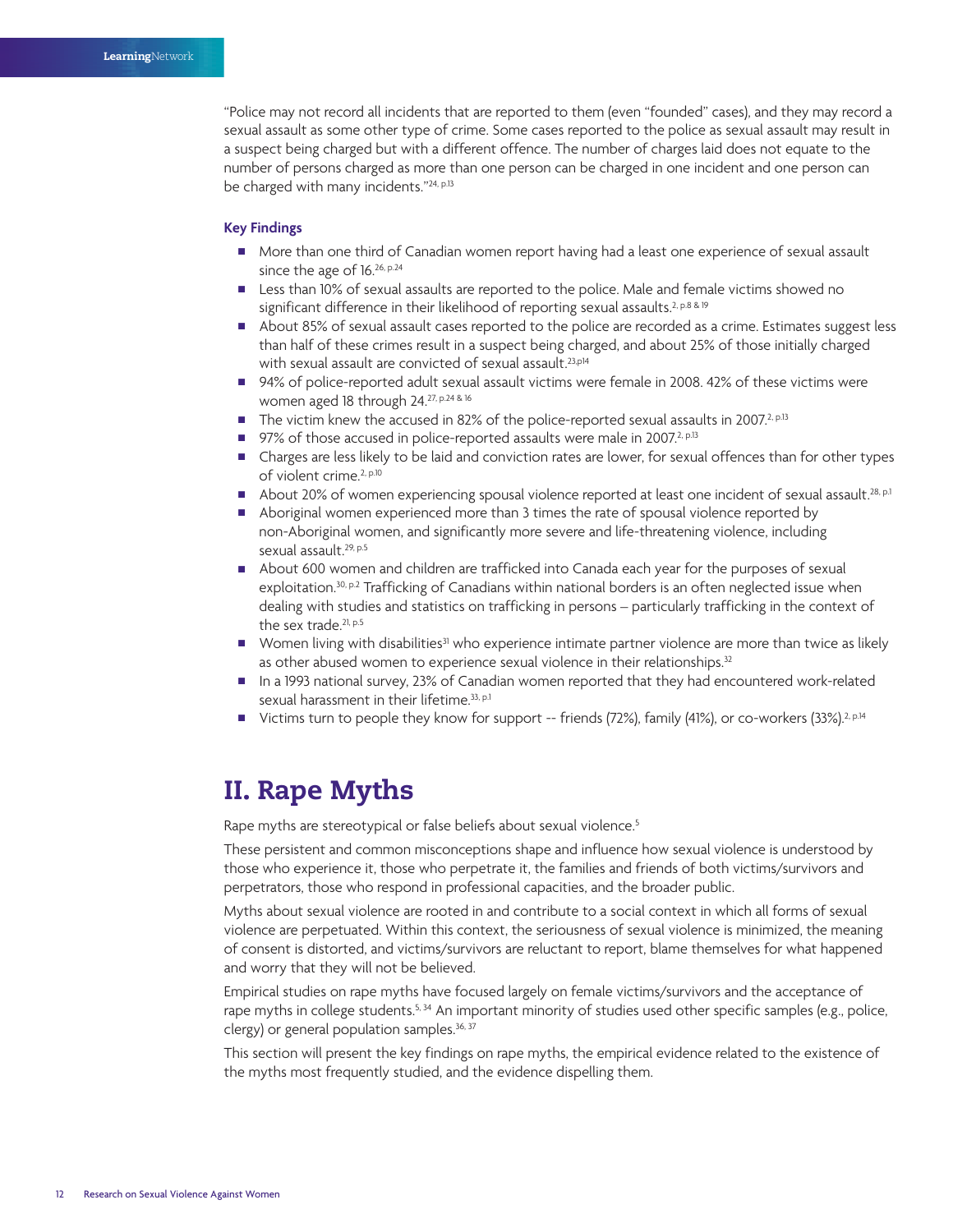#### **Key Findings**

#### **Rape myths exist despite advances through advocacy for victim/survivor rights, legal reform, public education, and a body of empirical evidence debunking myths about sexual violence.**

A sizeable body of empirical research demonstrates the existence of rape myths.<sup>34</sup> Findings across studies suggest that between 25% and 35% of male and female respondents endorse the majority of classic rape myths.<sup>5</sup>

These findings may underestimate the acceptance of rape myths because the tools frequently used to study them are not designed to measure myths operating in implicit or nuanced ways.<sup>38</sup>

#### **Rape myth acceptance is associated with stereotypical gender constructs and oppressive beliefs.**

Researchers at the University of Toronto conducted a meta-analysis on 37 North American studies (34 from US and 3 from Canada) on rape myth acceptance.<sup>34</sup> They found myth acceptance was associated with oppressive beliefs such as racism, classism, sexism, heterosexism, ageism, and religious intolerance.

Other researchers found that individuals who score high on measures of sex-based oppression (e.g., sexual prejudices, hostile sexism) and intergroup dominance (e.g., belief that social hierarchies should exist), were more likely to accept rape myths and to have a more negative attitude towards rape victims.<sup>39</sup>

In another study, men who implicitly associated sex with aggression and dominance, and explicitly linked sex with power, were more likely to accept rape myths and had a tendency towards sexual violence.<sup>40</sup>

Sheldon & Parent found that clergy who had sexist and religiously fundamentalist attitudes were more likely to have a negative attitude towards rape victims and to blame them for the assault.<sup>41</sup>

#### **Rape myths narrowly restrict perceptions of sexual violence and cause people to disregard or minimize the experiences of victims/survivors that fall outside of these misperceptions.**

Early understandings of sexual violence were limited to rape, and specifically, violent rape by disturbed strangers. From the 1970s to the present, advocates have reframed rape as an issue of power and control, placed emphasis on perpetrator accountability, stressed that the majority of sexual violence is perpetrated by acquaintances, and broadened our understanding of what constitutes sexual violence (e.g., sexually degrading language, pornography, and sexual harassment).<sup>38</sup>

However, public perceptions of sexual violence significantly lag behind that of advocates and the empirical evidence.42 For instance, research shows that the public continues to have a narrow and stereotypical view of sexual violence,<sup>34,43</sup> are less likely to recognize sexual harassment as sexual violence,<sup>44</sup> or to consider sexist and sexually degrading language about women as harmful and a form of sexual violence.<sup>45</sup>

Restricted understandings of sexual violence are strengthened by, and associated with, our failure to identify the critical connection between sexual violence and broader societal level factors such as sexism and oppressive systems.<sup>38,42</sup> This failure contributes to a culture of acceptance of sexual violence against women.

#### **In a chapter on sexual violence and disabled women, Fran Odette writes:**

"The myths that continue to deny disabled women access to our own identity and sexuality inform my ongoing community-based work with Springtide Resources. The prevalence of these myths contributes to the rape and sexual assault of disabled women. And while there is no lack of personal narratives and statistics about our rapes/sexual assault, there are no role models, research or mainstream media representations to "talk back" to such constructions and falsehoods."<sup>46</sup>

#### **Rape myths exist at individual and institutional/societal levels.**

Findings across studies indicate that about a quarter to a third of men and women endorse myths about sexual violence, with most studies reporting more endorsements by men than women.<sup>5, 34, 38</sup>

Studies also indicate that professionals in roles of authority and decision making (e.g., police, clergy, and physicians) are influenced by rape myths.<sup>35, 41</sup> For instance, Page attributed stereotypical attitudes and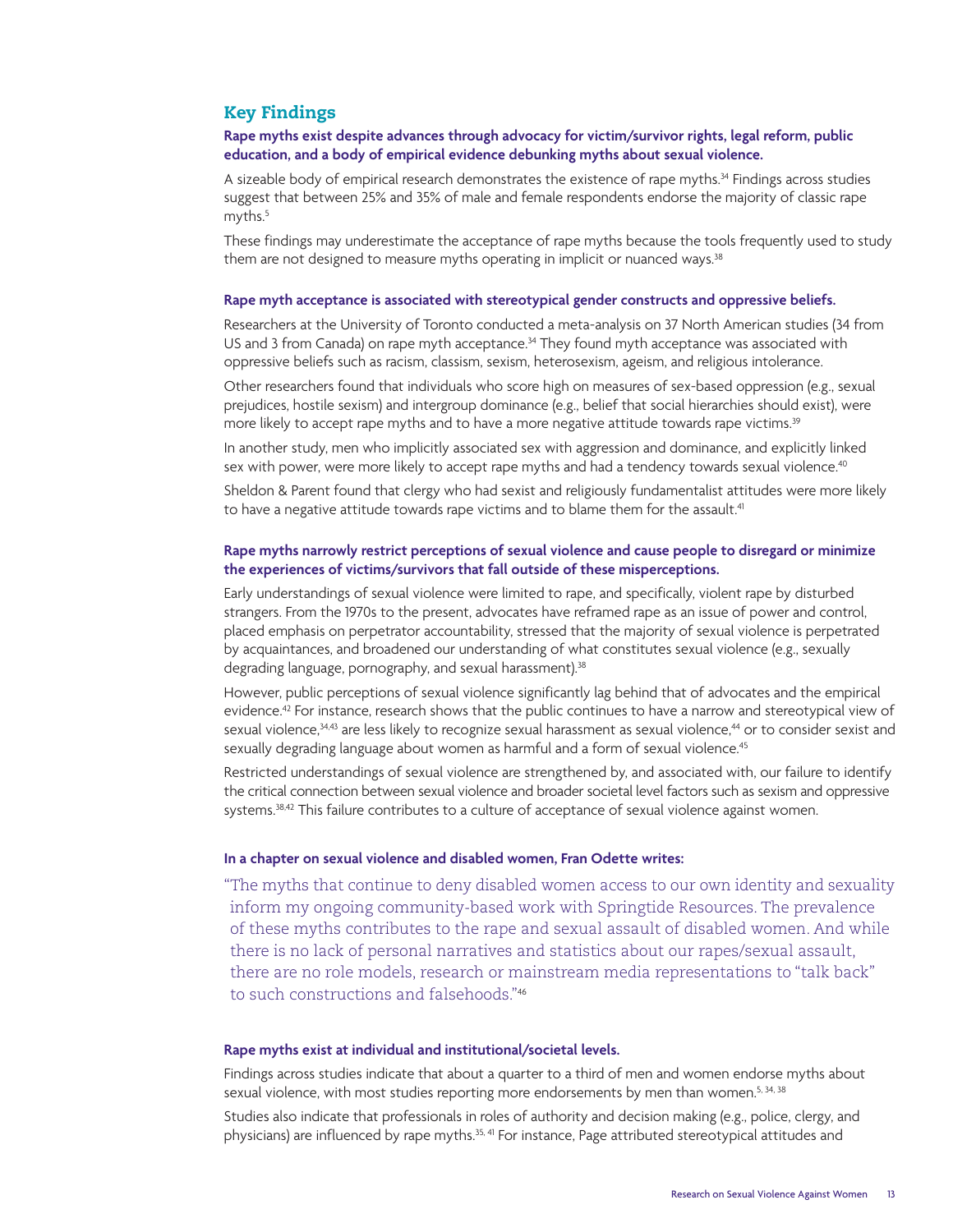misperceptions for her finding that police officers were less likely to believe a prostitute who claimed s/he had been raped and more likely to believe a woman who was a virgin or a professional woman.<sup>35</sup>

Literature reviews are available that illustrate how rape myths have historical roots in and are present and perpetuated within societal institutions such as those of medicine, law, religion, and the military.<sup>5, 47</sup>

#### **Rape myths serve to blame the victim/survivor and contribute to the barriers they experience.**

When we buy into myths and stereotypes, we shift the perpetrator's accountability for sexual violence onto the victim/survivor. The behaviours and appearance of victims/survivors are misperceived as sexual intent. Based on this misperception, we harshly judge and blame victims/survivors for being assaulted. For example, women are misperceived to be partially or completely responsible for a sexual assault if they did not say no clearly, if they behaved in a flirtatious manner, if they were intoxicated, if they wore seductive clothing, or if they had many sexual partners.<sup>5, 36</sup> Consent means saying "yes" to sexual activity; however, myths distort the meaning of consent to being about saying "no." In addition, these myths contribute to the vulnerability of victims/survivors, the social stigma they experience, and the barriers they experience related to reporting and accessing supportive and safe responses (see Section IV for a fuller discussion on barriers).

#### **Rape myths serve to excuse the perpetrator and contribute to the perpetuation of sexual violence.**

Rape myths are viewed to contribute to the perpetuation of sexual violence by shifting the blame for sexual violence to the victims/survivors; minimizing the seriousness of sexual violence; denying or disregarding sexual violence; creating barriers to reporting and supports; justifying sexual violence; and exonerating perpetrators or minimizing their accountability.<sup>5, 38, 47</sup>

Abbey and her colleagues studied risks associated with sexual violence in a community sample of single men (N=470). They found misperceptions of a woman's intent (e.g., woman's friendliness misperceived to mean she is asking for sex) and other factors (e.g., hostile masculinity, impersonal sex, alcohol consumption), were all significantly related to the number of sexually aggressive acts committed.<sup>48</sup>

Loh and her colleagues conducted one of the few prospective studies on sexual perpetration with a large sample size (N= 325 male college students) and a longer follow-up period (7 months). They demonstrated a link between rape supportive attitudes/beliefs and subsequent sexual assault perpetration. They also found fraternity affiliation significantly predicted sexual perpetration and was associated with greater adherence to traditional ideas about gender roles.49

#### **Rape myths and facts about sexual violence are endorsed and reinforced through the media.**

Myths about sexual violence are present in the media. For instance, six myths were identified in news articles dealing with sexual assault in six English-Canadian newspapers: 1) sexual assault is not about violence but about a man's inability to control his lust; 2) innocent men are often accused of sexual assault and women often lie about it; 3) the perpetrator is most likely a member of a minority culture; 4) an over-representation of the female perpetrator and male victim; 5) men with good reputations cannot be guilty of sexual assault; and 6) the victim provoked the assault.<sup>50</sup>

Myths pertaining to male victims/survivors were found in 50% of rape coverage in U.K. newspapers between 1989 and 2002, including male rape is consensual sex, male rape is an exclusively homosexual issue, and alleged male rape victims/survivors are liars.<sup>51</sup>

Misconceptions about sexual violence in the media can influence the attitudes and beliefs of its consumers. For instance, Franiuk and her colleagues examined news headlines about a high profile sexual assault case (professional basketball player accused of raping a female acquaintance). They found that men exposed to headlines endorsing rape myths were less likely to think that the accused was guilty when compared to men exposed to non-myth headlines. Furthermore, the men exposed to myth-endorsing headlines were more likely to have attitudes supporting rape than were men exposed to non-myth headlines. When women and men were exposed to myth-endorsing headlines, men were more likely than women to have attitudes supporting rape.<sup>52</sup>

Often, stereotyped portrayals of rape are found in advertisements, movies, and television shows. Correlations have been found between the acceptance of rape myths related to female victims/survivors and television usage,53 as well as the type of programs viewed.54 Specifically, viewing soap operas was related to the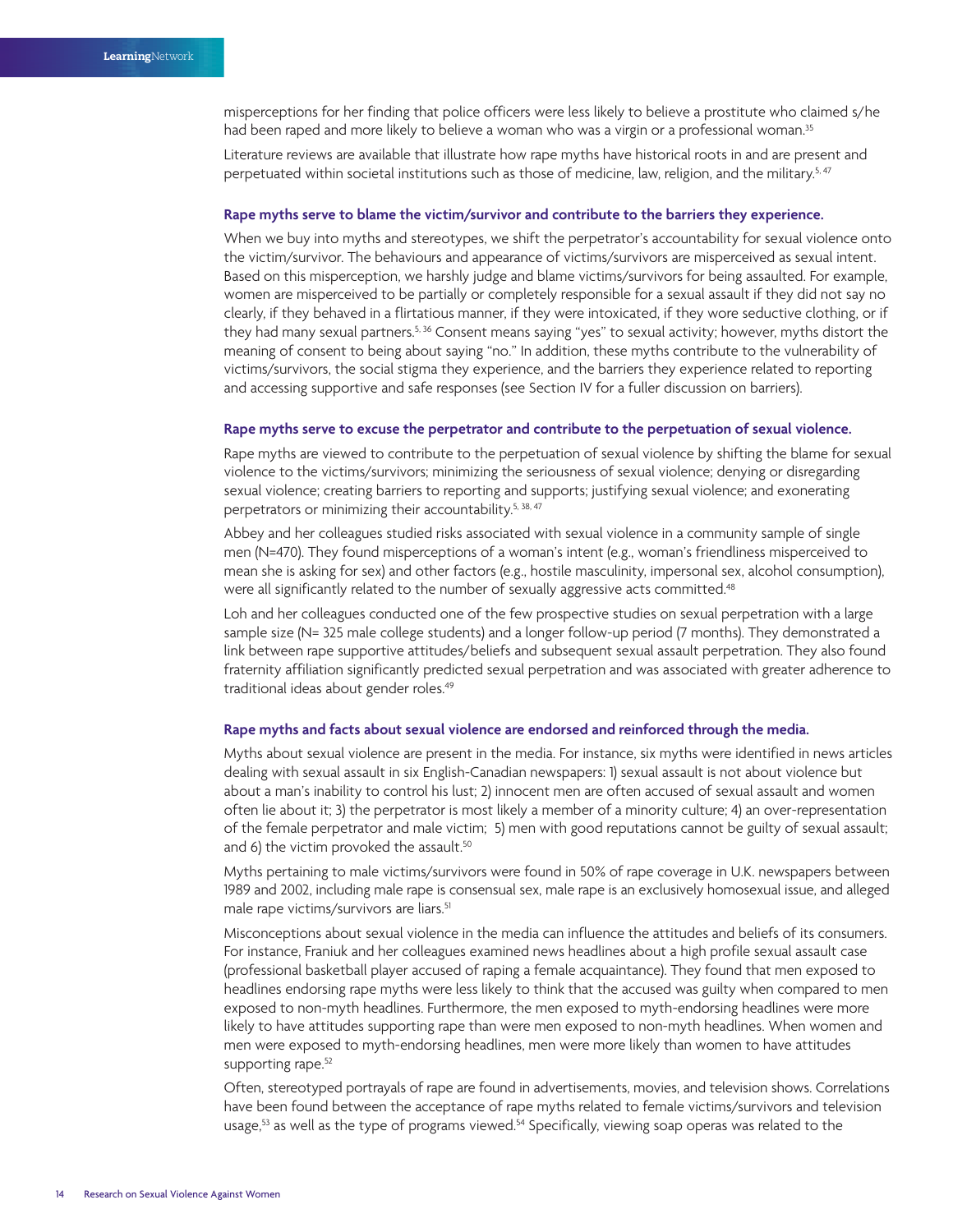overestimation of false rape accusations whereas, viewing crime shows was related to less rape myth acceptance. With respect to male victims/survivors, crime dramas have been credited with providing the few serious portrayals of male rape in the mass media.<sup>47</sup>

#### **Rape Myths and Male Victims/Survivors**

While the findings reviewed in the previous section are viewed to apply to all rape myths, there has been little research on rape myths and male victims/survivors.<sup>5</sup> Myths specifically pertaining to male victims/survivors include, but are not limited to, the following: men cannot be raped; men are not affected by rape (or not as much as women); and male rape is a homosexual issue. Early research indicates a strong positive correlation between endorsement of rape myths pertaining to female and male victims/survivors. This suggests that individuals who endorse rape myths about female victims/survivors also endorse myths about male victims/survivors and vice versa. The reader is referred to Turchik and Edwards for a discussion on this emerging area of research.<sup>47</sup>

#### **Frequently Studied Myths**

Consistent with the purpose of this paper, this section will draw from the evidence that contributes to our understanding of myths about sexual violence. In large part, this research has focused on female victims/ survivors and the following classic rape myths: women provoke sexual violence; sexual violence is perpetrated by strangers; sexual assault cannot occur within intimate relationships (e.g., husbands cannot sexually assault their wives); and women lie about sexual violence. These basic myths take on a variety of representations at different social locations as they are shaped by, and add to, the impact of other discriminatory attitudes and belief systems.

#### **Myth: Women provoke sexual violence.**

#### **Fact: No behaviour or attire justifies sexual violence.**

Many justifications for sexual violence involve different statements of victim blaming that fall under the common myth that women ask to be victimized. For example, people often misperceive sexual intent based on a victim/survivor's behaviours (e.g., drinking alcohol; having "several" sexual partners) or appearance (e.g., wearing revealing clothing), and then, harshly judge and blame the victim/survivor for being sexually assaulted.5

For instance, in a representative sample of Australian adults, over 40% agreed or were unsure that rape results from men not being able to control their need for sex.<sup>37</sup> Almost one-quarter agreed or were unsure that women often say "no" when they mean "yes".

In a representative sample of adults in the United Kingdom, Amnesty International found that substantial proportions of respondents felt a woman was either partially or completely responsible for a sexual assault if she failed to say "no" clearly (37% agreed), if she behaved in a flirtatious manner (34%), if she was intoxicated (30% agreed), if she was wearing seductive clothing (26% agreed), or if she had many sexual partners (22% agreed).<sup>36</sup> In contrast to intoxicated victims, some evidence suggests inebriated perpetrators are judged less harshly than sober perpetrators.<sup>19</sup>

A Canadian survey of adult men living in Alberta found that 40% of men said women who dress "provocatively" risk being raped and 14% agreed that women often say "no" when they mean "yes."55

These misperceptions shift the accountability for sexual violence away from the person who perpetrated it and falsely blame the victim/survivor.

#### **An example of blaming a victim and perpetuating a common myth:**

*On January 24, 2011, a safety forum was held at York University. A police officer in attendance, told the audience that "women should avoid dressing like sluts in order not be to be victimized."56*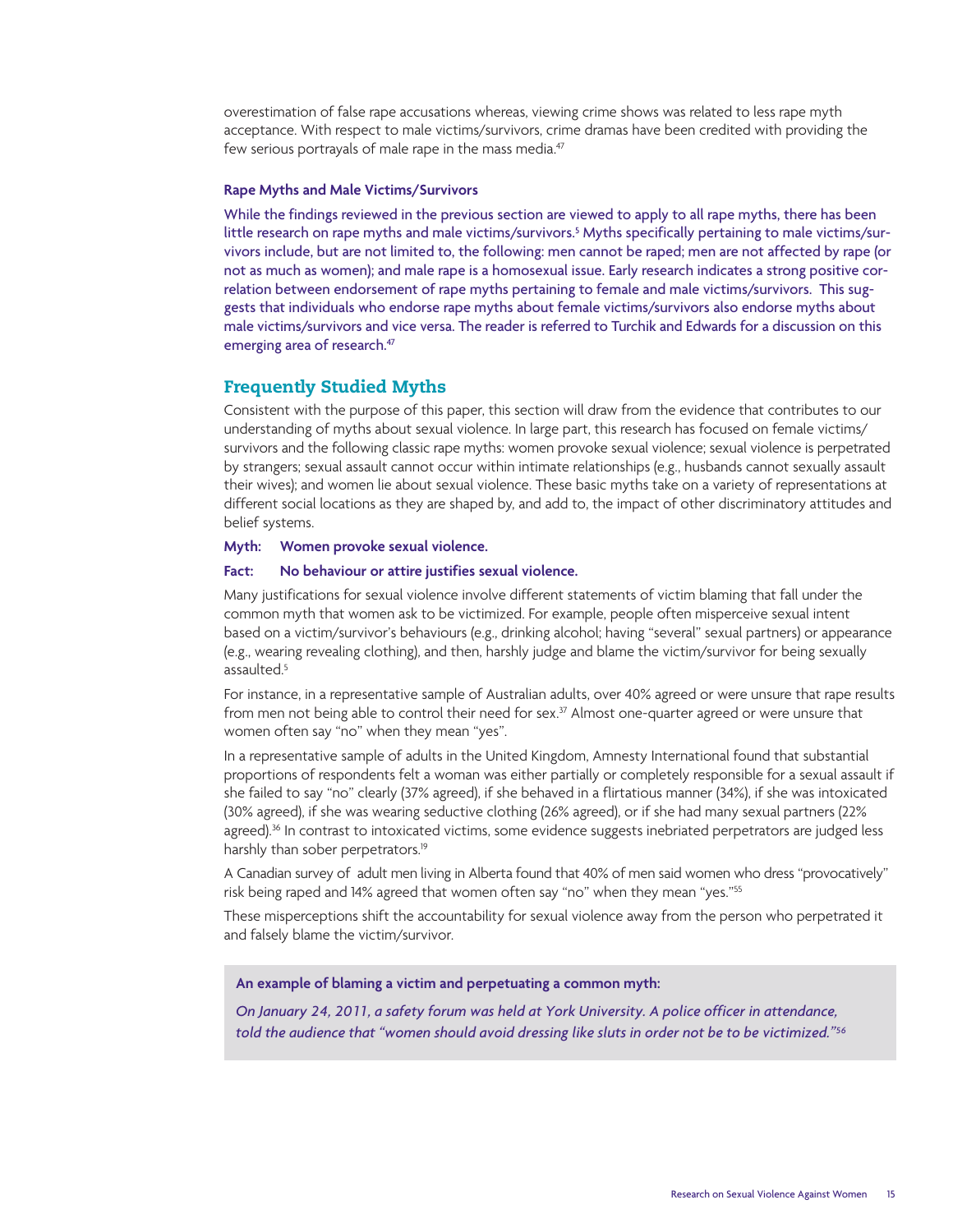#### **Myths: Sexual violence is perpetrated by strangers.**

**Sexual violence "cannot" occur in intimate relationships (e.g., a husband cannot sexually assault his wife).**

#### **Facts: Victims/survivors of sexual violence most often know the perpetrator. Sexual violence is perpetrated by intimate partners.**

#### **Sexual assault of an intimate partner is an offense under the Criminal Code in Canada.**

The evidence tells us that the majority of sexual assaults are committed by someone the victim knows. For instance, in cases reported to police in Canada during 2007, 82% of sexual assault victims/survivors knew their perpetrators.<sup>2</sup> Victim surveys also show that the majority of sexual assaults are committed by someone the victim/survivor knew. A recent, nationally representative survey in the US revealed that less than 14% of female victims/survivors and less than 16% of male victims/survivors were raped by a stranger.<sup>57</sup>

Evidence also shows that the known person is often an intimate partner. Almost one in 10 US women have been raped by an intimate partner and 16.9% of women have experienced sexual violence other than rape by an intimate partner.<sup>57</sup>

The risk for sexual violence by an intimate partner increases for battered women. Research in the US suggests that the lifetime prevalence rate for rape by an intimate partner rises 40 to 50% among battered women.<sup>6</sup> The 1999 Canadian General Social Survey revealed that 20% of the women reporting some type of spousal violence reported experiencing at least one incident of sexual assault.<sup>28, p.6</sup>

Despite the preponderance of evidence demonstrating that sexual violence is most often perpetrated by someone known to the victim/survivor, the stereotypical view of sexual assault as something perpetrated by strangers in dark alleys lives on. For example, one US study found that 31% of men and 19 % of women polled in a national telephone survey believed that a husband having sex without his wife's consent does not constitute rape.58 Other research findings revealed that belief in the possibility of rape by an intimate partner is often not accompanied by the knowledge that rape within a marriage is harmful to victims/survivors.59

The *Criminal Code of Canada* was amended in 1983 to make it clear that the spouse of a victim/survivor could be charged with sexual assault.<sup>60</sup> The prevalence of myths almost 30 years later speaks to the seeming intransience of these myths and the oppressive and resistive structures (e.g., colonialism, sexism, racism) with which they are entwined and rooted.<sup>34,38</sup>

#### **Myth: Women lie about being the victim of sexual violence.**

#### **Fact: Sexual assault is one of the most under-reported crimes.**

#### **The number of false reports for sexual assault is consistent with the number of false reports for other crimes.**

A wide range of stereotypes and false beliefs severely and inaccurately restrict perceptions about what constitutes sexual violence, about victims/survivors -- including who can be a victim, and about perpetrators. Holding these beliefs presupposes that any victim/survivor whose presentation and experience of sexual violence falls outside of these explicit and subtle misperceptions is likely to be disregarded or viewed as lying. It is often claimed, albeit without empirical support, that a large proportion of rape allegations are made up for purposes of revenge or other motives.<sup>5, 61, 62, 63</sup> The prevalence of this misconception is illustrated by the findings of a representative survey of Australian adults: one-third of respondents were fairly certain or suspected that women falsely "cry rape."37

It is not surprising that so few victims bring a complaint forward when society believes or suspects that women lie about sexual assault. Canadian data show that less than 10% of victims/survivors who are sexually assaulted report the assault to the police.2 Reasons that victims/survivors of sexual assault do not report include humiliation, feeling or anticipating being blamed, and perceiving it to be a personal matter or not important enough to report.<sup>2,64</sup>

 $2$  This statistic relates to reported cases where the relationship between the victim and the accused was known. In 19% of all cases the relationship was not known.<sup>2, p.13</sup>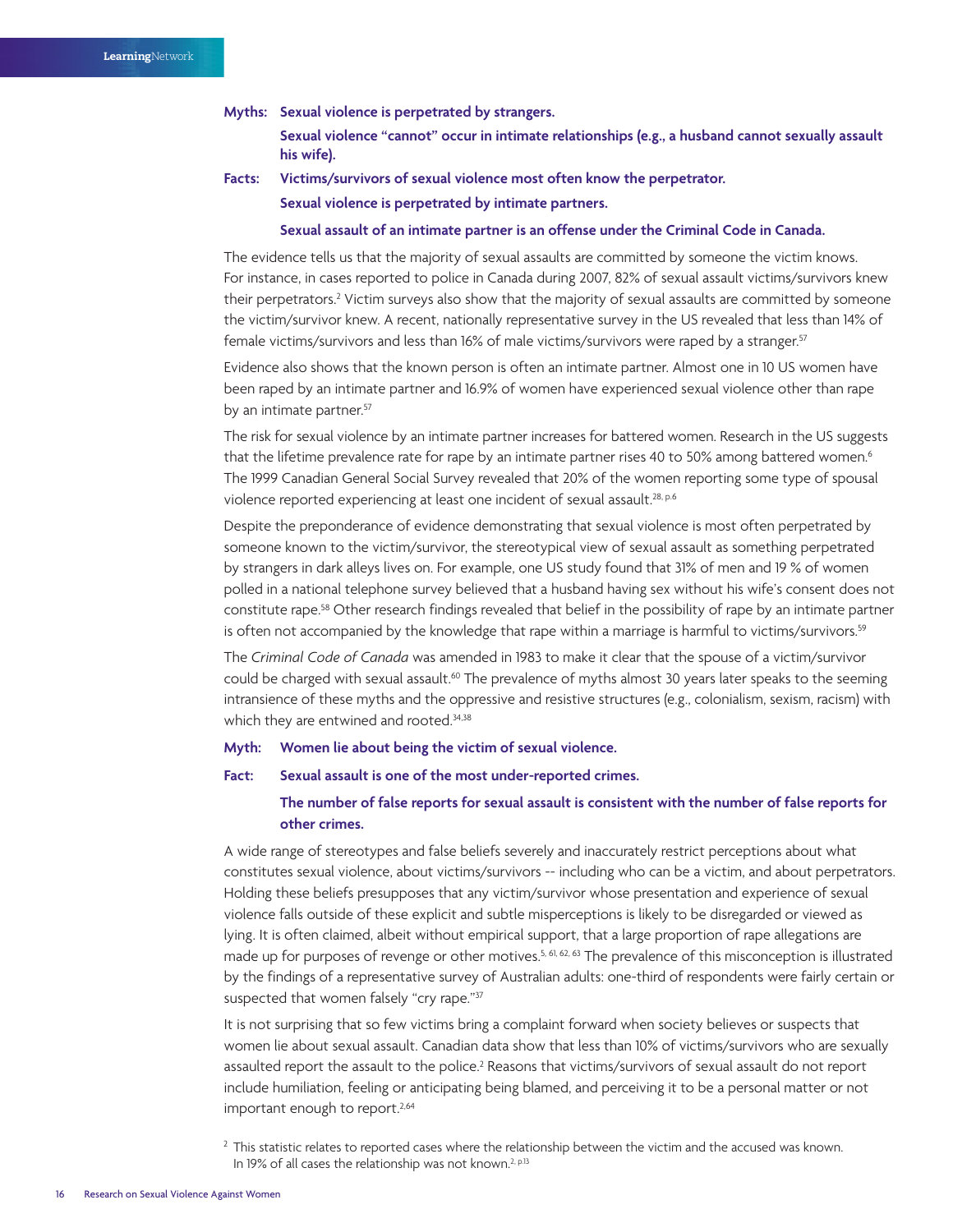Stereotyped beliefs about victims influence justice sector responses. For example, a study for the British Home Office found 25% of sexual assaults were "no-crimed" (i.e., "unfounded" or not recorded as a crime).<sup>65</sup> Across the police departments that participated in the study, 14% to 41% of sexual assault reports were not recorded as a crime. Reasons given for recording a sexual assault as "no-crimed" included the belief on the part of the officer that the complaint was false or malicious, the victim was unwilling to testify, or there was insufficient evidence. These reasons were in violation of the direction to use "no-criming" only when the complainant retracts completely or admits to fabrication. A further analysis revealed reasons behind the classification of false allegations which included mental health problems, previous allegation of sexual assault, and alcohol and drug use. The researchers concluded that only 3% of the "no-crimed" cases had a high probability of being falsely reported.

Other researchers also report that only a small percentage of false allegations are associated with the underreported crime of sexual assault. Lisak and his colleagues coded 136 sexual assault cases reported to a major university in the US, during a 10 year period, and 5.9% were coded as false.<sup>63</sup> In Australia, Heenan and Murray conducted research as part of a government initiative on reported rapes in Victoria from 2000 to 2003. They found that 2.1% of reports were designated by police as false. The empirical data challenges persistent beliefs about women lying about rape, and in particular, about false allegations of reported rape.<sup>62</sup>

Complainants that come forward and go to trial are often degraded during cross-examination. The defense attorney may reinforce myths to attempt to portray the victim/survivor as making a false allegation by stating that the sexual encounter was actually consensual or by making the victim appear as delusional, vengeful, exploitive, or an attention-seeker.<sup>66</sup> Myths and stereotyped beliefs set the stage for mistaking a recantation or a withdrawal from criminal proceedings as a false claim of sexual assault. Withdrawal and recantation happen for many reasons including victim-blaming and feeling unsafe.<sup>66</sup>

The pertinent issue is, how do we debunk myths (e.g., women lie about sexual assault) to effect attitudinal and behaviour changes that protect the rights of victims/survivors?:

"It is clear that while law reform can eliminate the formal expression of rape myths, on its own it cannot alter the harmful attitudes and behaviour that continue to influence the reactions of women, perpetrators and bystanders, police screening practices, court processes, jurors' decisions, conviction rates, and sentencing practices…. Until a commitment is made to address the prejudices in the response to sexual violence, women's experiences will continue to be trivialized, male-centered definitions of women's sexuality will be reinforced, violent men will not be held accountable, and women's rights to sexual integrity, equality and justice will continue to be denied." 24, p.17

#### **Using data from Statistics Canada, Holly Johnson found that few sexual assaults lead to convictions:**

*"If attrition is calculated from the estimated 460,000 sexual assaults that occurred in one year and follow through to the 1,406 offenders who were convicted in criminal court, the result is that 0.3% of perpetrators of sexual assault were held accountable and 99.7% were not." 24, p.14*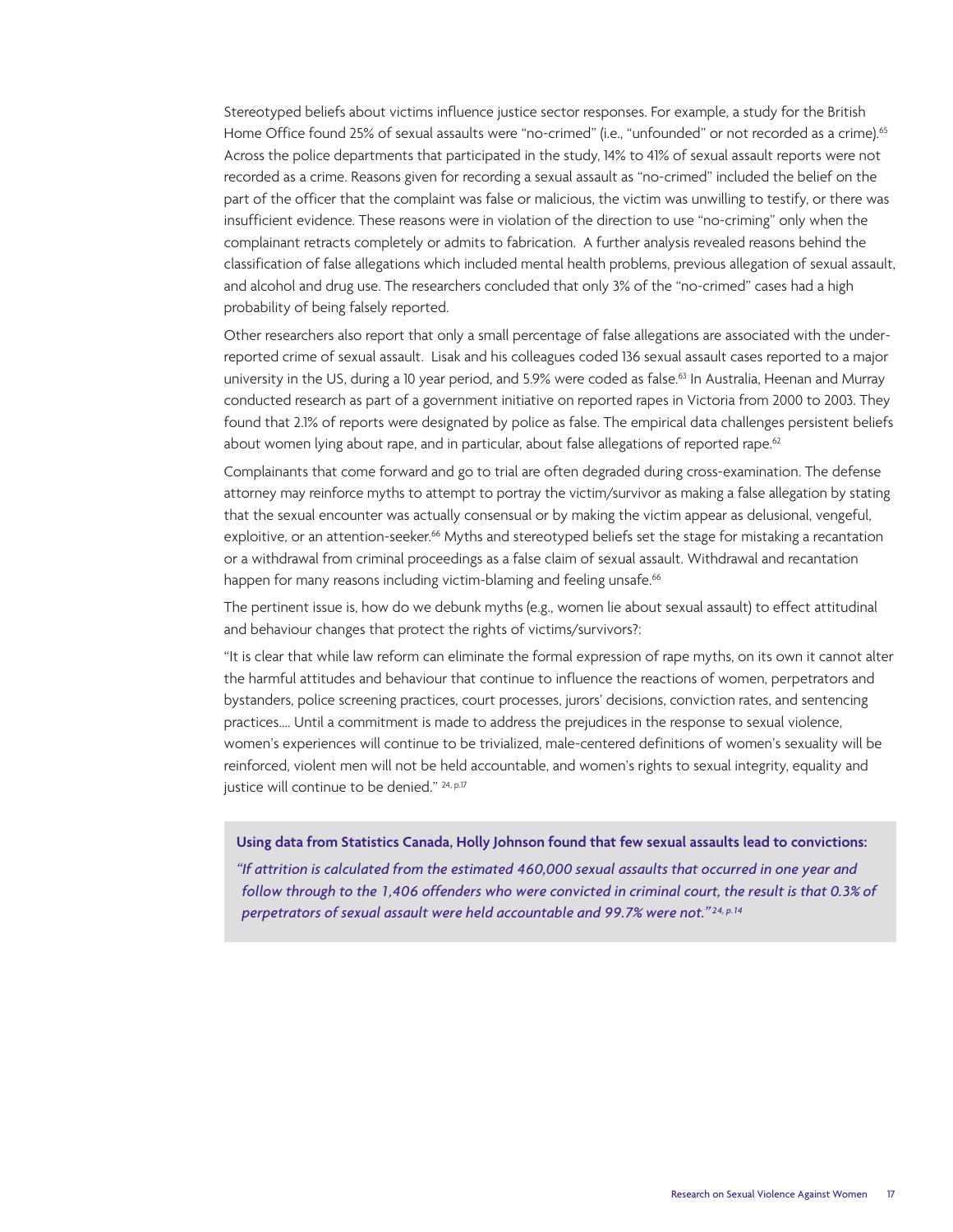# **III. Consequences Experienced by Survivors**

Sexual violence of all forms has consequences. The consequences experienced vary in nature, intensity and duration and can be affected by the victim/survivor's experiences after the assault.

This section will present the evidence informing our understanding of the impacts of sexual violence on victims/survivors. For the purposes of this discussion, the consequences will be grouped into psychological health effects, physical health effects, and loss of resources. The discussion will conclude with an overview of the factors that can influence the victim's experience after sexual violence.

The current literature urges practitioners and future researchers to attend to and focus on understanding sexual violence, its consequences, and supportive responses within the context of intersecting social identities.<sup>9, 11</sup> The existing research however, offers limited quantitative and qualitative data to further our understanding from an intersectional framework.

#### **Psychological Health Effects**

Psychological impacts of sexual violence can include shame, fear, anxiety, depression, traumatic stress reactions, and suicidal behaviours.

Research shows that survivors experience significant psychological distress and concerns for their safety and well-being as a result of cyber-sexual harassment,<sup>67</sup> sexual harassment in the workplace,<sup>68</sup> sexual assault,<sup>2, 57, 69</sup> stalking, $70$  and trafficking for sexual exploitation. $71$ 

Campbell and her colleagues reviewed 22 studies examining the impact of sexual assault on women's mental health. They found that 73 to 82% of survivors experienced fear and/or anxiety, 17 to 65% experienced PTSD, 13 to 15% experienced depression, 23 to 44% experienced suicidal ideation, and 2 to 19% attempted suicide (Note: while 22 articles were reviewed, not every article reviewed addressed the same set of psychological effects).69

Studies have found the consequences of sexual harassment in the workplace to include emotional exhaustion and burnout, $72$  depression and anxiety, $73,74$  and post-traumatic stress symptoms.<sup>68,75</sup>

Survivors of trafficking situations involving sexual exploitation also may experience high levels of anxiety, depression and PTSD.<sup>71</sup>

#### **Physical Health Effects**

Sexual violence has been associated with a number of short term and long term health effects such as physical injuries, reproductive health effects, and chronic health conditions related to stress and/or injury.57

For example, the psychological stress associated with workplace sexual harassment has been shown to negatively impact physical health,<sup>73</sup> including loss of appetite, weight gain or loss, headaches, and sleep disturbances such as insomnia and fatigue.<sup>72</sup>

Survivors of sexual assault and trafficking for sexual exploitation may experience physical injuries and reproductive health effects,<sup>76, 77</sup> including head injuries, broken bones, internal organ damage, genital-anal injuries, dysmenorrheal (severe pain during menstruation that limits women's activities), menorrhagia (excessive or prolonged menstrual bleeding), urinary tract infections, pelvic inflammatory disease perhaps leading to infertility, and sexual dysfunction.<sup>76, 78, 79, 80</sup> Other reproductive health effects include sexually transmitted infections (e.g., gonorrhea, herpes, human papillomavirus), including human immunodeficiency virus (HIV), and unwanted pregnancy.<sup>76, 77, 78</sup>

Rape-induced pregnancies have been estimated to occur in 5% of female victims/survivors of reproductive age<sup>79</sup> and in 20% of victims/survivors raped by an intimate partner.<sup>80</sup>

As well, the strategies used by victims/survivors to navigate through the consequences of sexual violence may negatively impact their health (e.g., smoking, alcohol or substance abuse).<sup>69, 76</sup>

Research also shows that victims/survivors may not have any physical injuries (e.g., lacerations, bruises) or reproductive health effects as a result of sexual assault and that similar physical signs can result from both consensual sexual intercourse and sexual assault.81 A lack of physical injuries or reproductive health effects cannot be interpreted as evidence that a sexual assault did not occur.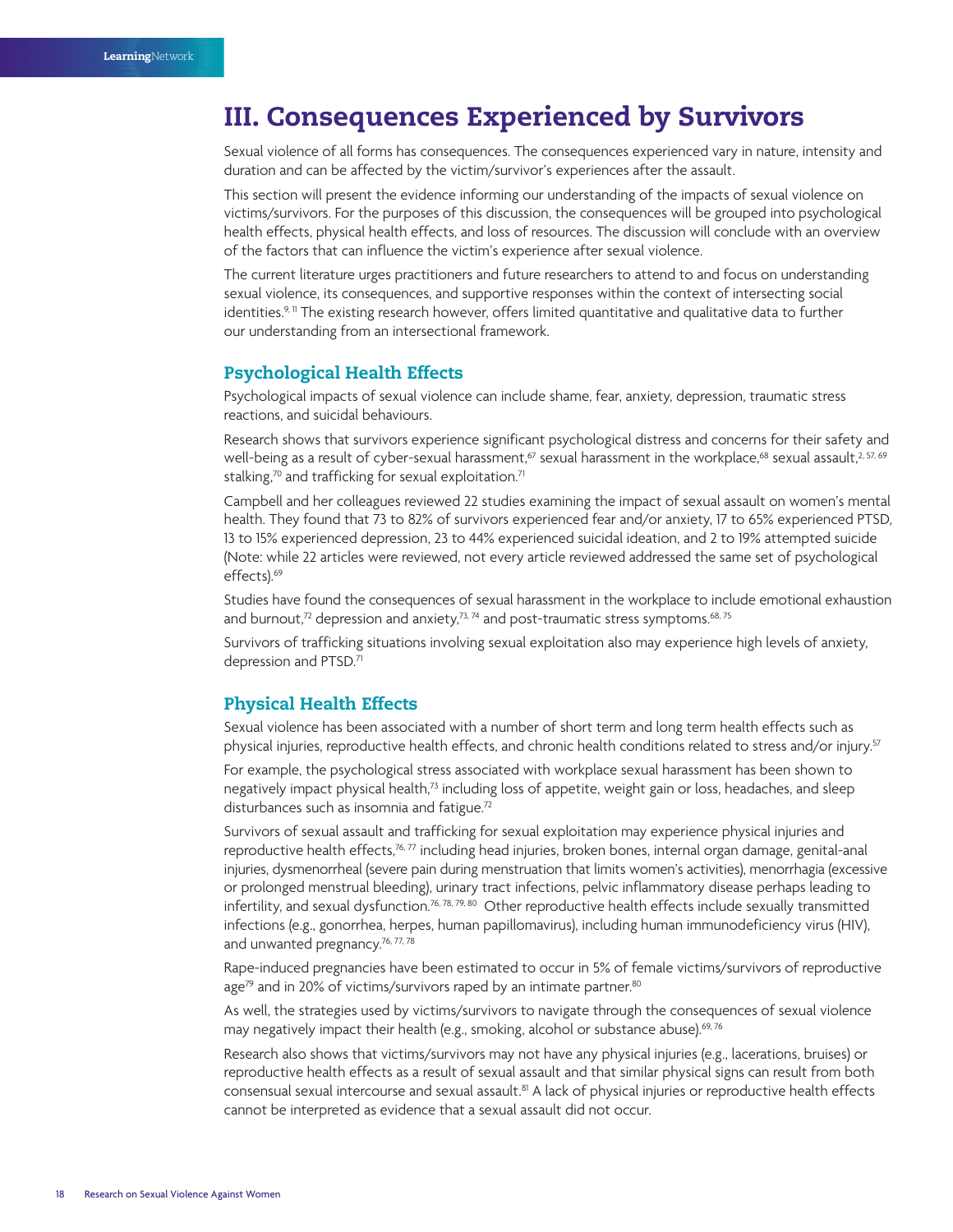#### **Loss of resources**

Just as there is overlap and connections between psychological and physical health effects, both of these consequences are intricately weaved with loss of resources for victims/survivors. Losses can be tangible or intangible, direct or indirect, and vary in intensity and duration.

Victims/survivors may experience losses to their mental and physical health as described above, loss of personal agency and control, loss of relations and community, and loss of economic resources. For example, in enslaving victims/survivors for commercial sexual exploitation, trafficking imposes a social isolation from all that was familiar and the burden experienced by victims/survivors includes loss of their independence, family, friends, faith community, home community, language, and culture.

Sexual harassment in the workplace can result in job dissatisfaction and career and/or economic disadvantage,<sup>75, 82</sup> as well as estrangement from work peers and family when they do not understand harassment and blame the victim/survivor for it.83 Absenteeism, lateness and avoiding work and work tasks can all be related to sexual harassment. Victims/survivors may escape sexual harassment by voluntarily leaving their job, or they may experience negative consequences such as unwanted transfers, termination, denied promotions, and poorer performance appraisals. All of the above consequences can directly or indirectly compromise careers and lead to financial losses.

Sexual assault victims/survivors also may experience consequences related to loss of health, work interruptions and job loss, income loss, and relationship loss. Monnier and colleges found that 37% of victims/survivors in their study lost their job after the sexual assault and 21% had a relationship end.84 It was also found that higher levels of distress symptoms following sexual assault were related to greater resource losses for victim/survivors.

Finally, victims of sexual violence experience a loss of their basic right to safety and freedom.<sup>85</sup>

#### **Factors Influencing Consequences**

Research has identified a range of factors that influence the meaning of sexual violence and its consequences for victims/survivors. Examples include:

- n the characteristics of the sexual violence experienced (e.g., nature, intensity, frequency, duration);<sup>86, 87</sup>
- n the relationship of the victim/survivor to the perpetrator (e.g., intimate partner, supervisor in workplace, stranger);72,88
- history of childhood sexual abuse or significant traumatic experiences;<sup>89</sup>
- how victims/survivors process the sexual violence they experienced (e.g., attribution style, perceptions of control);90
- the social support experienced by the victim/survivor (e.g., nature of, quantity);<sup>91</sup> and
- $\blacksquare$  the responses of others following disclosure/reporting of the sexual violence (e.g., positive or negative).<sup>92</sup>

Within the context of a victim/survivor's social location, the above factors have implications for understanding the consequences experienced by the victim/survivor and for providing support to her.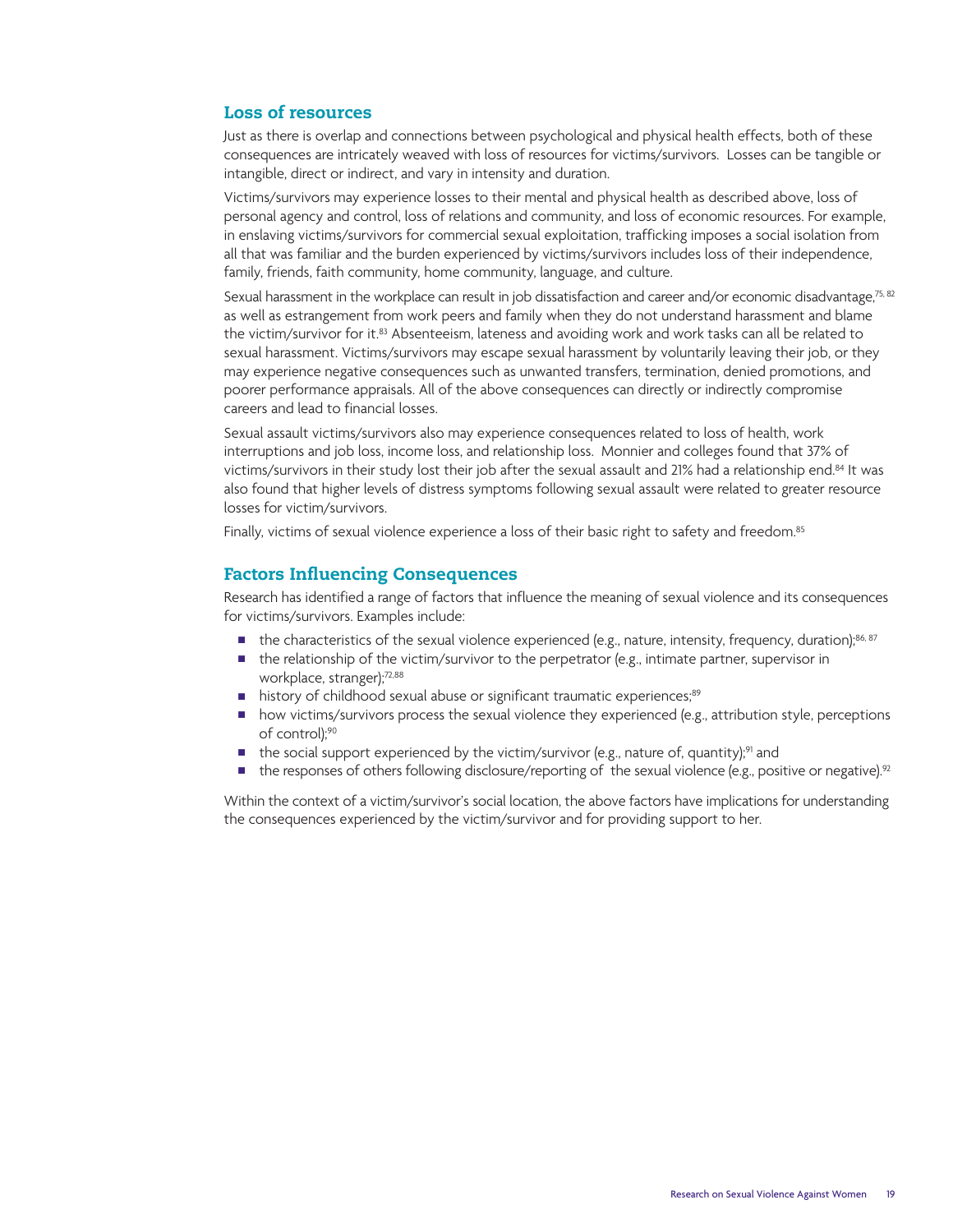# **IV. Barriers to Disclosure and Resources**

There are many reasons for and potential benefits from disclosing experiences of sexual violence. Motivations and benefits include: seeking assistance or emotional support, reducing the burden of sexual violence by sharing; wanting to protect self and others from violence in the future; raising awareness about sexual violence in the community; or seeking justice by holding the perpetrator accountable.<sup>83, 93, 94</sup>

Yet, very few victims/survivors disclose to formal supports such as the police, health care providers, and crisis workers.95, 96 For instance, Canadian data show that less than 10% of victims/survivors who are sexually assaulted report the assault to the police.<sup>2</sup> Other forms of sexual violence are thought to be significantly under-reported or documented as well.

This section discusses the barriers that impede or prevent victims/survivors from reporting/disclosing and from accessing supports. All survivors are likely to experience one or more of the barriers identified by research. Survivors with disabilities and/or of differing race, class, and religious backgrounds, as well as LGBTT2SIQQ survivors, have been shown to experience unique obstacles to disclosing and accessing services.

#### **Rape Myths and Stereotypes**

The prevalence of rape myths and stereotyped beliefs that blame victims/survivors may cause or contribute to feelings of shame, embarrassment, guilt, and unworthiness. Feeling blameworthy and anticipating negative responses can isolate and silence victims/survivors.

For example, victims/survivors that experienced assaults consistent with stereotypical perceptions of a sexual assault (e.g., perpetrator being a stranger, the perpetrator using a weapon, and the victim being physically injured) were more likely to disclose to both formal and informal support sources compared to victims/survivors who experienced non-stereotypical assaults.<sup>96, 97</sup> Additional findings indicate that victims/ survivors of stereotypical assaults are more likely to disclose to formal supports because the assault had characteristics that made it more "believable."98 Fewer disclosures to police occur when factors are present that have been erroneously used to shift responsibility for sexual violence to the victim (e.g., alcohol and drug use by the victim).<sup>98,99</sup> In the case of male victims/survivors, believability has been linked to the severity of the sexual violence.<sup>100</sup>

While stereotypes and myths affect all victims/survivors, some social identities may experience increased or unique barriers to disclosure and services. For instance, LGBTT2SIQQ survivors may be less likely to disclose sexual assault because of experiences of discrimination and hate, as well as myths discounting them as "real victims."9,47,101 Heterosexism also creates barriers for male victims/survivors fearful of being labeled homosexual if they disclose or report sexual assault by another male.<sup>100, 102</sup>

Intersections at other social locations create barriers rooted in racism, sexism, and social hierarchies. For instance, sexual and other forms of violence in the lives of Aboriginal women are compounded by systemic and institutionalized racism as well as the effects of historical violence, such as residential schools, the *Indian Act,* and other legacies of colonization. The resulting impacts have included the breakdown of family and community structures, intergenerational trauma, lack of opportunity for education and employment, and economic deprivation.103 These realities have created vulnerabilities that are exploited by perpetrators and have "pushed women into exploitive industries, particularly in the sex trade."<sup>21, p.5</sup>

There are a disproportionately high number of missing and murdered Aboriginal women and girls in Canada: over the past 30 years, 582 Aboriginal women and girls have gone missing or have been found murdered in communities across Canada; and 153 Aboriginal women and girls were murdered between 2000 and 2008.104 Both Amnesty International and the United Nation's Committee on the Elimination of Discrimination against Women have called upon Canada to protect the human rights of Aboriginal women, to examine the cases of missing and murdered Aboriginal women, and to remedy the system deficiencies related to failed investigations.105

A qualitative study with adult sexual assault victims examined the experiences of Aboriginal women with the criminal justice system in Canada.106 Their results suggest that race is an important determinant of experiences in the justice system. The women perceived the police to be indifferent or unresponsive to Aboriginal victims of sexual assault, sometimes leaving them vulnerable and unsafe. The findings are strongly echoed in evidence from over 150 witnesses from across Canada received by the Standing Committee on the Status of Women.<sup>105</sup> The murder of so many women by Robert Pickton in British Columbia illustrates the horrific consequences of a failed response into the disappearance of women, many of whom were Aboriginal.<sup>105</sup>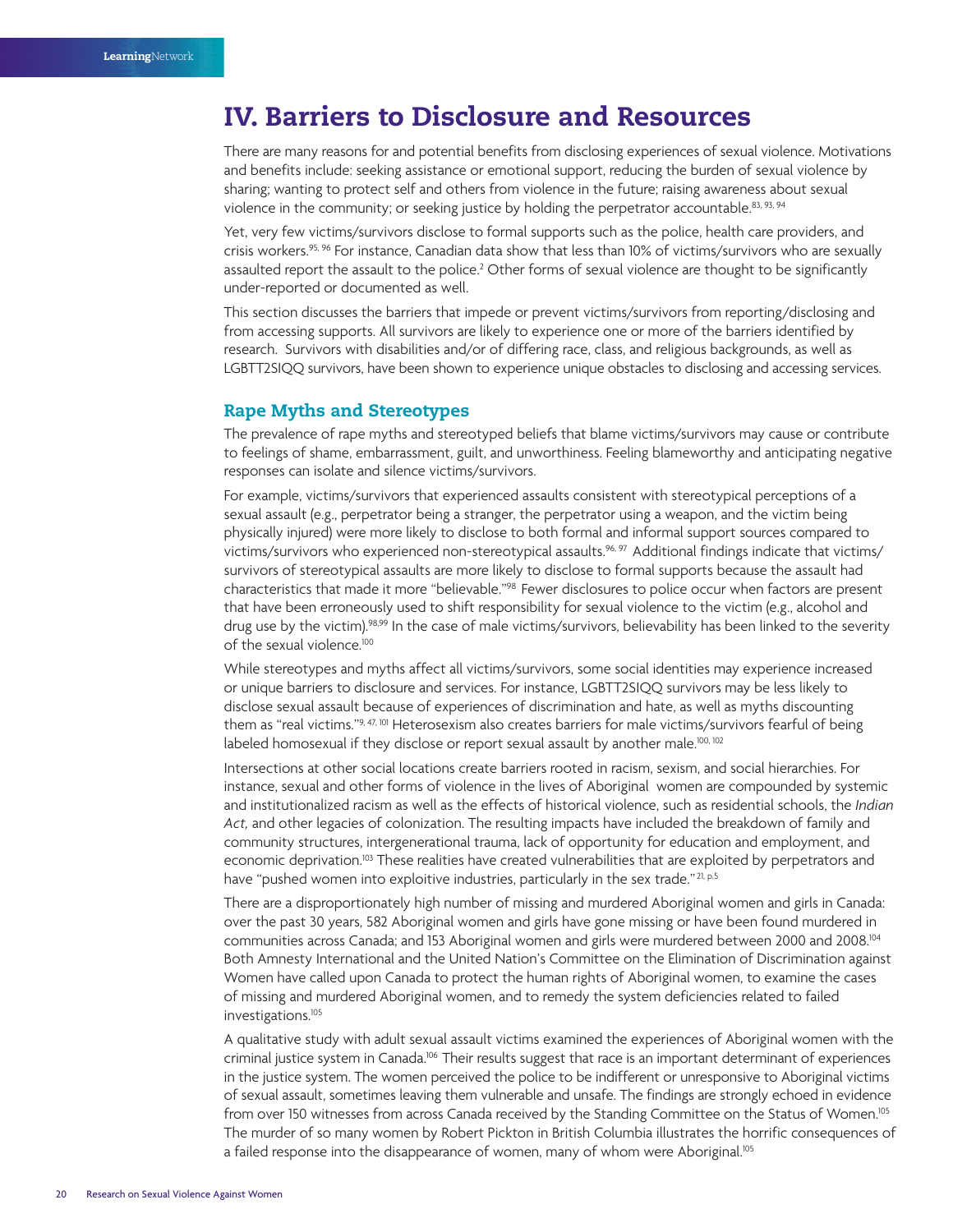**The Sisters in Spirit Initiative, a Native Women's Association of Canada (NWAC) research and education project, has recorded:**

- <sup>n</sup> The disappearance or death of more than 582 Aboriginal women and girls across Canada;
- The murder of 153 of these women and girls between 2000 and 2008. 104

*"Then President of NWAC Beverley Jacobs told a University of Western Ontario class in 2008 that if the same percentage of non-Aboriginal women were missing or murdered, the number would be a staggering 18,000." 105, p.14*

Slavery rendering African Americans the "property" of Caucasians, and myths about the sexuality of African American women, condoned sexual violence against African American women and false convictions of African American men for sexual violence against Caucasian women. All of these factors create barriers to reporting by African American victims/survivors.38, 107, 108 Racism, xenophobia, and discriminatory practices affect the willingness of immigrant/refugee and undocumented victims/survivors to seek assistance from outside agencies and can contribute to cultural freezing and community denial of sexual violence.109

Another example of how stereotypes and myths associated with certain social locations create barriers pertains to victims/survivors living with disabilities. A qualitative Australian study revealed that police endorsement of myths about women living with intellectual disabilities created barriers and resulted in the women being treated differently from other victims/survivors of sexual violence (e.g., women with intellectual disabilities are not credible or reliable witnesses; women with intellectual disabilities are sexually promiscuous).<sup>110</sup> Similarly, myths about victims/survivors living with physical disabilities create barriers that can result in their disclosures/reports being disregarded or treated less seriously (e.g., the myth that women with physical disabilities are asexual).<sup>111, 112</sup>

#### The Globe and Mail, February 13, 2012, A12. "SEXUAL ASSAULT MENTALLY CHALLENGED ADULTS

#### **The ground she stands on**

*Is it fair to convict a man of sexual assault based in part on the word of a disabled woman with the mental age of a three- to six-year-old, who can't explain the difference between truth and lies?*

*That was the tough question before the Supreme Court of Canada last week. To answer "no" might deprive mentally challenged adults of a voice in court, leaving them virtually unprotected by the law.*

*The court answered well. Sticking to the text of a 1987 law, which allows mentally disabled adults to testify on a promise to tell the truth, as long as they can communicate evidence, the majority in the 6-3 ruling said it was wrong to ask the Ontario woman to explain what truth means.*

*…Not all testimony is equal; a judge decides how much weight to give it. But to cut off the possibility of testimony from disabled adults because they have trouble verbalizing what they understand of truth and lies is an arbitrary approach. It doesn't get at what they know, just at what they can explain about what they know.*

*That 1987 law permitting disabled adults to testify on a promise to tell the truth came after various scandals and studies revealed startling levels of victimization of disabled people. Truth is the only safe ground to stand on, someone once said, and mentally disabled adults should not be arbitrarily denied a piece of that ground."113*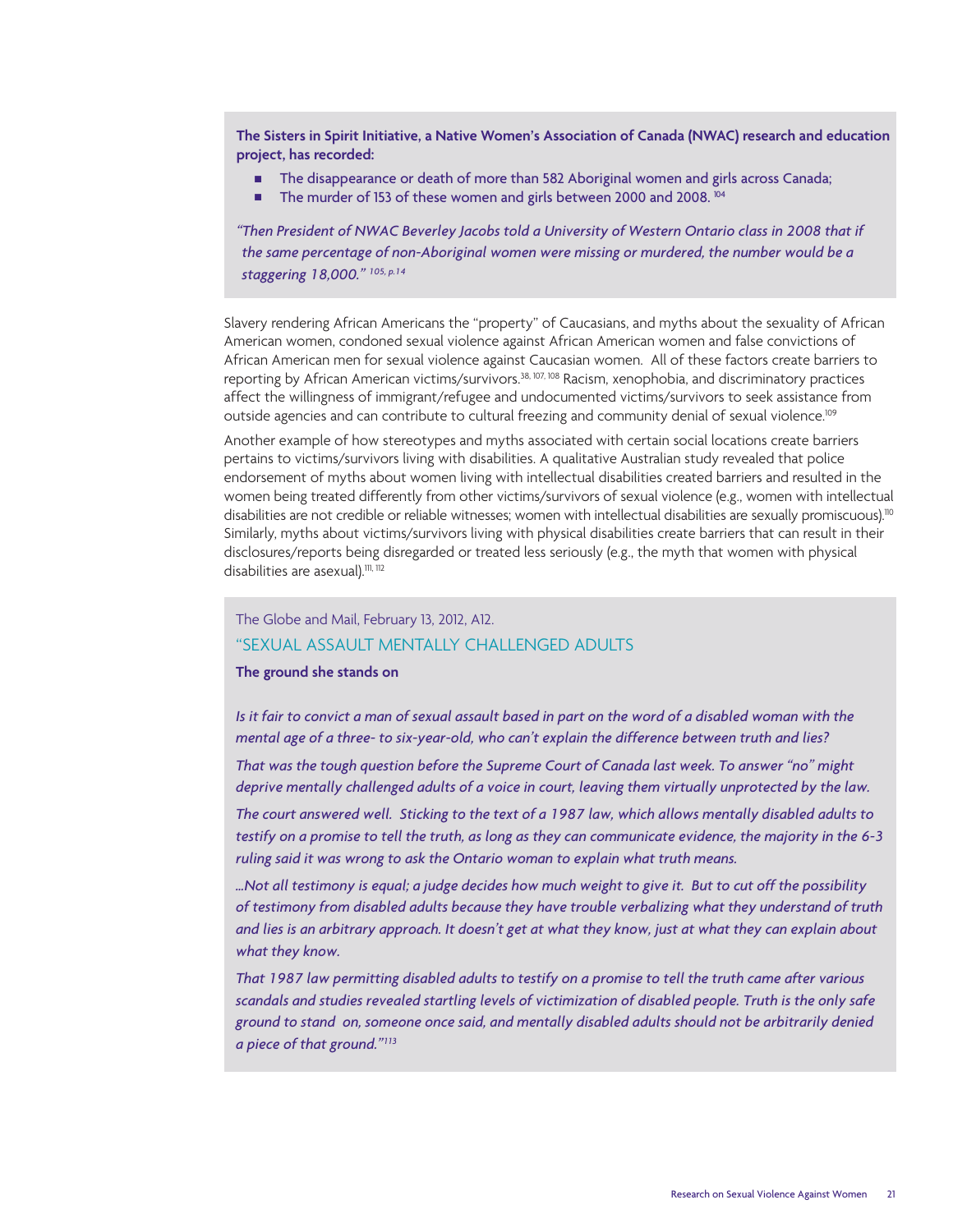#### **Concerns about Confidentiality and Privacy**

Breaching confidentiality or violating privacy can be concerns for victims/survivors of sexual violence. Often victims/survivors do not disclose sexual violence because they do not want anyone to know<sup>114</sup> and they may feel that their confidentiality may be breached by informal or formal sources.<sup>115</sup>

For example, victims may have privacy concerns if formal supports insist on contacting other support services.<sup>97</sup> Visibility and confidentiality concerns can be prominent barriers among sexual violence victims/ survivors living in rural communities or ethno-specific communities. Often they worry that once a formal support is contacted everyone in the community will know.<sup>116</sup> Some may worry that private personal information such as sexual orientation will be revealed if they report sexual violence.<sup>101</sup>

#### **Re-victimization by the System**

Victims/survivors of sexual violence have difficulty disclosing to formal supports for fear that they will have to tell and retell the experience multiple times and to multiple people. Retelling is essentially reliving the experience for victims/survivors, which can cause them to feel re-traumatized and re-victimized.

Furthermore, some formal supports may use accusatory tones when responding to disclosures or appear threatening to victims/survivors especially when attempting to get an accurate description of the assault for prosecution purposes.<sup>116</sup> Some victims/survivors find the reactions of authorities as rude, insensitive, condescending, or minimizing of the assault. These perceptions were echoed by sexual assault nurses, who felt that police contribute to distress through failure to ask questions in a sensitive manner, failure to proceed with investigations, and by asking victim-blaming questions.<sup>118</sup> The nurses viewed the legal system as re-victimizing victims/survivors when charges are not filed, cases are delayed or dropped, plea bargains are unsatisfactory, and victims/survivors' character and credibility are questioned. Re-victimization by the medical system was perceived to result from long waits for service.

Negative past experiences with formal supports can prevent victims/survivors from utilizing these supports in the future. Victims/survivors working with an advocate have been shown to have more positive experiences with formal supports.119

#### **Distrust of Formal Supports**

Distrust in formal supports can be a barrier for victims/survivors of sexual violence. This can take the form of a lack of confidence that formal support sources will provide positive and effective responses to disclosures, or concern that reactions will be harmful.<sup>97</sup>

For instance, Santovec found some university students did not have confidence in the ability of the campus police, or the university in general, to handle sexual assault cases or effectively discipline the perpetrator.<sup>115</sup> Another study with university students who experienced cyber harassment, found that only 7% reported the harassment to a formal support and less than half of these students felt the situation was resolved to their satisfaction.<sup>120</sup>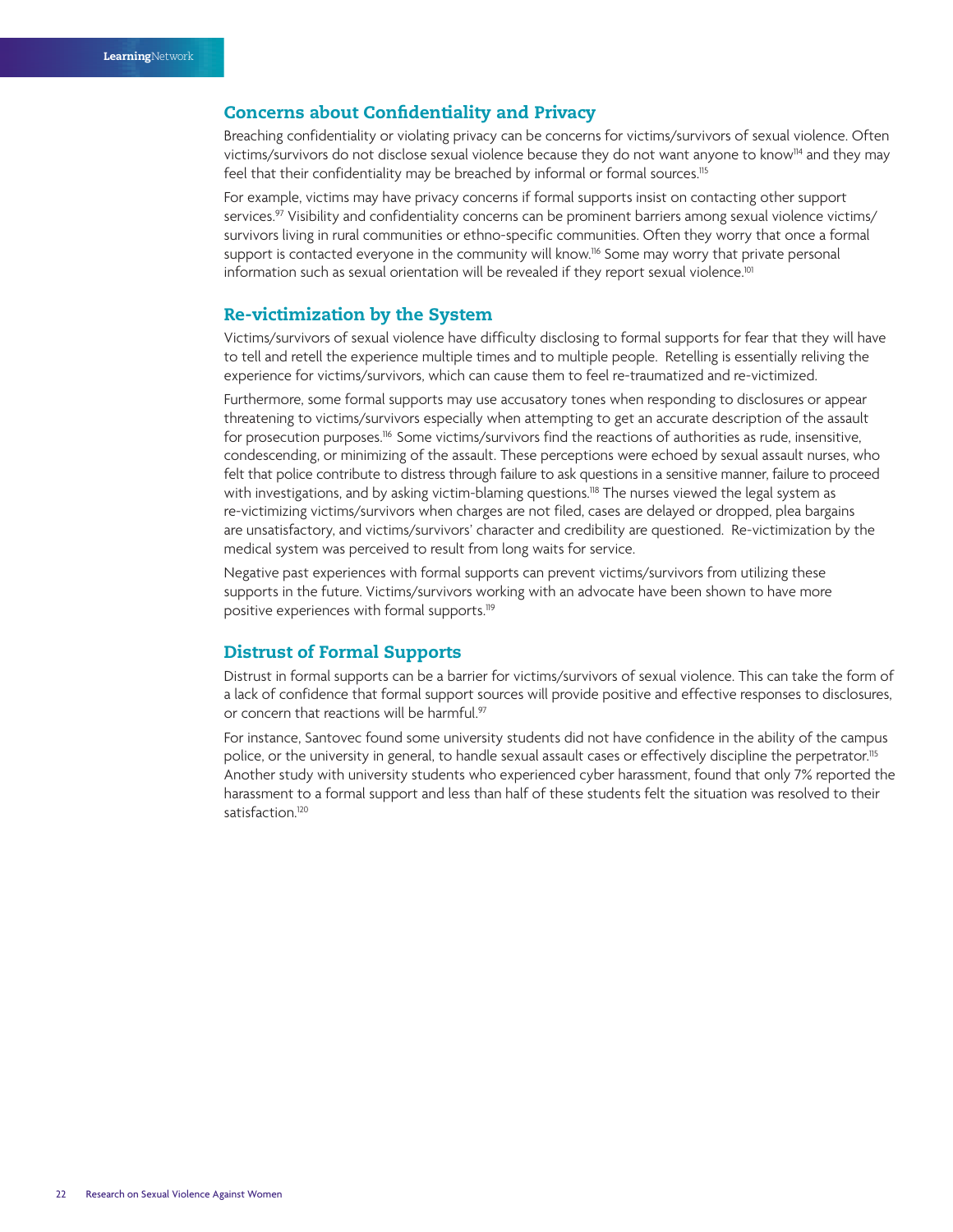Saturday Star, January 28, 2012, A1&14.

"Abuse of power: 2000 federal workers fired, suspended for everything from incompetence to rape.

#### **J. McLean & D. Bruser.**

*A psychologist who was also a senior manager in a federal facility "was fired after he pleaded guilty to threatening conduct toward a woman with whom he had an affair. She was a volunteer (at the facility), supervised by the (man), when the relationship began.* 

*The initial six-count indictment included allegations of uttering death threats, unlawful confinement, intimidation on a highway, criminal harassment by watching and besetting and sexual assault.*

*As his job was to modify behaviour, 'to get inmates to change and become better people', (X) was fired for discrediting the prison system and because employees in his position are supposed to serve as law-abiding role models for inmates.*

*A judge gave (X) a suspended sentence and 18 months probation. (X) appealed his firing.*

*The labour relations tribunal, which concluded (X's) crime was not serious and that there was no evidence that brought disrepute to the prison system, said his firing was too harsh a penalty. It reinstated X without loss of pay or benefits and ordered any reference to his firing stricken from the record.…*

*The Federal Court of Appeal ruled the decision to give (X) his job back was flawed, in part because the adjudicator was wrong to characterize (X's) crime as not serious." <sup>121</sup>*

Past mishandling of sexual violence cases, such as sexual harassment in the workplace, can impact the level of trust victims/survivors have in the reporting process and create future barriers to disclosure.122 Many victims/survivors of sexual assault believe that, even if they disclose the assault to the criminal justice system, the perpetrator will not be adequately penalized, especially if the perpetrator is a prominent figure in the community or knows someone in the court system.<sup>116</sup> Victims/survivors of trafficking situations are often afraid to report because of their beliefs that police are corrupt or colluding with the perpetrators.<sup>123</sup>

Fear and distrust of authorities, institutions, and governing systems, are intensified at social locations where oppressive systems intersect (e.g., colonialism, slavery, institutionalized oppression of LGBTT2SIQQ individuals, religious persecution). Generational effects and current experiences of individual and systemic discrimination serve as barriers for many survivors of sexual violence, including Aboriginal women,<sup>124, 125</sup> African-American women,<sup>126, 127</sup> immigrant/refugee and undocumented women, <sup>109, 128</sup> lesbian and bisexual women<sup>101</sup> and transgendered survivors,<sup>9</sup> and women living with homelessness<sup>129</sup> or in rental housing.<sup>124</sup>

#### **Fear of Retaliation or Reprisal**

Victims/survivors of sexual violence may not disclose to formal supports for fear of retaliation or reprisal.<sup>99, 114</sup> In a study examining college students' perspectives on sexual assault, both men and women felt that a fear of retaliation by the perpetrator would be a barrier to disclosure for female victims/survivors.<sup>102</sup> These perceptions were supported by findings showing that over 8% of college women who experienced sexual assault stated that they would not disclose to police because they were afraid of the perpetrator.114 Victims/ survivors of sexual assault within an intimate relationship are often afraid of retaliation from the perpetrator due to the ongoing access the perpetrator has to the victim,<sup>116</sup> including fears related to stalking post separation. Fear of retaliation is especially prevalent among victims/survivors of sex trafficking. Often, perpetrators use violence and threats to engender fear and coerce compliance.77, 123 Given the low prosecution and conviction rates for sexual assault crimes,<sup>24</sup> victims/survivors may not view reporting to police as a means of increasing personal safety and security.

Fear of reprisal occurs for many reasons and is another barrier to disclosure. Some victims/survivors choose not to report the assault to police because they do not want to get the perpetrator in trouble (e.g., concern of reinforcing racial stereotypes; concerns of subjecting the perpetrator to institutionalized racism or homophobia; concern of deportation).<sup>114</sup> Others may fear reprisal from authorities because they were drinking underage when the sexual assault occurred.<sup>97</sup> If an opportunity presents itself, victims/survivors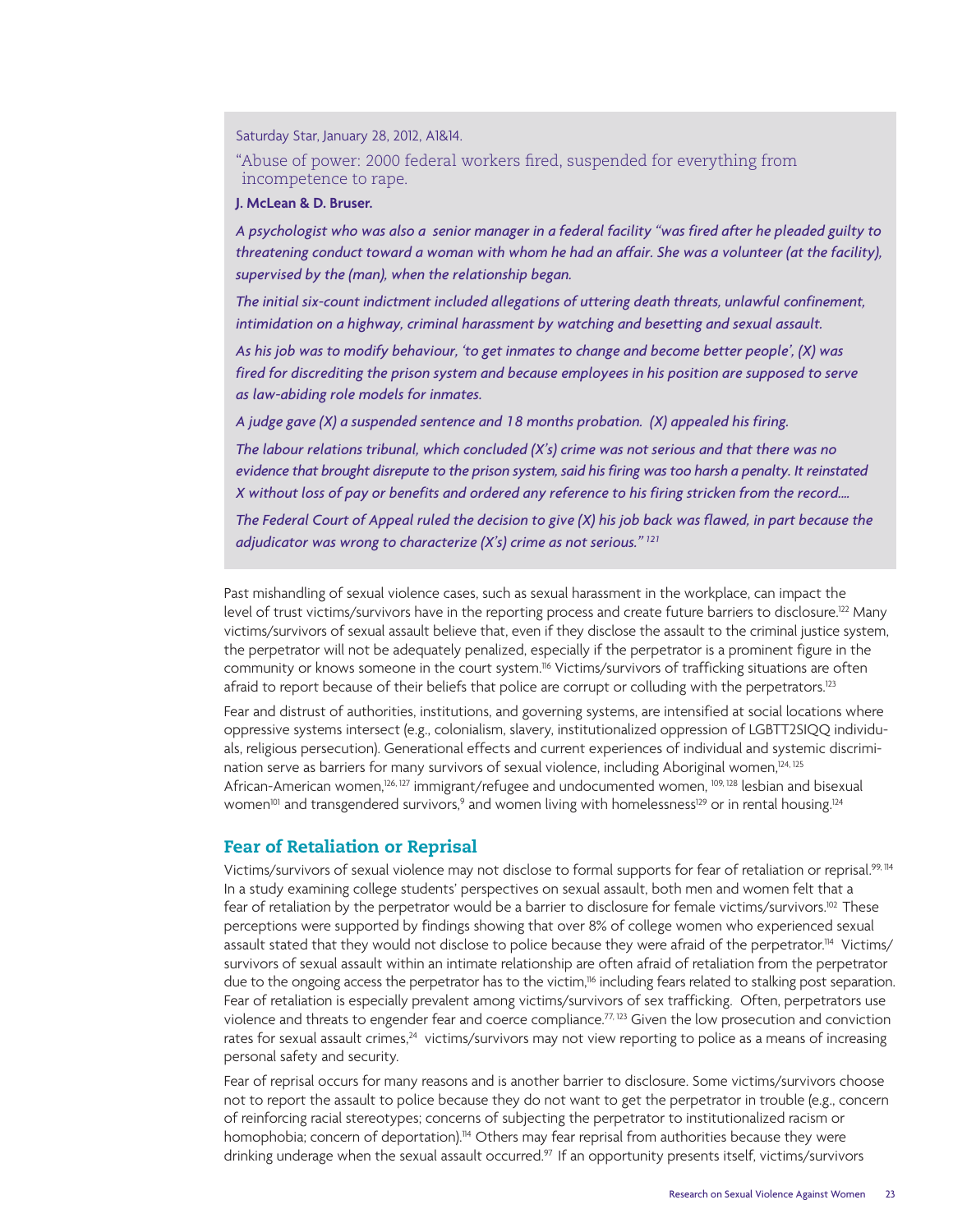of trafficking and sexual exploitation may not disclose for fear of being deported, losing their children, or being prosecuted for criminal activity, such as prostitution.<sup>123</sup>

#### **Lack of Awareness about Sexual Violence and Social Supports**

Many victims/survivors of sexual violence are not aware of the formal supports in their community. One study found that victims/survivors from both rural and urban communities felt that many women would not be aware of the services provided for them and that discussions of sexual assault did not occur in their communities. Furthermore, victims/survivors may have misperceptions about support services and question when they can access services (e.g., feeling that too much time has passed since the assault to utilize trauma centres).<sup>116</sup>

For instance, male victims/survivors of sexual assault are often not aware of formal supports available to them and are less likely to use those supports.130 Victims/survivors of cyber sexual harassment may not know if what they have experienced constitutes sexual violence, and what authority, if any, to report the harassment to.120 Due to certain barriers, victims/survivors of trafficking situations often do not know about services available to help them (e.g., forced isolation; cultural-linguistic barriers), or they may not be aware that they are victims of a crime.123

A lack of understanding about sexual violence also may contribute to victims/survivors reluctance to disclose or even identify that their experience was an assault.<sup>126</sup>

#### **Lack of Resources/Access and Culturally Competent Services**

Limited resources and accessibility to services create barriers for victims/survivors of sexual violence.<sup>123</sup> These barriers may be greater for victims/survivors living in rural or remote areas due to isolation, lack of public transportation, and long travel distances. Victims/survivors living with disabilities also face increased challenges due to limited options for transportation and settings that are not fully accessible (failure to provide attendant services, tele-type phone, ramps, etc.).<sup>131</sup>

The lack of culturally competent resources is cited frequently as a barrier experienced by victims/survivors of sexual violence.<sup>9, 126, 127, 132, 133</sup> This barrier can prevent victims/survivors from contacting services, prevent continued contact, or diminish benefit from the service.

The impediments experienced by survivors when services are not culturally competent include biases on the part of providers; non-inclusive language; cultural and linguistic barriers; denial of the diversity within specific communities (e.g., LGBTT2SIQQ community; ethno-specific communities and cultural communities); and discomfort or lack of sensitivity on the part of the service provider. Barriers also occur when service providers lack knowledge about the historical and current oppression that a survivor has lived with and do not attend to the meaning it may have for the survivor's experience of sexual violence.

Gentlewarrior states that "culturally competent work is guided by a commitment to looking at the intersection of all of the clients' (and workers') identities of not only survivor status, gender and sexual orientation, but also race/ethnicity, class, age, religion, (dis)ability status, and others."<sup>9, p.9</sup>

The literature reviewed for this paper has not lived up to Gentlewarrior's description of cultural competence. Most studies look at the intersection of two identities (i.e., female and victim/survivor), or less often, the intersection of three identities (e.g., homeless, female and victim/survivor; immigrant/refugee, female and victim/survivor; African American, female, and victim/survivor). Despite this limitation, the literature has increasingly identified the need for culturally competent services and for qualitative research that considers the multiple identities of victims/survivors of sexual violence.

#### **Shame, Embarrassment, Guilt and Self-blame**

Often victims/survivors of sexual violence feel shame, embarrassment and guilt, especially if they blame themselves for the violence. 116 When victims/survivors experience these feelings, they are less likely to report the crime,<sup>114</sup> which may be related to their feelings of unworthiness.<sup>97</sup> Largely because of rape myth acceptance, victims/survivors that experience a more stereotypical sexual assault may feel that the assault is more legitimate making them feel or appear less blameworthy.<sup>95</sup>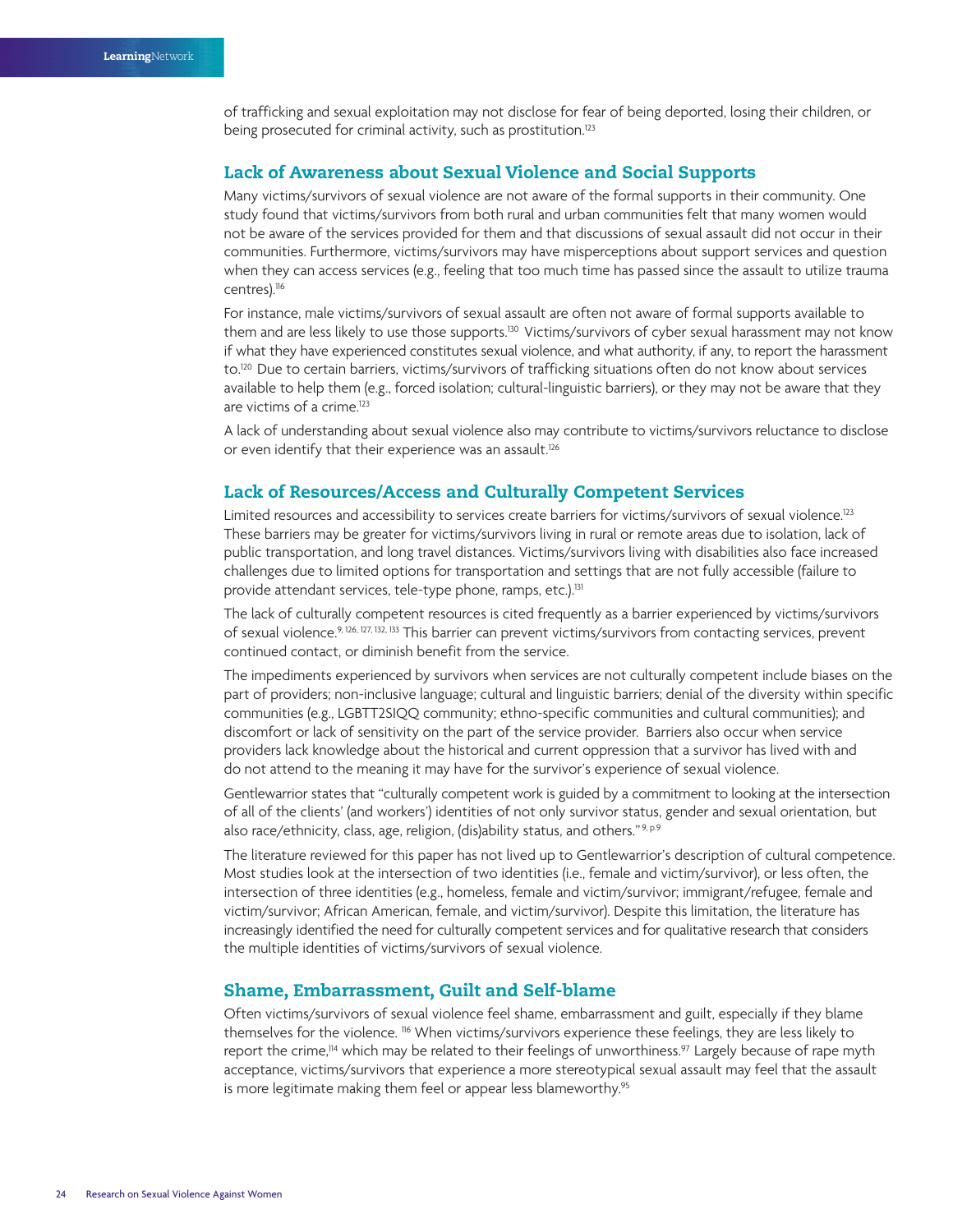# **V. Safe and Supportive Responses to Disclosures**

While barriers may delay or prevent many disclosures, research has indicated that about half of victims/ survivors disclose to friends or family and a significant minority report to authorities.<sup>2</sup> For some, the consequences of disclosing are positive and associated with improved psychological health,134 increased comfort, support, and validation,<sup>93</sup> and desired outcomes such as penalizing the perpetrator and protecting others.94

However, others experience negative reactions and consequences following disclosure. For instance, some victims/survivors report feeling hurt, angry, or responsible after disclosing to support sources.93 Some are ostracized by family, friends, and/or trusted colleagues and experience hostility and rejection from their communities.83, 94 Some suffer or are re-traumatized by retelling the experience multiple times or experiencing interrogations by police and/or the courts that are intimidating and demoralizing.116, 117 Others are subjected to retaliations, reprisals, or the fear of them. Some feel the reporting made no difference, made ongoing sexual violence worse, or resulted in the loss of a job.<sup>83</sup> Not surprisingly, some victims/survivors notice a negative impact on their health and self-esteem following disclosure (e.g., lack of sleep, eating improperly, crying, lack of concentration).

Making the choice to disclose sexual violence can be very difficult and stressful. The consequences of disclosing can bring further suffering and obstacles, which may further compromise the well-being and safety of survivors. Research has shown that a victim/survivor's well-being can be affected by the type of responses received from support sources during and following disclosure. This section will discuss what has been learned from the research about providing safe and supportive responses to a victim/survivor who discloses or reports an experience of sexual violence.

#### **Social Reactions Questionnaire**

The Social Reactions Questionnaire is a tool used in research to measure the reactions given by others to victims/survivors of sexual assault. In its development, Ullman empirically validated seven reactions to sexual assault victims/survivors on three groups: survivors volunteering from the community; survivors in college; and, survivors at mental health agencies.<sup>135</sup> Two positive and five negative reactions were identified.

#### **Positive reactions**

*Emotional support/belief* is characterized by responses such as telling the victim/survivor she is not to blame, comforting the victim/survivor, listening and understanding, and showing the victim/survivor that they are believed.

*Tangible aid/information support* occurs when the support source provides the victim/survivor with information, helps the victim/survivor get medical care or report the assault to the police, and encourages the victim/survivor to seek counselling.

#### **Negative reactions**

*Treat differently* means that the support source treats the victim/survivor as if s/he is damaged, avoids talking or spending time with the victim/survivor, focuses on their own needs and not those of the victim/ survivor, and treats the victim/survivor differently from before the disclosure.

*Distraction* is a response where the support source attempts to distract the victim/survivor from thinking or talking about the assault and encourages the victim/survivor to keep the assault secret.

*Taking control* occurs when the response source makes decisions or does things for the victim/survivor such as telling others without permission. It also includes treating the victim/survivor like a child or as incompetent, minimizing the seriousness of the assault, acting like they know how the victim/survivor feels when really they do not and making the victim/survivor feel like they don't know how to take care of themselves.

*Victim blaming* included responses like telling the victim/survivor they could have prevented the assault from occurring, stating that the victim/survivor was irresponsible and telling the victim/survivor that s/he was to blame and should be ashamed of the experience.

*Egocentric* response is characterized by the support source caring too much about their personal feelings and not enough about the victim/survivor's feelings. Examples include expressing so much anger towards the perpetrator that the victim/survivor has to calm the support source, the support source feeling personally wronged by the assault, the support source needing reassurance from the victim/survivor, and the support source wanting to seek revenge.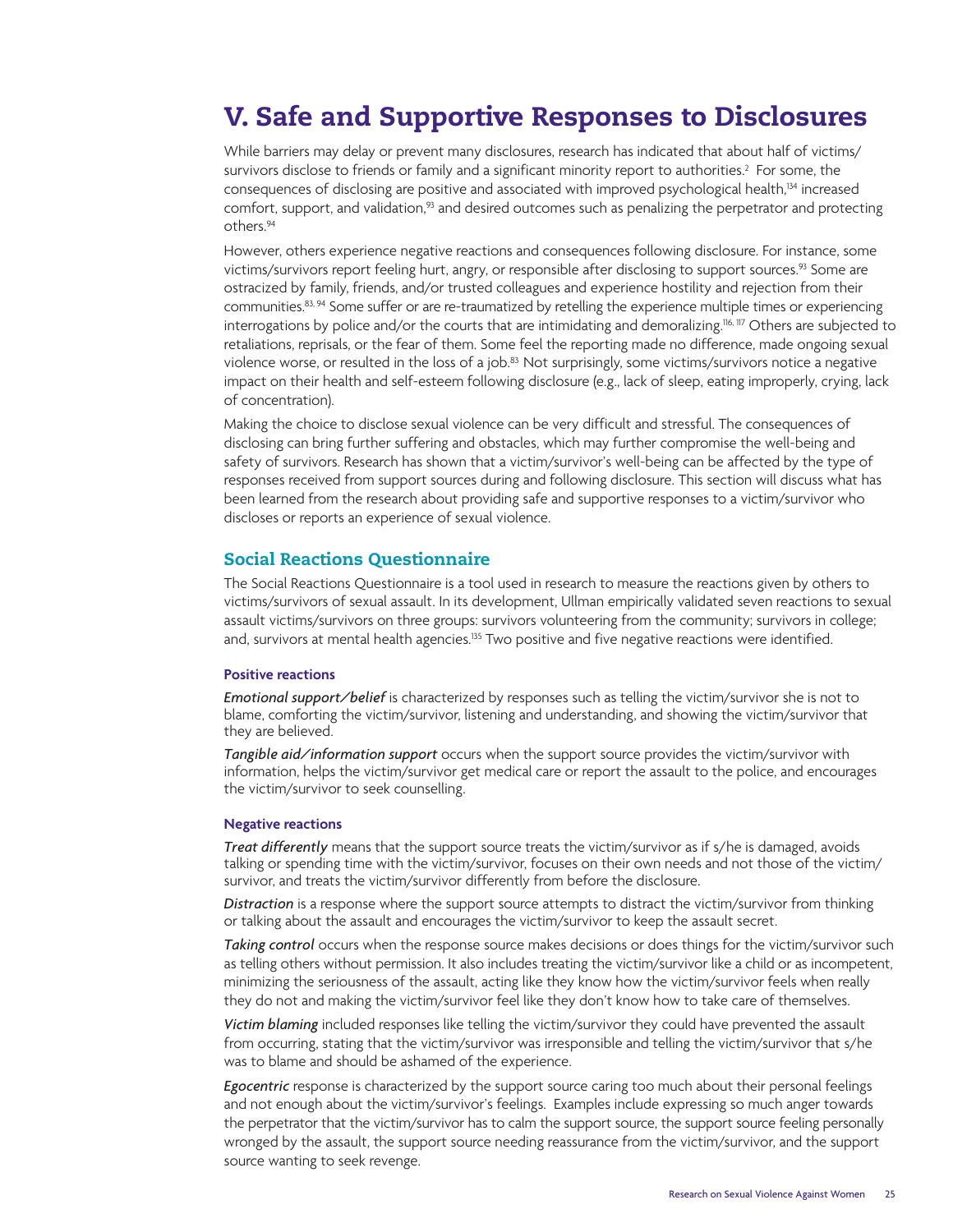Ullman found that most negative social reactions were associated with less self-esteem and greater PTSD symptom severity and noted that this finding is consistent with prior research. Ullman found positive reactions had small positive or non-significant associations with psychological symptoms.<sup>135</sup> Other studies also have found that positive responses to disclosures have minimal or no impact on victims/survivors' psychological well-being.91, 136, 137 However, there is evidence showing that victims/survivors receiving more positive responses have more positive psychological health compared to victims/survivors that receive negative responses to disclosure.93, 137

#### **Potential Moderators**

The impact of reactions to disclosures may be mediated by who the recipient of the disclosure is (e.g., family member, police) and by the survivor's perception of the intent and meaning of the response (e.g., to protect).138 For example, emotional support was not experienced as helpful if the support source was perceived as not upset enough or too upset. Responses focusing on the victim/survivor's role in the assault were experienced as helpful or healing when it was coming from a friend, counsellor, or medical personnel and was interpreted as an attempt to protect the victim/survivor from future violence.<sup>138</sup>

#### **Responses Victims/Survivors Found Helpful**

A Canadian study examined the experience of sexual assault victims/survivors in an emergency setting after the assault and identified behaviours of the support source that contributed to a safe environment for disclosure and help-seeking.139 Many of the victims/survivors felt that being respected by the support provider was important in making them feel cared for. Respect was shown by treating the victims/survivors with dignity while catering to their individual needs. Active listening, eye contact, reassurance, distraction, and not rushing the victim/survivor were all behaviours by the support source (i.e., nurse) that made the victim/survivor feel comforted and safe. While Ullman described distraction as negative when it is used to prevent a victim/survivor from talking about sexual assault, distraction to help a victim/survivor cope with a forensic physical examination was considered to be helpful. It was important for victims/survivors to feel in control and this was established by the support sources providing support options and having the victims/ survivors agree to all interventions. Being reassured by the support source was important to victims/survivors. Reassurance for the victims/survivors meant being believed, having feelings validated, and not having to limit what was disclosed. Finally, victims/survivors felt it was important that support sources had expertise in the area of sexual assault and were able to help victims/survivors navigate through the overwhelming amount of information provided.

In a rigorous qualitative study, adult victims/survivors of rape participated in in-depth interviews on their post-assault help seeking experiences. The victims/survivors identified positive behaviours of the interviewers and identified how those behaviours impacted them.<sup>140</sup> The study utilized feminist interviewing principles: reducing hierarchy in the interview process; providing information and linking survivors to resources; and addressing emotionality by communicating warmth and respect. Interviewers attempted to minimize the hierarchy between themselves and victims/survivors by affirming the victims/survivors' choice and control throughout the interview and by engaging in a shared dialogue and mutual disclosure if possible. Emphasizing the victims/survivors' choice and control in the interview was experienced by victims/survivors as feeling respected and comfortable, especially because they could choose what and how much they disclosed. The victims/survivors had complete control over where the interview headed and that made them feel comfortable. Furthermore, a shared dialogue or mutual disclosure was very meaningful to victims/survivors and encouraged disclosure. The interviewers also provided victims/survivors with information and links to resources. Specifically, the interviewers provided victims/survivors information that normalized their experience. For instance, the interviewers would reassure the victim/survivor that what they were feeling was not abnormal and that they were not alone in their experience. This made victims/survivors feel less "crazy" and less isolated. Victims/survivors also found it helpful and important to receive links to community resources, such as counselling, especially given that they are reliving and retelling the sexual violence they experienced. Finally, the interviewers communicated warmth, compassion and respect when interviewing victims/survivors and this made victims/survivors feel comfortable, supported and understood. Many of the victims/survivors felt comfortable with the interviewer's ability to adjust to the quick change of emotions during the interview. Victims/survivors also felt moved and cared for when the interviewer showed genuine emotion in response to their disclosure and they appreciated that the interviewers did not engage in blaming or judgmental responses.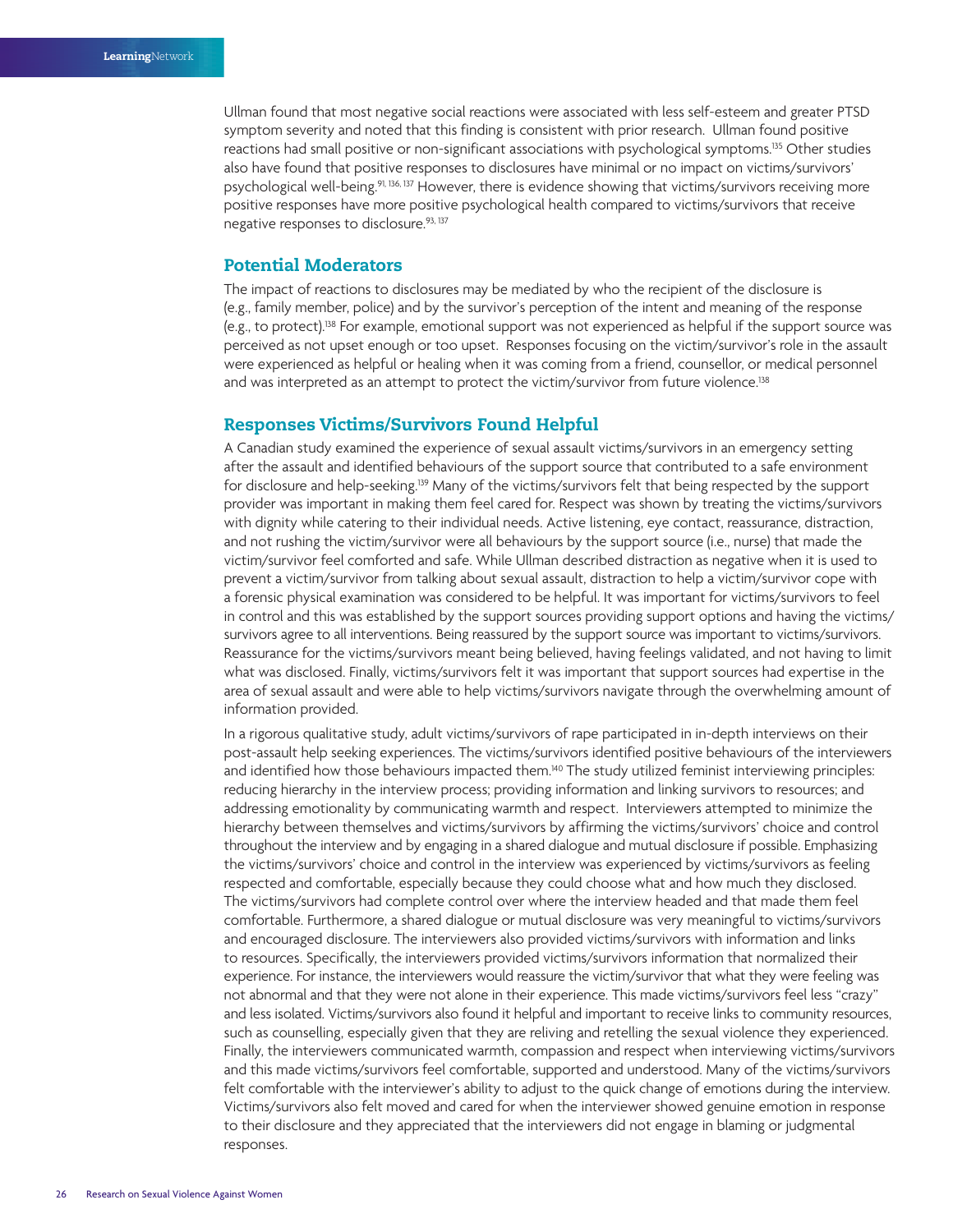Research on victim/survivors' experiences with reporting also furthers our understanding of supportive responses. For instance, Patterson examined the types of interactions between victims and detectives associated with prosecuted and non-prosecuted cases.<sup>141</sup> She found that victims with prosecuted cases described the detectives as building rapport, increasing feelings of safety (e.g., consoling, reassuring, caring), setting a comfortable pace for the interview (e.g., told victims to take their time, gave them space), and using a "gentle" approach to questioning (e.g., careful in questioning). In contrast, victims with non-prosecuted cases described the detectives' questioning as rapid and forceful (e.g., long succession of questions, pace set by detective not the victim). In these cases, the detectives did not engage in rapport building which made the women feel uncomfortable and guarded (e.g., questioning focused less on factual information and more on the victim's character and reaction to the rape). The forceful style of interaction/interviewing was associated with lowered assessments of credibility and the gentle style with higher assessments of credibility. Based on her findings and related findings from other researchers, Patterson proposed an emerging theory of detectives' influence on victim disclosure (see Figure 1).



Finn and colleagues evaluated an online hotline for victims/survivors of sexual assault run by trained volunteers. The results showed that the majority of victims/survivors who used the hotline were satisfied with the service and would recommend it to others. Consumers of the service expressed overall satisfaction with the volunteer counsellor's knowledge and skills around sexual violence, which may play a role in survivors' decisions to disclose.<sup>142</sup>

Carr and colleagues documented what victims/survivors of sexual harassment would want when reporting/disclosing sexual violence in the workplace.<sup>83</sup> The most common recommendation was the need for emotional support to help victims/survivors feel less isolated, feel believed and feel reassured that they are not to blame. The victims/survivors also wanted to know where to find support, information, and advocates to help them navigate through the experience; to be treated with respect and equality by support sources; more education to raise awareness about sexual harassment so victims/survivors, co-workers, and employers are able to identify and deal with sexual harassment appropriately and effectively; and to have their management/employer respond to their disclosure and to deal with the perpetrator in a more timely manner.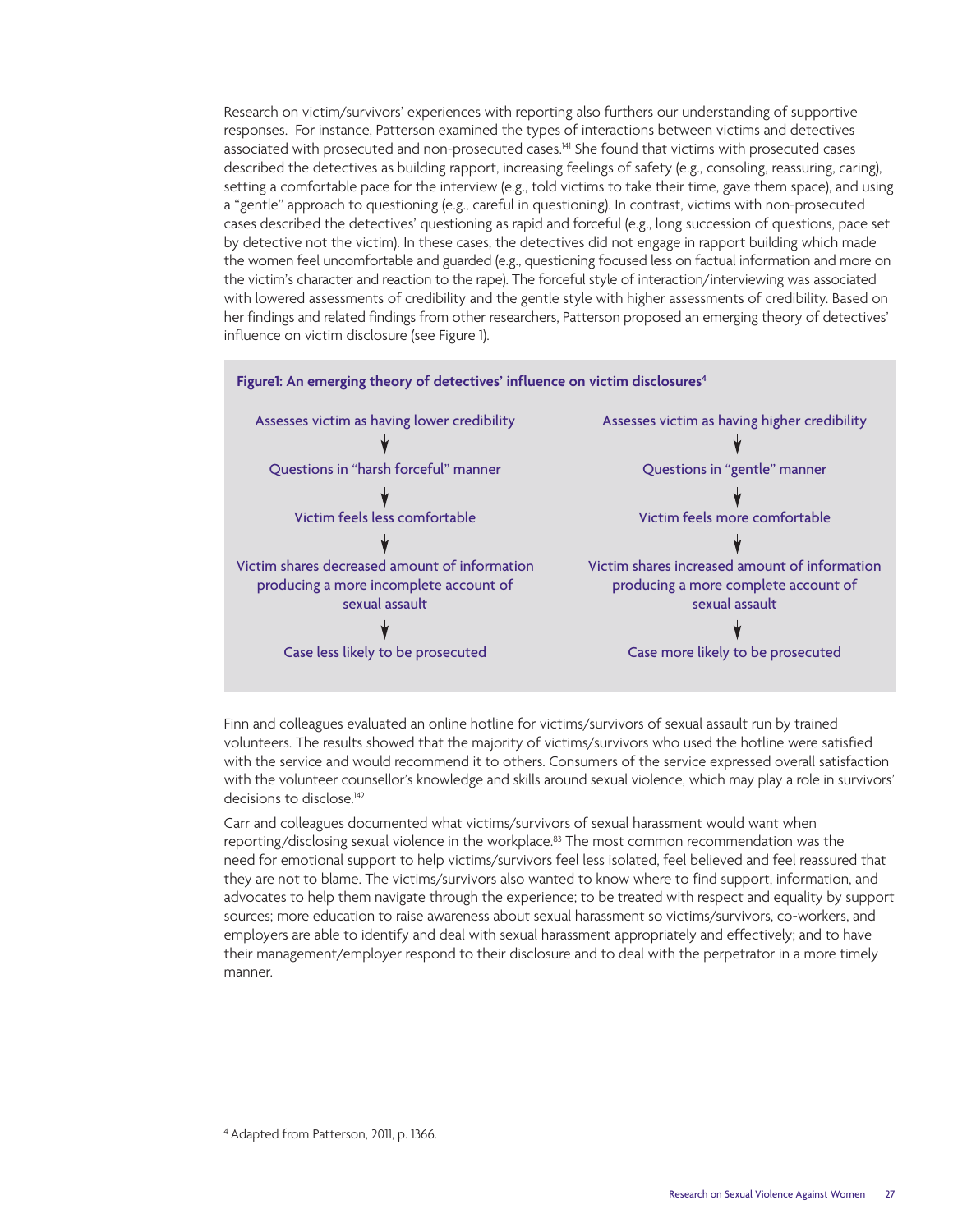#### **Additional Suggestions for Supportive Responses**

In addition to survivor feedback on supportive responses, some information exists from those likely to receive disclosures. A recent study found that the response of university faculty members to disclosure of sexual assault varied widely. Some professors who received disclosures of sexual violence engaged in practices that encouraged student-professor disclosure (e.g., emphasizing an open door policy; reaching out to distressed students; creating a safe environment for disclosures). Others used practices that minimized the potential for disclosure (e.g., screening out class material that may trigger disclosures; warning students that the classroom was not a safe place for disclosures).<sup>143</sup> The professors made six suggestions for effectively and appropriately responding to student disclosures of sexual violence: be knowledgeable of campus and community resources; understand the importance of listening to the student; invite guest speakers that have expertise in the area of sexual violence; have more accessible resources for support sources; have standardized training for responding to victims/survivors; and have opportunities for debriefing and self-care after receiving disclosures.

To create a safe environment for disclosure, it is important that support sources are culturally sensitive and are aware of the contextual factors that may facilitate or hinder disclosures from victims/survivors of sexual violence.<sup>133</sup> Roberts' team made several recommendations around support sources effectively and appropriately responding to disclosures of sexual violence with sensitivity to cultural differences.133 First, support sources should provide a variety of ways for victims/survivors to disclose their experience. For example, some victims/ survivors may feel more comfortable answering a questionnaire or writing down their experience than talking directly to a support source. Second, support sources should not label certain experiences (e.g., labeling the experience as rape) because the cultural context, personal history, or personal interpretation of the experience by the victim/survivor may cause the victim/survivor to see the experience differently. Finally, it is recommended that support sources are aware of the potential barriers to disclosure associated with different cultures. For example, it would be important for a support source to be aware that many individuals distrust formal support systems due to historical and current racism and abuse of power.126

When creating a safe environment for disclosures of sexual violence, it is important to discuss confidentiality. Victims/survivors are often concerned about confidentiality when they disclose sexual violence. They may be concerned others will find out or that the perpetrator will find out and retaliate.<sup>114, 115</sup> Therefore, it is important that support sources inform victims/survivors about their rights to privacy and any limitations to confidentiality (e.g., threatens to harm self or others, court order).<sup>144</sup>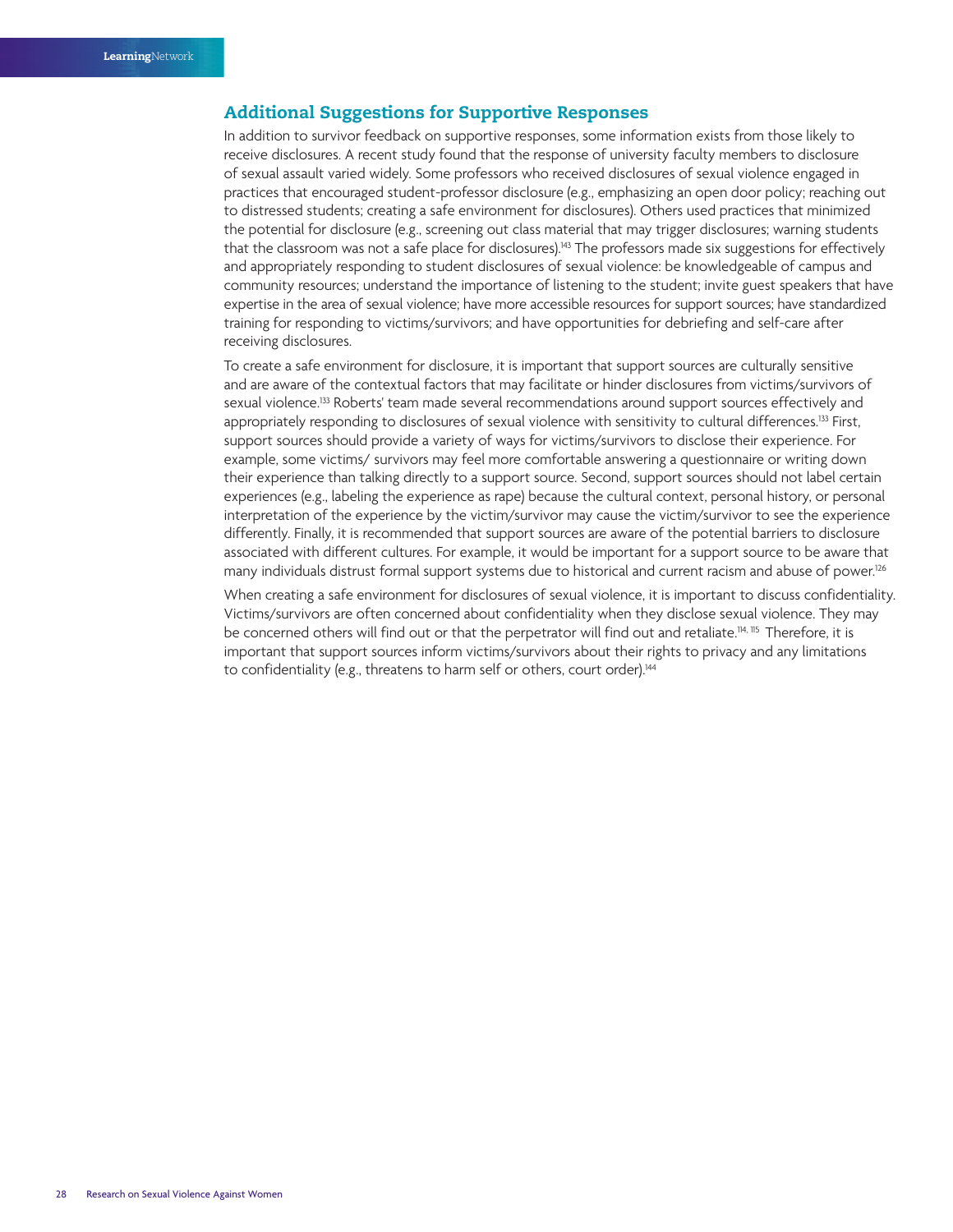# **Notes**

- <sup>1</sup> Government of Ontario. (2011). *Changing Attitudes, Changing Lives: Ontario's Sexual Violence Action Plan.* Toronto, ON: Ontario Women's Directorate. Retrieved January 31, 2012 from: www.women.gov.on.ca/english/resources/publications/svap2011.pdf
- <sup>2</sup> Brennan, S. & Taylor-Butts, A. (2008). *Sexual Assault in Canada, 2004 and 2007.* Ottawa, ON: Statistics Canada, Minister of Industry. Retrieved January 20, 2012 from: http://www.statcan.gc.ca/pub/85f0033m/85f0033m2008019-eng.pdf.
- <sup>3</sup> Hotton, Mahony T. (2011). Women and the Criminal Justice System. Ottawa, ON: Statistics Canada. Retrieved May 14, 2012 from: http://www.statcan.gc.ca/pub/89-503-x/2010001/article/11416-eng.pdf
- <sup>4</sup> Hunnicutt, G. (2009). Varieties of patriarchy and violence against women: Resurrecting "patriarchy" as a theoretical tool. *Violence Against Women,* 15(5), 553-573.
- <sup>5</sup> Edwards, K.M., Turchik, J.A., Dardis, C.M., Reynolds, N. & Gidycz, C.A. (2011). Rape myths: history, individual and institutional-level presence, and implications for change. Sex Roles, 65, 761-773.
- <sup>6</sup> Martin, E.K., Taft, C.T. & Resick, P.A. (2007). A review of marital rape. *Aggression and Violent Behavior,* 12, 329-347.
- <sup>7</sup> Bennice, J.A. & Resick, P.A. (2003). Marital rape: history, research, and practice. *Trauma, Violence & Abuse,* 4(3), 228-246.
- <sup>8</sup> Conwill, W.L. (2010). Domestic violence among the Black poor: intersectionality and social justice. *International Journal for the Advancement of Counselling,* 32(1), 31-45.
- <sup>9</sup> Gentlewarrior, S. (2009). Culturally competent service provision to Lesbian, Gay, Bisexual and Transgender survivors of sexual violence. *National Online Resource Center on Violence Against Women.* Retrieved January 30, 2012 from: http://new.vawnet.org/Assoc\_Files\_VAWnet/AR\_LGBTSexualViolence.pdf
- <sup>10</sup> Association for Women's Rights in Development (August 2004). *Intersectionality: A tool for gender and economic justice.* Retrieved online, January 10, 2012, http://www.awid.org/content/download/48805/537521/file/intersectionality\_en.pdf
- <sup>11</sup> Bograd, M. (1999). Strengthening domestic violence theories: Intersections of race, class, sexual orientation and gender. *Journal of Marital and Family Therapy,* 25(3), 275-289.
- <sup>12</sup> CBC News. (Posted Dec 20, 2011). RCMP lawsuit may be joined by dozens of women. Available at: http://www.cbc.ca/news/canada/british-columbia/story/2011/12/20/bc-rcmp-harassment-class-action-grows.html
- <sup>13</sup> Carr, J., MacQuarrie, B., & Huntley, A. (2006). 'I'm not thinking of it as sexual harassment,' Understanding harassment across race and citizenship. *Gender & Society,* 20 (1), 87-107.
- <sup>14</sup> CBC News. (Posted Dec 20, 2011). Aboriginal ex-Mountie recalls racism, harassment. Available at: http://www.cbc.ca/news/canada/manitoba/story/2011/12/20/mb-rcmp-harassment-racism-manitoba.html
- <sup>15</sup> Criminal Code of Canada. (2011). *A Definition of Consent to Sexual Activity.* Ottawa, ON: Department of Justice. Retrieved April 2, 2012 from: http://www.justice.gc.ca/eng/pi/pcvi-cpcv/def.html.
- <sup>16</sup> Livingston, J.A., Buddie, A.M., Testa, M. & VanZile-Tamsen, C. (2004). The role of sexual precedence in verbal sexual coercion. *Psychology of Women Quarterly,* 28, 287-297.
- <sup>17</sup> Monson, C. M., Langhinrichsen-Rohling, J., & Binderup, T. (2000). Does "no" really mean "no" after you say "yes"? Attributions about date and marital rape. *Journal of Interpersonal Violence,* 15, 1156-1174.
- <sup>18</sup> Brown, A.L., Testa, M. & Messman-Moore, T.L. (2009). Psychological consequences of sexual victimization resulting from force, incapacitation, or verbal coercion. *Violence Against Women,* 15(8), 898-919.
- <sup>19</sup> Cameron, C. A., & Stritzke, W. G. K. (2003). Alcohol and acquaintance rape in Australia: Testing the presupposition model of attributions about responsibility and blame. *Journal of Applied Social Psychology,* 33, 983–1008.
- <sup>20</sup> Abbey, A. & Jacques-Tiura, A.J. (2010). Sexual assault perpetrators' tactics: Associations with their personal characteristics and aspects of the incident. *Journal of Interpersonal Violence,* 26(14), 2866-2889.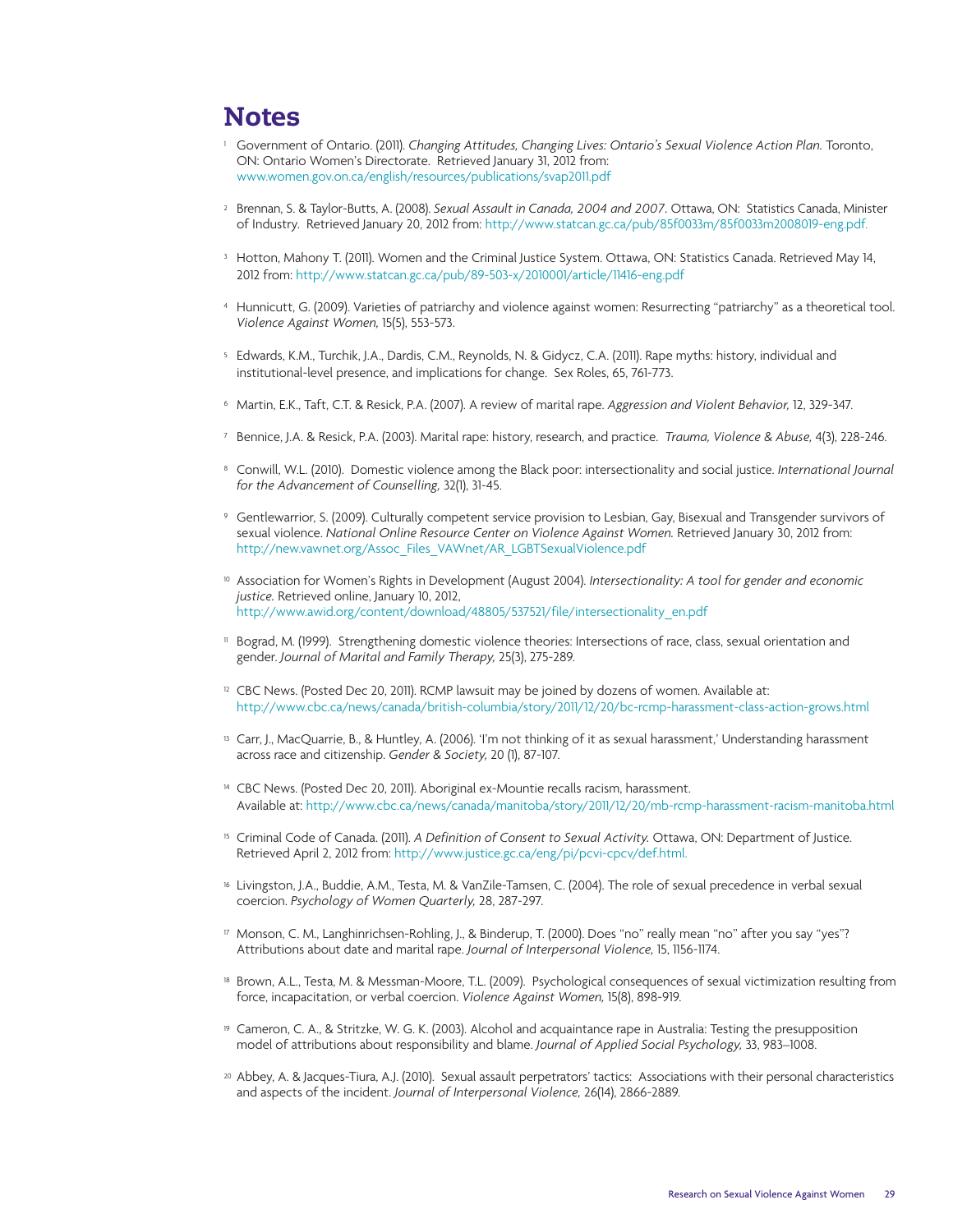- <sup>21</sup> Barnett, L. (2008). *Trafficking in Persons,* Library of Parliament, Canada. Available at: http://www.parl.gc.ca/Content/LOP/ResearchPublications/prb0624-e.pdf
- $22$  Reiger, A. (2007). Missing the mark: Why the trafficking victims protection act fails to protect sex trafficking victims in the United States. *Harvard Journal of Law & Gender,* 30, 231-256.
- <sup>23</sup> Royal Canadian Mounted Police (RCMP, (2010). *Human Trafficking in Canada: A Threat Assessment, Canada. Available at:* http://www.rcmp-grc.gc.ca/pubs/ht- tp/htta-tpem-eng.htm
- <sup>24</sup> Johnson, H. (2011). Limits of a criminal justice response: Trends in police and court processing of sexual assault. Retrieved March 31, 2012 from: http://www.ruor.uottawa.ca/fr/bitstream/handle/10393/19876/21-Johnson-- Limits\_of\_a\_Criminal\_Justice\_Response.pdf?sequence=32
- <sup>25</sup> Johnson, H. (April 2005). Assessing the prevalence of violence against women in Canada. Paper presented at *Violence against women: a statistical overview, challenges and gaps in data collection and methodology and approaches for overcoming them.* Expert Group Meeting, UN Division for the Advancement of Women. Geneva Switzerland.
- <sup>26</sup> Statistics Canada. (2006). *Measuring Violence Against Women: Statistical Trends 2006.* Ottawa, ON: Minister of Industry.
- <sup>27</sup> Vaillancourt, R. (2010). *Gender Differences in Police-reported Violent Crime in Canada, 2008.* Ottawa, ON: Minister of Industry. Retrieved April 1, 2012 from: http://www.statcan.gc.ca/pub/85f0033m/85f0033m2010024-eng.pdf
- <sup>28</sup> Kong, R., Johnson, H., Beattie, S. & Cardillo, A. (2003). *Sexual offences in Canada.* Ottawa, ON: Statistics Canada. Retrieved January 30, 2012 from: http://www.statcan.gc.ca/pub/85-002-x/85-002-x2003006-eng.pdf
- <sup>29</sup> Brzozowski, J., Taylor-Butts, A. & Johnson, S. (2006). Victimization and Offending Among the Aboriginal Population in Canada. *Juristat* Vol. 26 (3). Canadian Centre for Justice Statistics.
- <sup>30</sup> Oxman-Martinez, J., Lacroix, M., & Hanley, J. (2005). *Victims of trafficking in persons: Perspectives from the Canadian community sector.* Ottawa, ON: Department of Justice Canada.
- 31 Disabilities defined as activity limitations in the 1999 GSS data used by Cohen et al (2005).
- 32 Cohen, M., Forte, T., Du Mont, J., Hyman, I., & Romans, S. (2005). Intimate partner violence among Canadian women with activity limitations. *Journal of Epidemiology and Community Health,* 59, 834–839.
- <sup>33</sup> Johnson, H. (1994). Work-related sexual harassment. *Perspectives on labour and income,* 6(4). Retrieved January 30, 2012 from: http://www.statcan.gc.ca/studies-etudes/75-001/archive/e-pdf/1561-eng.pdf.
- <sup>34</sup> Suarez, E. & Gadalla, T.M. (2010). Stop blaming the victim: A meta-analysis on rape myths. *Journal of Interpersonal Violence,* 25(11), 2010-2035.
- <sup>35</sup> Page, A.D. (2008). Judging women and defining crime: Police officers' attitudes toward women and rape. *Sociological Spectrum*, 28, 389-411.
- <sup>36</sup> Amnesty International UK. (2005). *Sexual Assault Research Summary Report.* ICM Research Ltd. Retrieved January 20, 2012 from: http://www.amnesty.org.uk/news\_details.asp?NewsID=16618.
- <sup>37</sup> Taylor, N. & Mouzos, J. (2006). *Community Attitudes to Violence Against Women Survey: A Full Technical Report. Canberra:* Australian Institute of Criminology.
- <sup>38</sup> McMahon, S. (2011). Rape myth beliefs and bystander attitudes among incoming college students. *Journal of American College Health,* 59(1), 3-11.
- <sup>39</sup> Hockett, J.M., Saucier, D.A., Hoffman, B.H., Smith, S.J. & Craig, A.W. (2009). Oppression through acceptance? Predicting rape myth acceptance and attitudes toward rape victims. *Violence Against Women,* 15(8), 877-897.
- <sup>40</sup> Chapleau, K.M. & Oswald, D.L. (2010). Power, sex, and rape myth acceptance: Testing two models of rape proclivity. *Journal of Sex Research,* 47(1), 66-78.
- <sup>41</sup> Sheldon, J.P. & Parent, S.L. (2002). Clergy's attitudes and attributions of blame toward female rape victims. *Violence Against Women,* 8(2), 233-256.
- <sup>42</sup> O'Neil, M. & Morgan, P. (2010). *American perceptions of sexual violence: A Frameworks research report.* Washington, D.C.: FrameWorks Institute. Retrieved from http://www.frameworksinstitute.org/assets/files/PDF\_sexualviolence/AmericanPerceptionsofSexualViolence.pdf.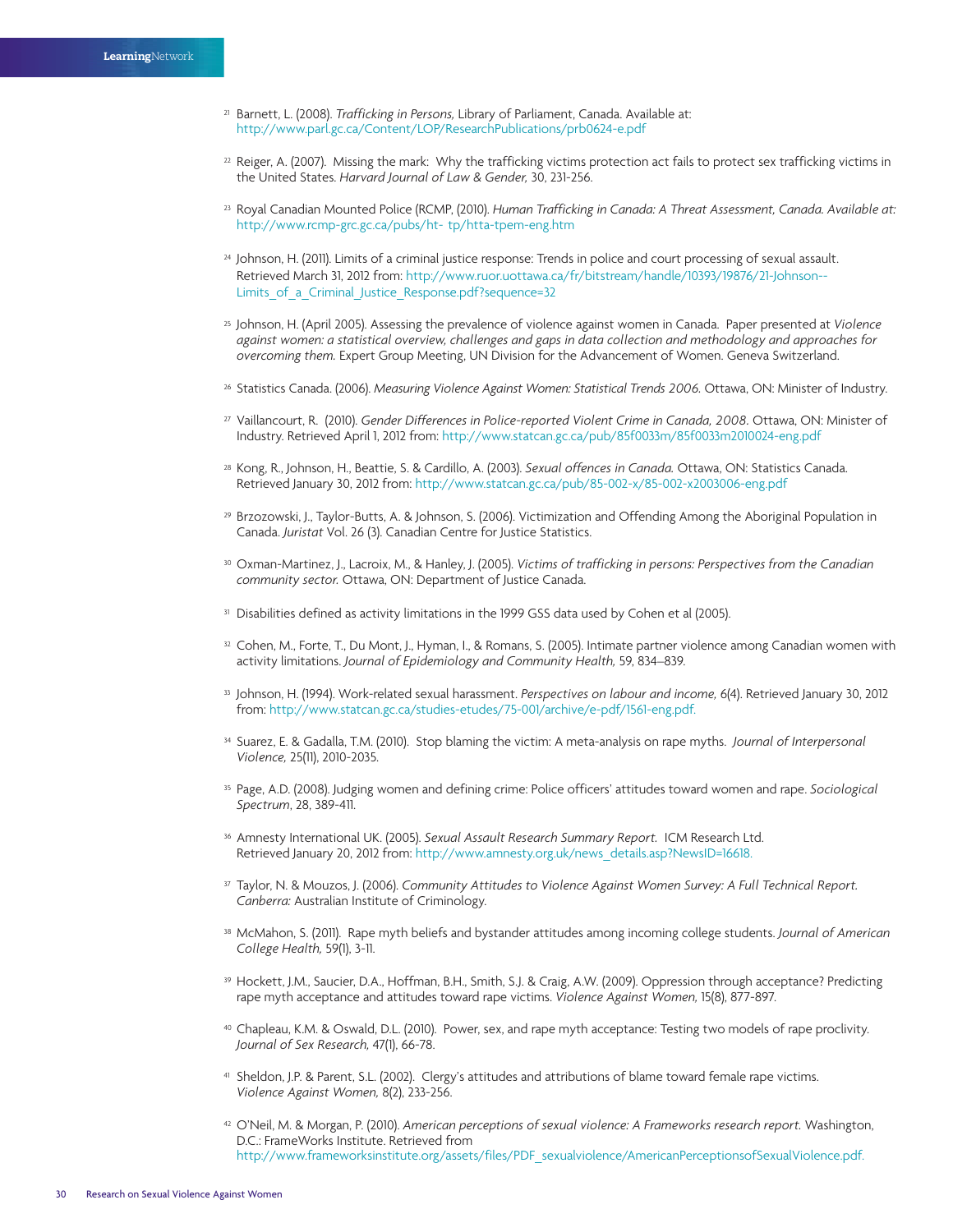- <sup>43</sup> Anderson, I. (2007). What is a typical rape? Effects of victim and participant gender in female and male rape perception. *British Journal of Social Psychology,* 46(1), 225-245.
- <sup>44</sup> McMahon, S. & Farmer, L.G. (2011). An updated measure for assessing subtle rape myths. *Social Work Research,* 35(2), 71-81.
- <sup>45</sup> McMahon, S. (2007). Understanding community specific rape myths: Exploring student-athlete culture. *Affilia,* 22(4), 357-370.
- <sup>46</sup> Odette, F. (2011). Sexual assault and disabled women ten years after *Jane Doe.* Retrieved on March 31, 2012 from http://www.ruor.uottawa.ca/fr/bitstream/handle/10393/19876/07-Odette--Sexual\_Assault\_and\_Disabled\_ Women Ten Years after Jane Doe.pdf?sequence=18
- <sup>47</sup> Turchik, J. A., & Edwards, K. M. (2011). Myths about male rape: A literature review. *Psychology of Men & Masculinity.*  Advance online publication. doi: 10.1037/a0023207.
- <sup>48</sup> Abbey, A., Jacques-Tiura, A.J. & LeBreton, J.M. (2011). Risk factors for sexual aggression in young men: An expansion of the confluence model. *Aggressive Behavior,* 37, 450-464.
- <sup>49</sup> Loh, C., Gidycz, C., Lobo, T., & Luthra, R. (2005). A prospective analysis of sexual assault perpetration: Risk factors related to perpetrator characteristics. *Journal of Interpersonal Violence,* 20 (10), 1325-1348.
- <sup>50</sup> Sampert, S. (2010). Let me tell you a story: English-Canadian newspapers and sexual assault myths. *Canadian Journal of Women and the Law,* 22(2), 301-328.
- <sup>51</sup> Abdullah-Khan, N. (2008). Male rape: *The emergence of a social and legal issue.* United Kingdom: Macmillan.
- <sup>52</sup> Franiuk, R., Seefelt, J.L. & Vandello, J.A. (2008). Prevalence of rape myths in headlines and their effects on attitudes toward rape. *Sex Roles,* 58, 790-801.
- <sup>53</sup> Kahlor, L. & Morrison, D. (2007). Television viewing and rape myth acceptance among college women. *Sex Roles,* 56, 729-739.
- 54 Kahlor, L. & Eastin, M.S. (2011). Television's role in the culture of violence toward women: A study of television viewing and the cultivation of rape myth acceptance in the United States. *Journal of Broadcasting & Electronic Media,* 55(2), 215-231.
- <sup>55</sup> Brennan, R. (March 14, 2012). *Poll: Some Alberta men believe violence against women is okay.* Thestar.com/news.
- <sup>56</sup> Millar, S. (2011). *Police officer's remarks at York inspire 'SlutWalk'.* Toronto, ON: Toronto Star. Retrieved January 2, 2012 from: http://www.thestar.com/news/article/955682--police-officer-s-remarks-at-york-inspire-slutwalk.
- <sup>57</sup> Centers for Disease Control and Prevention (2011). *National Intimate Partner and Sexual Violence Survey:* 2010 Summary Report. Atlanta, GA: National Center for Injury Prevention and Control.
- <sup>58</sup> Kirkwood, M.K. & Cecil, D.K. (2001). Marital rape: A student assessment of rape laws and the marital exemption. *Violence Against Women,* 7(11), 1234-1253.
- <sup>59</sup> Ferro, C., Cermele, J. & Saltzman, A. (2008). Current perceptions of marital rape: Some good and not-so-good news. *Journal of Interpersonal Violence,* 23(6), 764-779.
- <sup>60</sup> Koshan, J. (2010). The legal treatment of marital rape and women's equality: an analysis of the Canadian experience. *The Equality Effect.* Retrieved January 20, 2012 from: http://theequalityeffect.org/pdfs/maritalrapecanadexperience.pdf.
- <sup>61</sup> Ask, K. (2010). A survey of police officers' and prosecutors' beliefs about crime victim behaviors. *Journal of Interpersonal violence,* 25(6), 1132-1149.
- <sup>62</sup> Heenan, M., & Murray, S. (2006). *Study of reported rapes in Victoria 2000-2003: Summary research report.* Melbourne: Office of Women's Policy, Department for Victorian Communities.
- <sup>63</sup> Lisak, D., Gardinier, L., Nicksa, S.C. & Cote, A.M. (2010). False allegations of sexual assault: an analysis of ten years of reported cases. *Violence Against Women,* 16(12), 1318-1334.
- <sup>64</sup> Ontario Women's Directorate. (2002). Sexual Assault: Dispelling the Myths. Toronto, ON.
- <sup>65</sup> Kelly, L., Lovett, J., & Regan, L. (2005). A gap or a chasm? *Attrition in reported rape cases* (Home Office Research Study 293). London: Home Office Research, Development and Statistics Directorate.
- <sup>66</sup> Belknap, J. (2010). Rape: Too hard to report and too easy to discredit victims. *Violence Against Women,* 16(12), 1335-1344.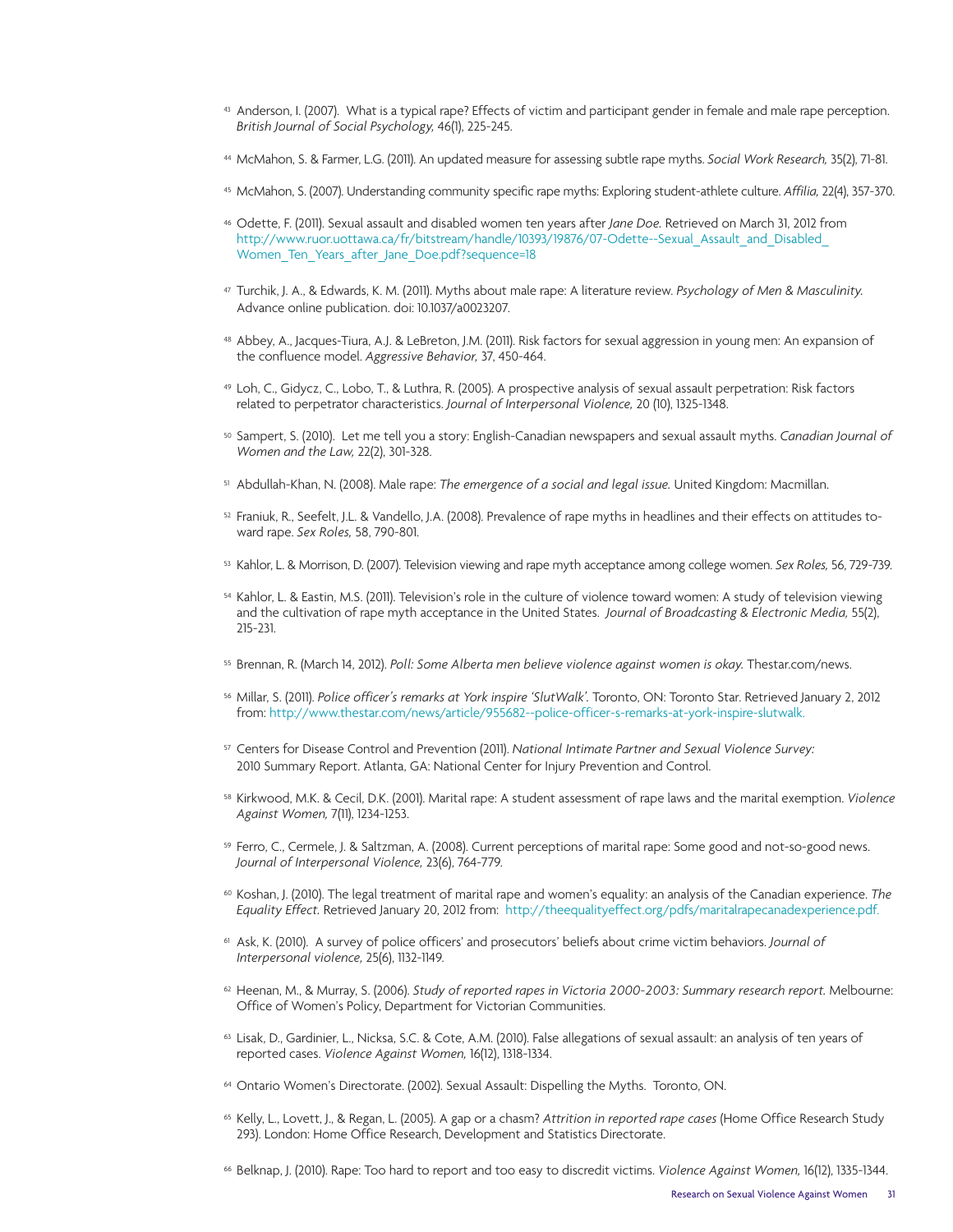- <sup>67</sup> Schenk, S. (2008) "Cyber-sexual harassment: The development of the cyber-sexual experiences questionnaire," *McNair Scholars Journal,* 12(1), Article 8. Retrieved January 20, 2012 from: http://scholarworks.gvsu.edu/mcnair/vol12/iss1/8.
- 68 Willness, C.R., Steel, P. & Lee, K. (2007). A meta-analysis of the antecedents and consequences of workplace sexual harassment. *Personnel Psychology,* 60(1), 127-162.
- <sup>69</sup> Campbell, R., Dworkin, E. & Cabral, G. (2009). An ecological model of the impact of sexual assault on women's mental health. *Trauma, Violence & Abuse,* 10(3), 225-246.
- <sup>70</sup> Logan, T.K. & Cole, J. (2011). Exploring the intersection of partner stalking and sexual abuse. *Violence Against Women,* 17(7), 904-924.
- <sup>71</sup> Hossain, M., Zimmerman, C., Abas, M., Light, M. & Watts, C. (2010). The relationship of trauma to mental disorders among trafficked and sexually exploited girls and women. *American Journal of Public Health,* 100(12), 2442-2449.
- $\alpha$  de Haas, S., Timmerman, G. & Höing, M. (2009). Sexual harassment and health among male and female police officers. *Journal of Occupational Health Psychology,* 14(4), 390-401.
- <sup>73</sup> Fitzgerald, L.F., Drasgow, F., Hulin, C.L., Gelfand, M.J. & Magley, V.J. (1997). Antecedents and consequences of sexual harassment in organizations: a test of an integrated model. *Journal of Applied Psychology,* 82(4), 578-589.
- <sup>74</sup> Nielsen, M.B., Bjørkelo, B., Notelaers, G. & Einarsen, S. (2010). Sexual harassment: Prevalence, outcomes, and gender differences assessed by three different estimation methods. *Journal of Aggression, Maltreatment & Trauma,* 19, 252-274.
- <sup>75</sup> Avina, C. & O'Donohue, W. (2002). Sexual harassment and PTSD: Is sexual harassment diagnosable trauma? *Journal of Traumatic Stress,* 15(1), 69-75.
- <sup>76</sup> Martin, S.L. & Macy, R.J. (2009). Sexual Violence Against Women: *Impact on High-Risk Health Behaviors and Reproductive Health.* Harrisburg, PA: VAWnet, a project of the National Resource Center on Domestic Violence. Retrieved January, 20, 2012 from: http://www.vawnet.org/Assoc\_Files\_VAWnet/AR\_SVReproConsequences.pdf
- $\pi$  Gupta, J., Raj, A., Decker, M.R., Reed, E. & Silverman, J.G. (2009). HIV vulnerabilities of sex-trafficked Indian women and girls. *International Journal of Gynecology and Obstetrics,* 107, 30-34.
- <sup>78</sup> Basile, K.C. & Smith, S.G. (2011). Sexual violence victimization of women: Prevalence, characteristics, and the role of public health and prevention. *American Journal of Lifestyle Medicine,* 5(5), 407-417.
- <sup>79</sup> Holmes, M.M., Resnick, H.S., Kilpatrick, D.G. & Best, C.L. (1996). Rape-related pregnancy: Estimates and descriptive characteristics from a national sample of women. *American Journal of Obstetrics and Gynecology,* 175(2), 320-325.
- 80 McFarlane, J., Malecha, A., Watson, K., Gist, J., Batten, E., Hall, I. & Smith, S. (2005). Intimate partner sexual assault against women: Frequency, health consequences, and treatment outcomes. *Obstetrics & Gynecology,* 105(1), 99-108.
- 81 Bainbridge, D. (March 2012). Interpreting injuries in sexual assault cases. Presentation at Cross-Sectoral Training on Sexual Violence Prosecutions, Toronto: ON.
- 82 Chan, D., Lam, C.B., Chow, S.Y. & Cheung, S.F. (2008). Examining the job-related, psychological, and physical outcomes of workplace sexual harassment: A meta-analytic review. *Psychology of Women Quarterly,* 32, 362-376.
- <sup>83</sup> Carr, J., Huntley, A., MacQuarrie, B. & Welsh, S. (2004). *Workplace Harassment and Violence Report.* London, ON: Centre for Research & Education on Violence Against Women & Children.
- 84 Monnier, J., Resnick, H.S. & Kilpatrick, D.G. (2002). The relationship between distress and resource loss following rape. *Violence and Victims,* 17(1), 85-91.
- 85 World Health Organization (WHO). (2010). Preventing Intimate Partner and Sexual Violence Against Women: *Taking Action and Generating Evidence.* Geneva.
- 86 Hitlan, R.T., Schneider, K.T. & Walsh, B.M. (2006). Upsetting behavior: Reactions to personal and bystander sexual harassment experiences. *Sex Roles,* 55, 187-195.
- 87 Ullman, S.E., Filipas, H.H., Townsend, S.M. & Starzynski, L.L. (2007). Psychosocial correlates of PTSD symptom severity in sexual assault survivors. *Journal of Traumatic Stress,* 20(5), 821-831.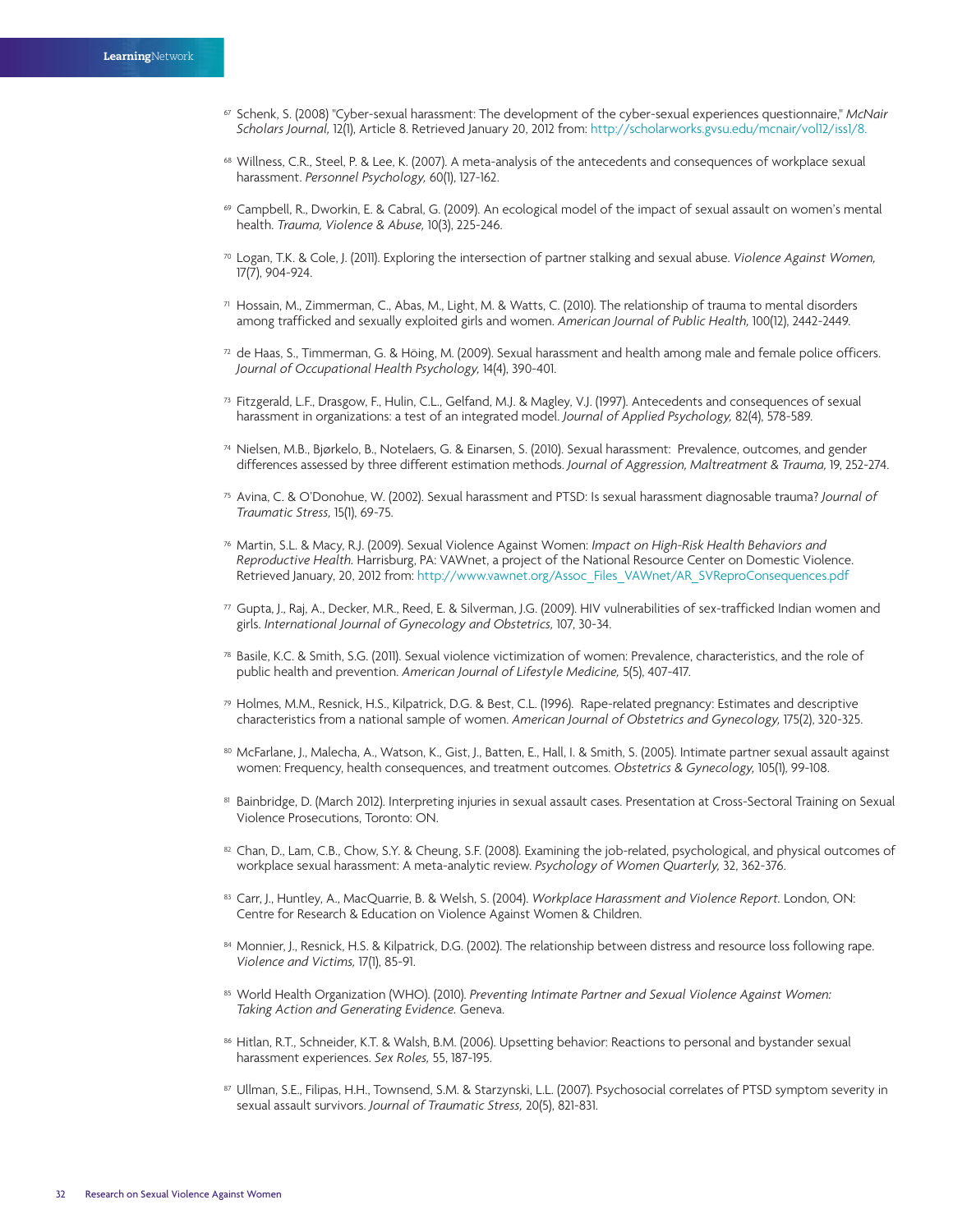- 88 Temple, J.R., Weston, R., Rodriguez, B.F. & Marshall, L.L. (2007). Differing effects of partner and nonpartner sexual assault on women's mental health. *Violence Against Women,* 13(3), 285-297.
- 89 Yuan, N.P., Koss, M.P. & Stone, M. (2006). *The Psychological Consequences of Sexual Trauma.* Harrisburg, PA: VAWnet, a project of the National Resource Center on Domestic Violence. Retrieved January, 20, 2012 from: http://www.vawnet.org/Assoc\_Files\_VAWnet/AR\_PsychConsequences.pdf
- <sup>90</sup> Frazier, P. (2003). Perceived control and distress following sexual assault: A longitudinal test of a new model. *Journal of Personality and Social Psychology,* 84, 1257–1269.
- <sup>91</sup> Ullman, S.E. & Filipas, H.H. (2001a). Predictors of PTSD symptom severity and social reactions in sexual assault victims. *Journal of Traumatic Stress,* 14(2), 369-389.
- $92$  Littleton, H.L. (2010). The impact of social support and negative disclosure reactions on sexual assault victims: a crosssectional and longitudinal investigation. *Journal of Trauma & Dissociation,* 11(2), 210-227.
- <sup>93</sup> Ahrens, C.E., Campbell, R., Ternier-Thames, N.K., Wasco, S.M. & Sefl, T. (2007). Deciding whom to tell: Expectations and outcomes of rape survivors' first disclosures. *Psychology of Women Quarterly,* 31, 38-49.
- 94 Taylor, S.C. & Norma, C. (2011). The "symbolic protest" behind women's reporting of sexual assault crime to police. Feminist Criminology. *Advanced online publication.* doi: 10.1177/1557085111420416.
- <sup>95</sup> Ullman, S.E. & Filipas, H.H. (2001b). Correlates of formal and informal support seeking in sexual assault victims. *Journal of Interpersonal Violence,* 16(10), 1028-1047.
- <sup>96</sup> Starzynski, L.L., Ullman, S.E., Filipas, H.H. & Townsend, S.M. (2005). Correlates of women's sexual assault disclosure to informal and formal support sources. *Violence and Victims,* 20(4), 417-432.
- <sup>97</sup> Patterson, D., Greeson, M. & Campbell, R. (2009). Understanding rape survivors' decisions not to seek help from formal social systems. *Health & Social Work,* 34(2), 127-136.
- <sup>98</sup> Fisher, B.S., Daigle, L.E., Cullen, F.T. & Turner, M.G. (2003). Reporting sexual victimization to the police and others: Results from a national-level study of college women. *Criminal Justice and Behavior,* 30(1), 6-38.
- <sup>99</sup> Felson, R.B. & Paré, P. (2005). The reporting of domestic violence and sexual assault by nonstrangers to the police. *Journal of Marriage and Family,* 67, 597-610.
- 100 Davies, M. (2002). Male sexual assault victims: A selective review of the literature and implications for support services. *Aggression and Violent Behavior,* 7, 203-214.
- <sup>101</sup> Long, S.M., Ullman, S.E., Long, L.M., Mason, G.E. & Starzynski, L.L. (2007). Women's experiences of male-perpetrated sexual assault by sexual orientation. *Violence and Victims,* 22(6), 684-701.
- 102 Sable, M.R., Danis, F., Mauzy, D.L. & Gallagher, S.K. (2006). Barriers to reporting sexual assault for women and men: Perspectives of college students. *Journal of American College Health,* 55(3), 157-162.
- 103 Truth and Reconciliation Commission of Canada. (2012). Interim Report. Retrieved April 2, 2012 from: http://www.attendancemarketing.com/~attmk/TRC\_jd/Interim\_report\_English\_electronic\_copy.pdf
- <sup>104</sup> Native Women's Association of Canada (2010). What their stories tell us: *Research findings form the Sisters in Spirit Initiative.* Retrieved March 2, 2012 from: http://www.nwac.ca/sites/default/files/imce/2010\_NWAC\_SIS\_Report\_EN.pdf
- <sup>105</sup> Standing Committee on the Status of Women (2011). *Interim Report. Call into the Night: An Overview of Violence against Aboriginal Women.* 40th Parliament of Canada. Retrieved March 15, 2012 from: http://epe.lac-bac.gc.ca/100/200/301/hoc\_cttee\_reports-ef/status\_women/interim\_report\_call-ef/XC71-403-1-1-04 eng.pdf
- <sup>106</sup> Dylan, A., Regehr, C., & Alaggia, R. (2008). *And justice for all? Aboriginal victims of sexual violence. Violence Against Women,* 14, 678- 696.
- 107 Long, L.M., Ullman, S.E., Starzynski, L.L., Long, S.M. & Mason, G.E. (2007). Age and educational differences in African American women's sexual assault experiences. *Feminist Criminology,* 2(2), 117-136.
- <sup>108</sup> Tillman, S., Bryant-Davis, T., Smith, K. & Marks, A. (2010). Shattering silence: Exploring barriers to disclosure for African American sexual assault survivors. *Trauma, Violence & Abuse,* 11(2), 59-70.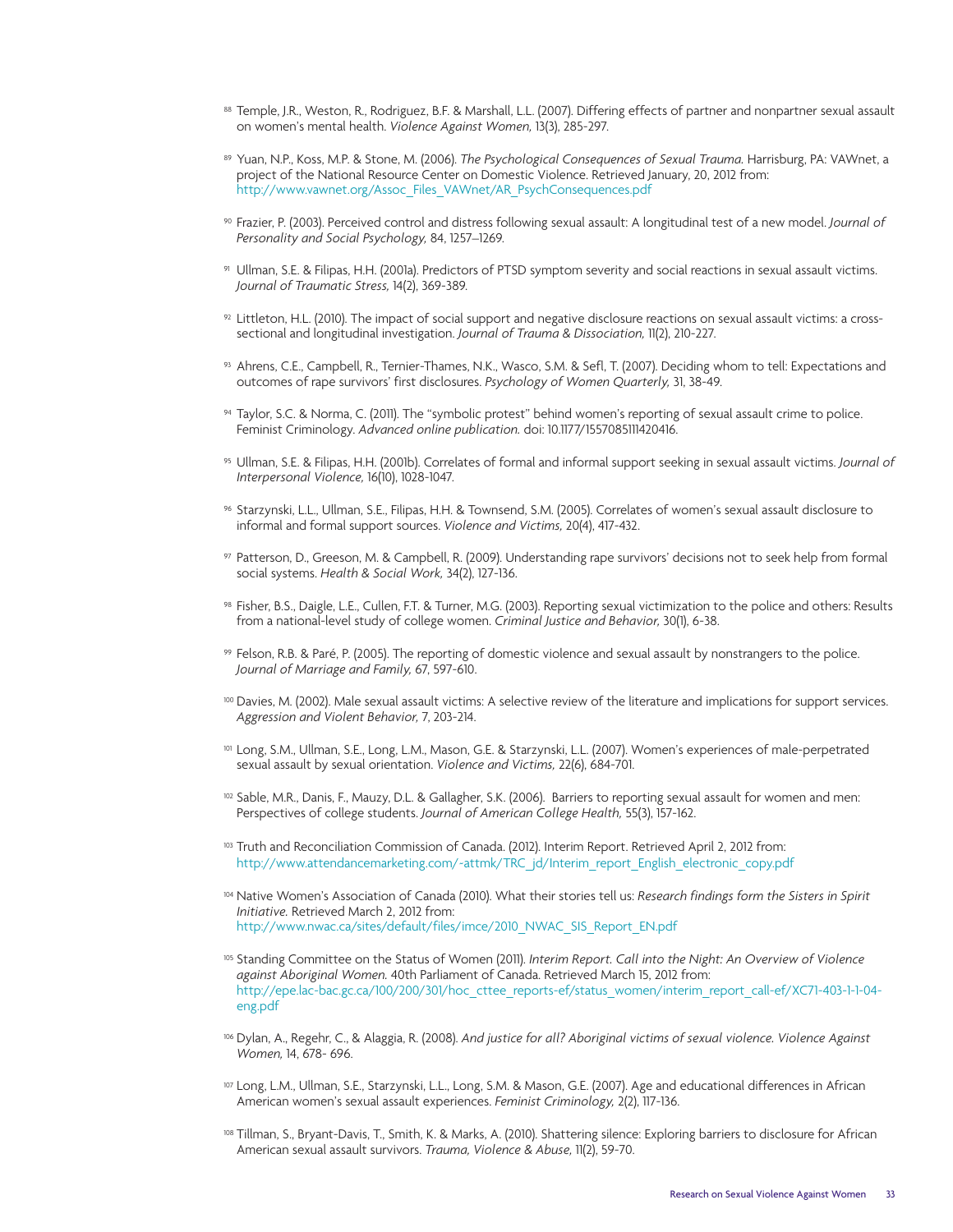- <sup>109</sup> Family Violence Prevention Fund (2009). I*ntimate Partner Violence in Immigrant and Refugee Communities: Challenges, Promising Practices and Recommendations.* Princeton, NJ: Robert Wood Johnson Foundation.
- 10 Keilty, J. & Connelly, G. (2001). Making a statement: An exploratory study of barriers facing women with an intellectual disability when making a statement about sexual assault to police. *Disability & Society,* 16(2), 273-291.
- <sup>111</sup> Fine, M., & Asch, A. (1988). Disability beyond stigma: Social interaction, discrimination, and activism. *Journal of Social Issues,* 44(1), 61–74.
- <sup>112</sup> Kaufman, M., Silverberg, C., & Odette, F. (2007). *The ultimate guide to sex and disability: For all of us who live with disabilities, chronic pain and illness.* San Francisco, CA: Cleis Press.
- <sup>113</sup> Editor (February 13, 2012). Standing her ground. *Toronto Star,* A 12.
- <sup>114</sup> Thompson, M., Sitterle, D., Clay, G. & Kingree, J. (2007). Reasons for not reporting victimizations to the police: Do they vary for physical and sexual incidents? *Journal of American College Health,* 55(5), 277-282.
- <sup>115</sup> Santovec, M.L. (2011). Reducing barriers to students reporting sexual assaults. *Women in Higher Education,* 20, 7-8.
- 116 Logan, T.K., Evans, L., Stevenson, E. & Jordan, C.E. (2005). Barriers to services for rural and urban survivors of rape. *Journal of Interpersonal Violence,* 20(5), 591-616.
- <sup>117</sup> Vopni, V. (2006). Young women's experiences with reporting sexual assault to police. *Canadian Woman Studies,* 25(1/2), 107-114.
- <sup>118</sup> Maier, S. (2012). Sexual Assault Nurse Examiners' perceptions of the re-victimization of rape victims. *Journal of Interpersonal Violence,* 27, 287-315.
- <sup>119</sup> Campbell, R. (2006). Rape survivors' experiences with the legal and medical systems: Do rape victim advocates make a difference? *Violence Against Women,* 12, 30 – 45.
- <sup>120</sup> Finn, J. (2004). A survey of online harassment at a university campus. *Journal of Interpersonal Violence,* 19(4), 468-483.
- 121 McLean, J; Bruser, D. (January 28, 2012). Abuse of power: 2000 federal workers fired, suspended for everything from incompetence to rape. *Saturday Star.* A1 & A14.
- <sup>122</sup> Vijayasiri, G. (2008). Reporting sexual harassment: The importance of organizational culture and trust. *Gender Issues,* 25, 43-61.
- $123$  Logan, T.K., Walker, R. & Hunt, G. (2009). Understanding human trafficking in the United States. *Trauma, Violence & Abuse,* 10(1), 3-30.
- <sup>124</sup> Brownridge, D. A. (2009). *Violence Against Women: Vulnerable Populations.* New York, NY: Routledge.
- 125 Hamby, S. (2008). The path of help seeking: Perceptions of law enforcement among American Indian victims of sexual assault. *Journal of Prevention & Intervention in the Community,* 36(1-2), 89-104.
- 126 Washington, P.A. (2001). Disclosure patterns of Black female sexual assault survivors. *Violence Against Women,* 7(11), 1254-1283.
- 127 West, C.M. (2006). Sexual violence in the lives of African American women: Risk, response and resilience. *National Online Resource Center on Violence Against Women.* Retrieved January 30, 2012 from: http://www.vawnet.org/Assoc\_Files\_VAWnet/AR\_SVAAWomen.pdf
- 128 Bryant-Davis, T., Chung, H. & Tillman, S. (2009). From the margins to the center: Ethnic minority women and the mental health effects of sexual assault. *Trauma, Violence & Abuse,* 10(4), 330-357.
- <sup>129</sup> Goodman, L., Fels, K. & Glenn, C. (2006). No safe place: Sexual assault in the lives of homeless women. *National Online Resource Center on Violence Against Women.* Retrieved January 30, 2012 from: http://new.vawnet.org/Assoc\_Files\_VAWnet/AR\_SAHomelessness.pdf.
- 130 Walsh, W.A., Banyard, V.L., Moynihan, M.M., Ward, S. & Cohn, E.S. (2010). Disclosure and service use on a college campus after an unwanted sexual experience. *Journal of Trauma & Dissociation,* 11(2), 134-151.